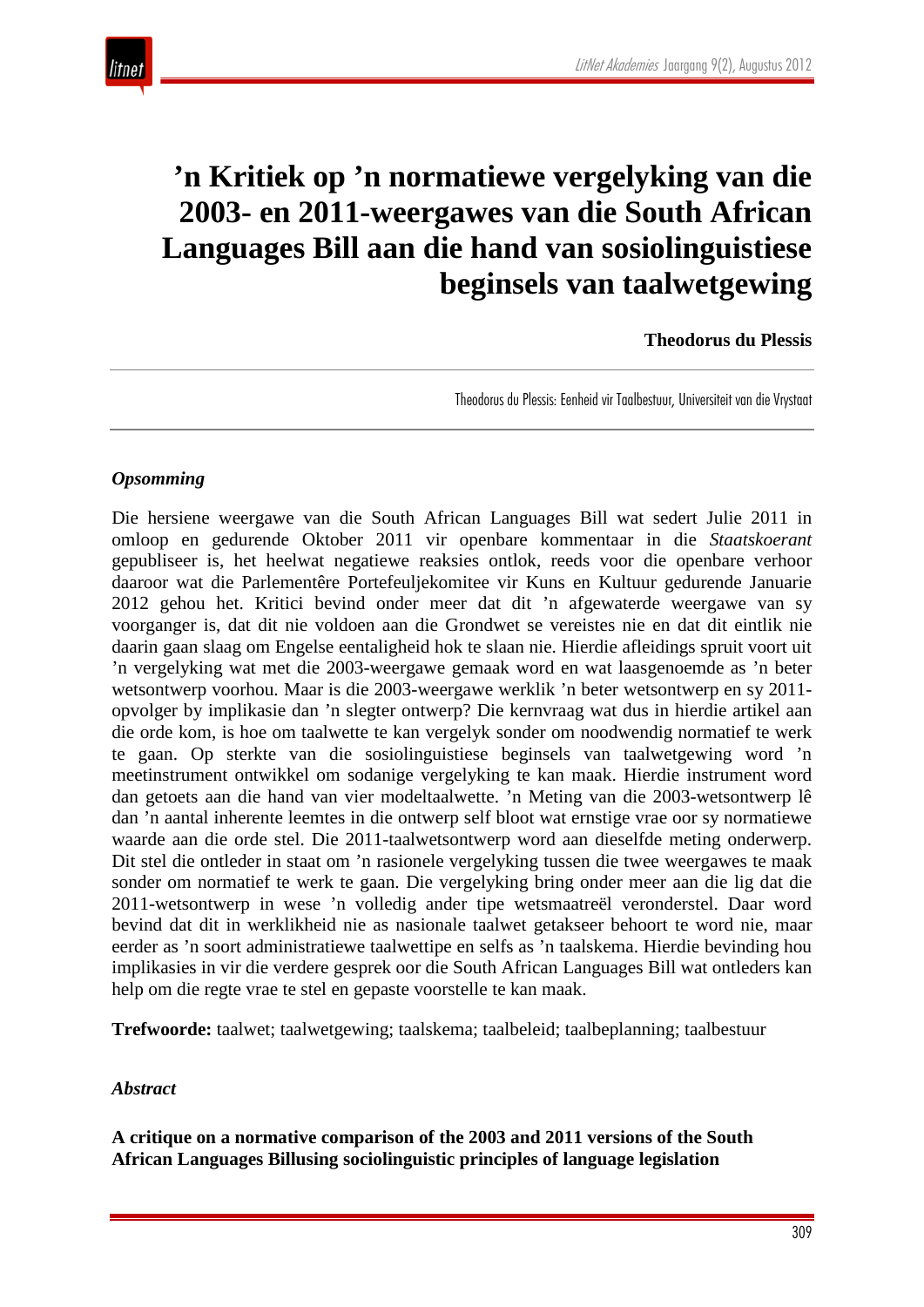The revised version of the South African Languages Bill (SALB II), which has been in circulation since July 2011 and which was gazetted in October 2011 for comments by the public, has thus far elicited mainly negative responses, even since before the hearing of the Portfolio Committee: Arts and Culture on the bill during January 2011. Critics of the Bill have concluded, inter alia, that it is merely a watered-down version of its predecessor; that it does not fulfil the requirements of the Constitution; and that it is not likely to succeed in actually reducing English monolingualism. These conjectures have arisen from comparisons between the new bill and its 2003 version (SALB I), on the basis of which the latter is being touted by critics as the better bill. But is the 2003 version really the better of the two – and is its 2011 successor, by implication, really inferior by comparison? The core question forming the focus of this article, therefore, is that of how language laws can be compared without necessarily adopting a normative approach in order to achieve this. A measuring instrument based on the typology of sociolinguistic principles of language legislation (Du Plessis 2010) is proposed to make such a comparison possible.

This focus of the article is specifically on (national) language laws. A language law is defined as a specific form of language legislation that is entirely devoted to rules about the status and use of designated languages within a polity, usually in an official capacity. This article departs from the distinction made in the literature on language legislation between institutionalising and normalising language legislation, the first being legislation that is directed at ensuring the presence of designated languages in core domains of language use (legislation, administration, judiciary and education) and the second being legislation directed at optimising the extension of use of designated languages in these and other domains of language use (Williams 2008). Language legislation in the first category can institutionalise official bilingualism or multilingualism, such as in the case of India's The Official Languages Act and Canada's Official Languages Act, or official monolingualism, such as in the case of Ukraine's On Languages in the Ukrainian Soviet Socialist Republic and Estonia's Language Act. Language legislation in the second category can normalise a designated language within a multilingual dispensation and is actually intended to advance the use of such a language, usually a national minority language or a disadvantaged national language. Quebec's Charte de la langue française and the Welsh Language Act in Wales are typical examples of such legislation. Whereas the aforementioned act can be classified as more promotional in character, we can see the latter as more corrective in nature.

The principal differences between these two broad categories of language legislation become clear when we analyse their content in terms of the typology of sociolinguistic principles of language legislation where a distinction is made between structural and contextual principles. The structural principles are useful in analysing the structure and content of language laws. They are: foundational principles (principles relating to the proclamation of official languages, the treatment of the linking language issue and the object of the law), domaindetermining principles (principles related to communication with the public, language of education and linguistic aspects of citizenship) and legal instrumental principles (principles related to the diversity, authoritativeness and demarcation of such instruments).

Different language laws can now be analysed in terms of the degree to which these different principles are present, which provides a basis for a reasoned comparison. In order to aid such a comparison, the realisation of the different principles can be given number values on a sliding scale from 0 (completely absent) to 3 (limited or inadequate presence) and 5 (significant presence). Presence of principles is measured in these instances in terms of a clear formulation of the different provisions of the said act that can be directly related to the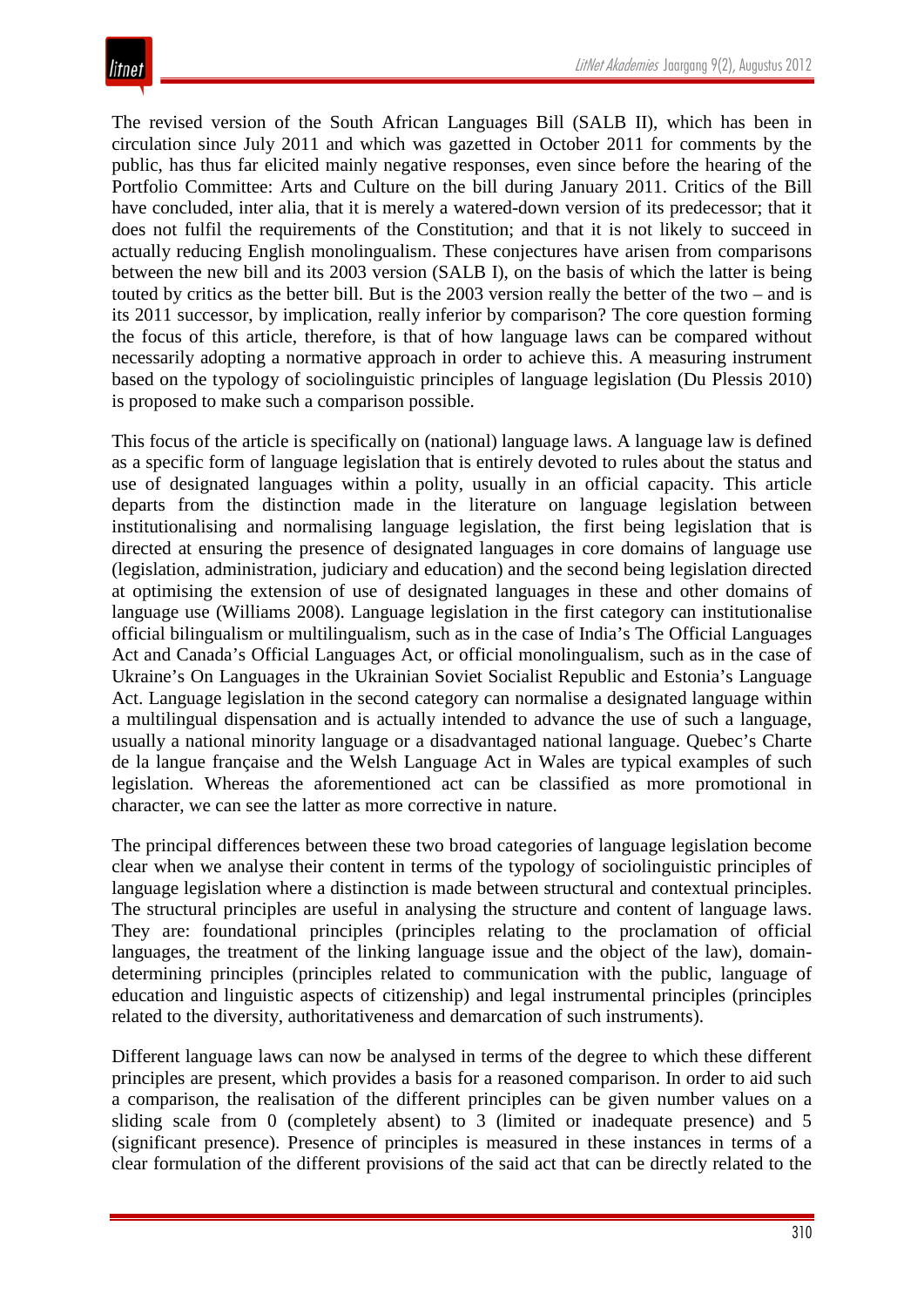

principle in question. Although the measuring is subjective, it does reveal results that provide deeper insight into the structuring of different language acts.

This instrument is then tested comparing four prototypical language acts: the Official Languages Act of Canada (OLA in Table 1 below) and Estonia's Language Act, or Keeleseadus (Ks) as typical prototypes of institutionalising language legislation (establishing multilingual and monolingual language regimes respectively) on the one hand and Quebec's Charte de la langue française (Clf) and Wales' Welsh Language Act (WLA) as prototypical normalising language acts (of the promotional and corrective normalising type respectively).

The end result of this comparative analysis is shown in Table 1.

| <b>Principles</b>      |                                                  | <b>Institutionalising language</b><br>legislation |                    | <b>Normalising language</b><br>legislation |                   |
|------------------------|--------------------------------------------------|---------------------------------------------------|--------------------|--------------------------------------------|-------------------|
|                        |                                                  | <b>Multilingua</b><br>1                           | <b>Monolingual</b> | <b>Promotional</b>                         | <b>Corrective</b> |
|                        |                                                  | <b>OLA</b>                                        | Ks                 | <b>Clf</b>                                 | <b>WLA</b>        |
| Fundamenta<br>l        | <b>Proclamation of</b><br>official language      | 5                                                 | 5                  | 5                                          | $\overline{0}$    |
|                        | <b>Treatment of</b><br>linking language<br>issue | 5                                                 | $\overline{0}$     | $\overline{0}$                             | $\overline{0}$    |
|                        | Object of<br>language act                        | 5                                                 | 5                  | 3                                          | 5                 |
| Domain-<br>determining | <b>Communications</b><br>with citizenry          | 5                                                 | 5                  | 5                                          | 5                 |
|                        | <b>Language of</b><br>education                  | 3                                                 | 5                  | 5                                          | $\overline{0}$    |
|                        | Linguistic<br>aspects of<br>citizenship          | $\overline{0}$                                    | 5                  | $\overline{0}$                             | $\overline{0}$    |
| Legal<br>instrumental  | <b>Variety</b>                                   | 5                                                 | 3                  | 5                                          | 5                 |
|                        | <b>Authoritativenes</b><br>S                     | 5                                                 | 3                  | 5                                          | 5                 |
|                        | <b>Demarcation of</b><br>language rights         | 5                                                 | 5                  | 5                                          | $\overline{0}$    |
| <b>Total</b>           |                                                  | 38                                                | 36                 | 33                                         | 20                |

#### **Table 1. The extent of the presence of sociolinguistic principles of language legislation in four prototypical language acts**

The comparison in Table 1 not only accentuates the principal differences between the two broad categories of language legislation, but also highlights some important shared features,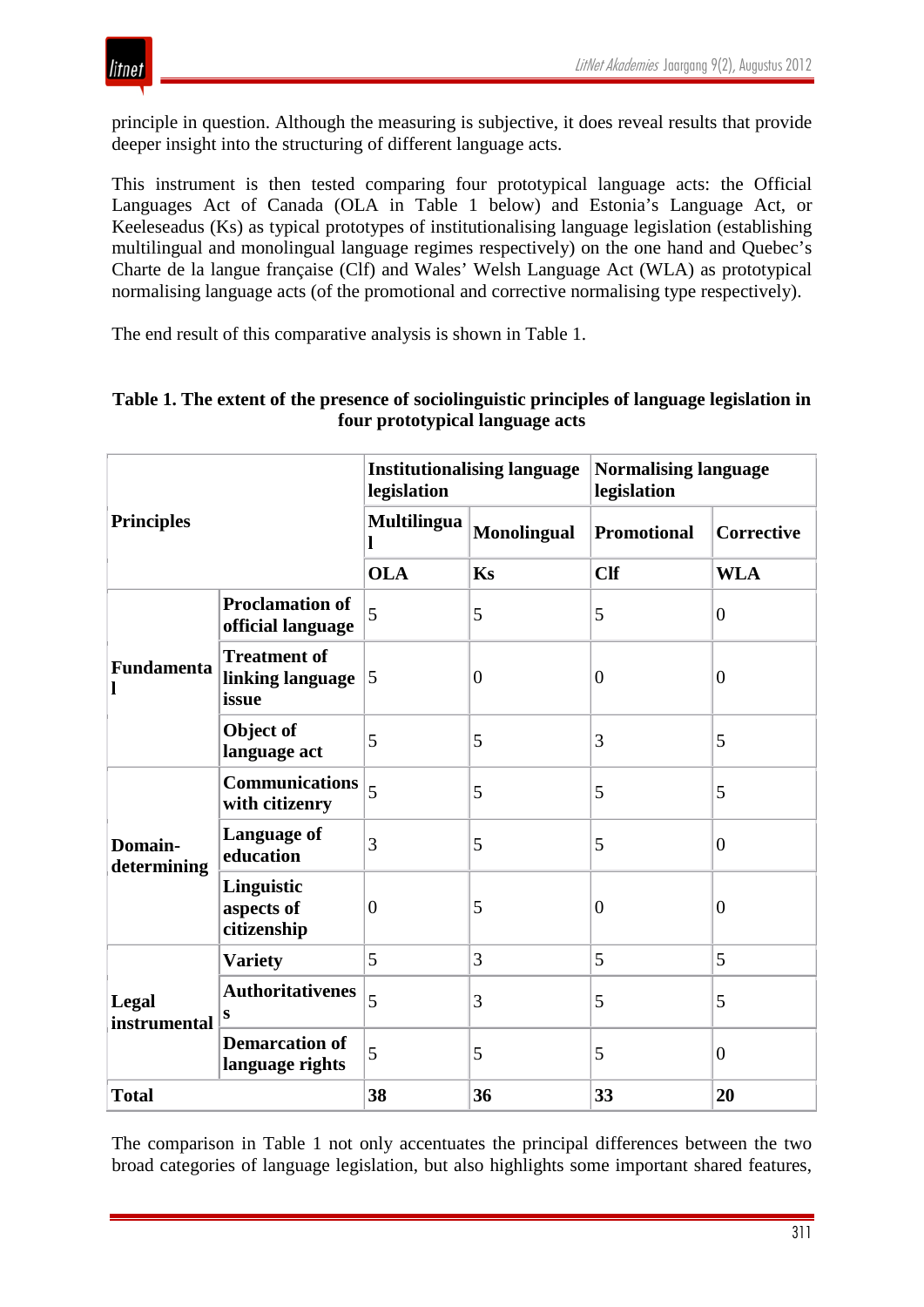



such as communication with the public, the demarcation of language rights, etc. It shows that one should be careful in comparing language acts that might not be of the same category and type, which stresses the importance of a structural analysis and the weakness of normative approaches where the one act serves as a norm for the other without taking cognisance of their inherent differences.

A similar analytical comparison is then made between SALB I and SALB II. This enables the analyst to conduct a relatively rational comparison between the two versions without following a normative approach (Table 2 below).

#### **Table 2. A comparison between SALB I and SALB II using the scheme for measuring the presence of sociolinguistic principles of language legislation in different language acts**

| <b>Principles</b>       |                                                  | <b>SALBI</b> | <b>SALBII</b> |
|-------------------------|--------------------------------------------------|--------------|---------------|
|                         | <b>Proclamation of</b><br>official language      | 3            | 0             |
| <b>Fundamental</b>      | <b>Treatment of</b><br>linking language<br>issue | 3            | 0             |
|                         | Object of<br>language act                        | 5            | 3             |
|                         | <b>Communications</b><br>with citizenry          | 3            | 3             |
| Domain -<br>determining | Language of<br>education                         | 0            | 0             |
|                         | <b>Linguistic aspects</b><br>of citizenship      | $\theta$     | 0             |
|                         | <b>Variety</b>                                   | 5            | 5             |
| Legal                   | <b>Authoritativeness</b>                         | 5            | 5             |
| instrumental            | <b>Demarcation of</b><br>language rights         | 3            | 0             |
| <b>Total</b>            |                                                  | 27           | 16            |

The comparison reveals, among other things, that the version of SALB II published in October 2011 proposes, in essence, a completely different type of statutory measure from that of SALB I, published in 2003, signifying an important shift in thinking within government circles regarding a language law. The core finding is that, in actual fact, it should not be appraised as a potential national language act of the institutionalising type, but rather as a kind of administrative language measure – and even as a language scheme, in other words as a corrective normalising language act similar to what the Welsh have. It implies that the tendency among especially Afrikaans activists and scholars to treat SALB I as normative in their analysis of SALB II might run the risk of comparing the proverbial apples with pears, which might draw our focus away from the actual inherent deficiencies of the October 2011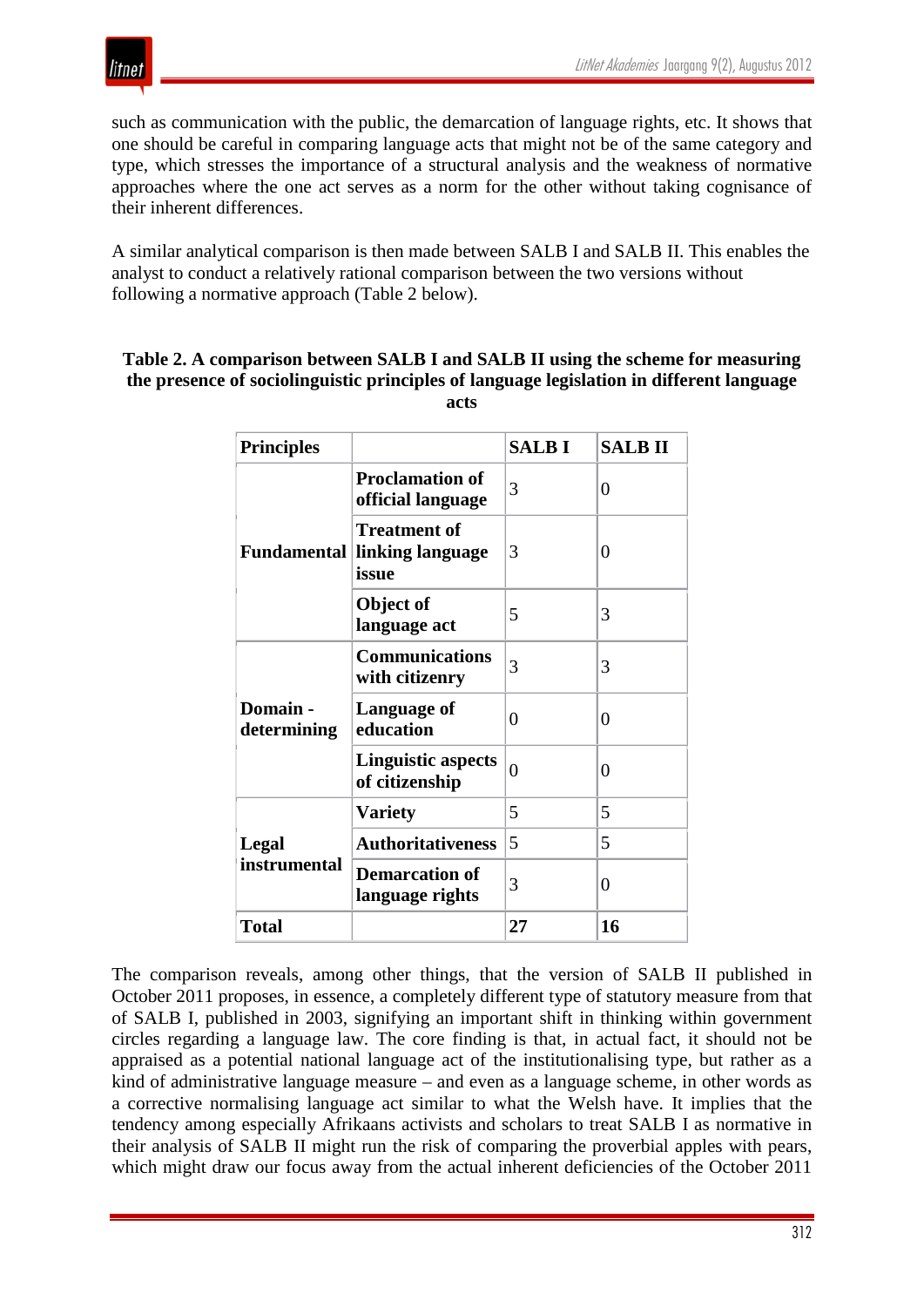version of SALB II, deficiencies which have not been addressed in the later versions of SALB II that have been published subsequent to the public hearing of January 2012. SALB II fares rather poorly in comparison with other corrective normalising language laws such as the Welsh Language Act. It is therefore concluded that a normative analysis rather be abandoned and that attention be devoted to the glaring weaknesses of SALB II as a corrective normalising language law, inter alia: (a) the overall tendency towards vague and idealistic provisions which might be impossible to implement; (b) an exaggerated emphasis of the role of the line-function department (Arts and Culture); (c) overlap with the role and work of the Pan-South African Language Board; (d) the absence of a clear objective with the official languages; and (e) shortcomings in provisions regarding communication with the citizenry.

The findings of this study therefore have implications for the further discussion of the South African Languages Bill which could help analysts ask the right questions and make appropriate suggestions. It also has demonstrated the usefulness of the proposed measuring scheme for making a relatively rational structural comparison of different language laws on the basis of the presence of core sociolinguistic principles of language legislation.

**Key words:** language legislation; language acts; a (national) language law

## **1. Inleiding**

Reaksies op die 2011-taalwetsontwerp vir Suid-Afrika is sedert die kabinet se goedkeuring daarvan op 22 Junie 2011 (GCIS 2011) redelik wyd in omloop, nieteenstaande die feit dat 'n amptelike teks eers op 12 Oktober 2011 vir kommentaar in die *Staatskoerant* gepubliseer is (RSA 2011b). Kommentaar tot en met die openbare verhoor van die Parlementêre Portefeuljekomitee vir Kuns en Kultuur gedurende Januarie 2012 was gebaseer op 'n nieamptelike teks wat vanaf 13 Julie 2011 op die internet beskikbaar gestel is (RSA 2011a). <sup>1</sup> Die Departement Kuns en Kultuur (hierna ook soms "die Departement"), die lynfunksiedepartement vir taal in Suid-Afrika en opsteller van die wetsontwerp, het self tot onlangs nie 'n teks beskikbaar gestel nie. <sup>2</sup> 'n Woordvoerder het wel die outentisiteit van die nie-amptelike internet-teks bevestig (Sukumane 2011). Die gepubliseerde weergawe bevat een bykomende klousule wat as 'n nuwe Artikel 10 ("Compliance by various national departments, national public enterprises and national public entities") ingevoer is, asook 'n volledige memorandum. Origens is die inhoud grootliks dieselfde.

Die 2011-taalwetsontwerp (voortaan soms ook "SALB II") skyn, wat die regering betref, uitvoering te gee aan 'n hofbevel van 14 Maart 2010 in die sogenaamde *Lourens*-saak. In die gemelde kabinetsnotule word inderdaad (maar opvallend saaklik) vermeld dat die 2011 wetsontwerp (in die notule afwisselend getiteld The South African Language Bill, 2011 / South African Official Languages Bill, 2011) "will respond directly to the obligation imposed by section 6 of the Constitution. The Bill only provides for the regulation and monitoring of the use of official languages by national government" (GCIS 2011). Die hofbevel gelas inderdaad die nasionale regering om, soos regter R. du Plessis beveel het, "die gemelde verpligting [om deur wetgewende en ander maatreëls die nasionale regering se gebruik van amptelike tale te reël en te monitor] binne twee jaar vanaf datum van hierdie bevel na te kom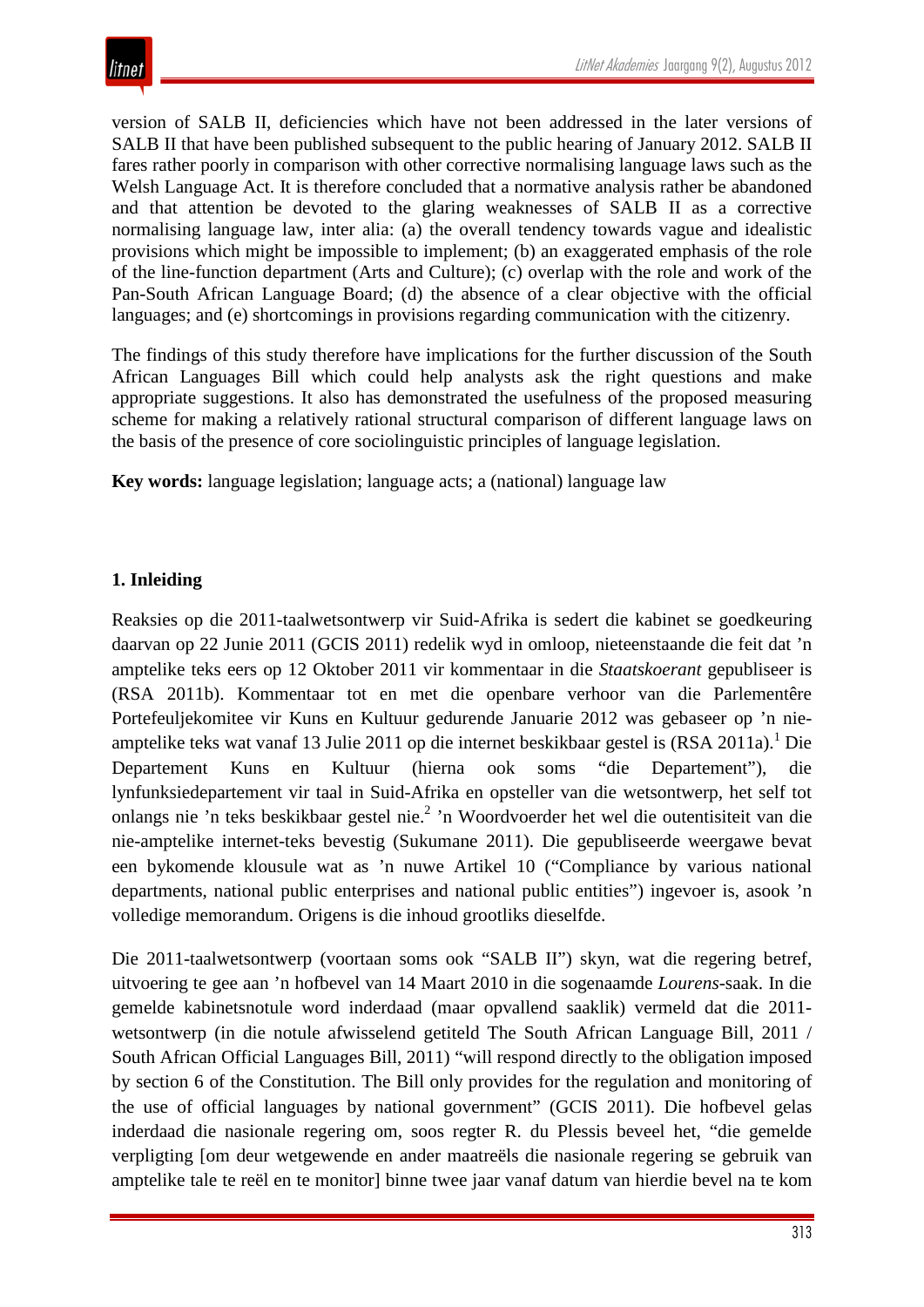

of toe te sien dat dit nagekom word" (*Cornelus Johannes Alexander Lourens vs. Die President van die Republiek van Suid-Afrika e.a. 2010f*).

Die reaksies op die 2011-taalwetsontwerp kom meestal vanuit Afrikaanssprekende geledere en is oorwegend nie te optimisties nie. Opsommenderwys is die hoofpunte van kritiek dat die 2011 wetsontwerp

- 1. 'n afgewaterde weergawe is van die 2003 wetsontwerp (Herman 2011; Du Preez 2011; Van der Elst 2011; Van der Rheede 2011)
- 2. grootliks nie uitvoering gee aan regter Du Plessis se hofbevel nie (De Bruin 2011; Du Preez 2011; Herman 2011)
- 3. nie voldoen aan die Grondwet se vereistes oor die staat se verpligting met betrekking tot die amptelike tale van die land nie (De Bruin 2011; Herman 2011; Du Preez 2011; Van der Rheede 2011)
- 4. nie wetsmaatreëls voorsien wat (Engelse) eentaligheid kan hokslaan en meertaligheid kan bevorder nie (Herman 2011; Lloyd 2011a; Van der Elst 2011)
- 5. nie versoening en sosiale geregtigheid bevorder nie (Van der Rheede 2011; Webb 2011).

By die bekendmaking van die 2011-taalwetsontwerp tydens sy begrotingsrede van 1 Junie 2011 skets die Adjunkminister van Kuns en Kultuur egter 'n meer optimistiese prentjie. Hy voorsien dat "[t]hrough this Bill we are pursuing the entrenchment of language equity and language rights so that both national unity and democracy are promoted" (Phaahla 2006). Volgens die Afrikaanse reaksies hier bo is dit egter juis wat die wetsontwerp nié doen nie. Nietemin het die betrokke minister en die kritici ironies genoeg dieselfde verwagtinge (uiteraard vanuit verskillende gesigspunte) omtrent wat met 'n taalwet bereik behoort te word. Dit lyk egter op die oog af na verwagtinge wat verder gaan as wat in werklikheid deur die hofbevel voorsien word. Regter Du Plessis wys in sy uitspraak daarop dat daar nie gronde bestaan vir so 'n eensydige vertolking van die verpligting wat Artikel 6(4) die nasionale regering oplê nie:

Alhoewel wetgewende maatreëls dus een van die metodes is wat die regering moet aanwend om sy gebruik van amptelike tale te reël en te monitor, is die aanneem van 'n nasionale taalwet nie 'n grondwetlike vereiste nie. (Cornelus Johannes Alexander Lourens vs. Die President van die Republiek van Suid-Afrika e.a. 2010f:5)

Daarom kan die hof nie die nasionale regering verplig om so 'n sentrale wet te aanvaar nie. Die regter se volledige bevel lui:

- 1. Dit word verklaar dat die nasionale regering in versuim is om ingevolge artikel 6(4) van die **Grondwet van die Republiek van Suid Afrika, 1996** [oorspronklike beklemtoning] deur wetgewende en ander maatreëls die nasionale regering se gebruik van amptelike tale te reël en te monitor.
- 2. Die nasionale Minister van Kuns en Kultuur, Wetenskap en Tegnologie in haar hoedanigheid as die verantwoordelike lid van die uitvoerende gesag word gelas om die gemelde verpligting binne twee jaar vanaf datum van hierdie bevel na te kom of toe te sien dat dit nagekom word.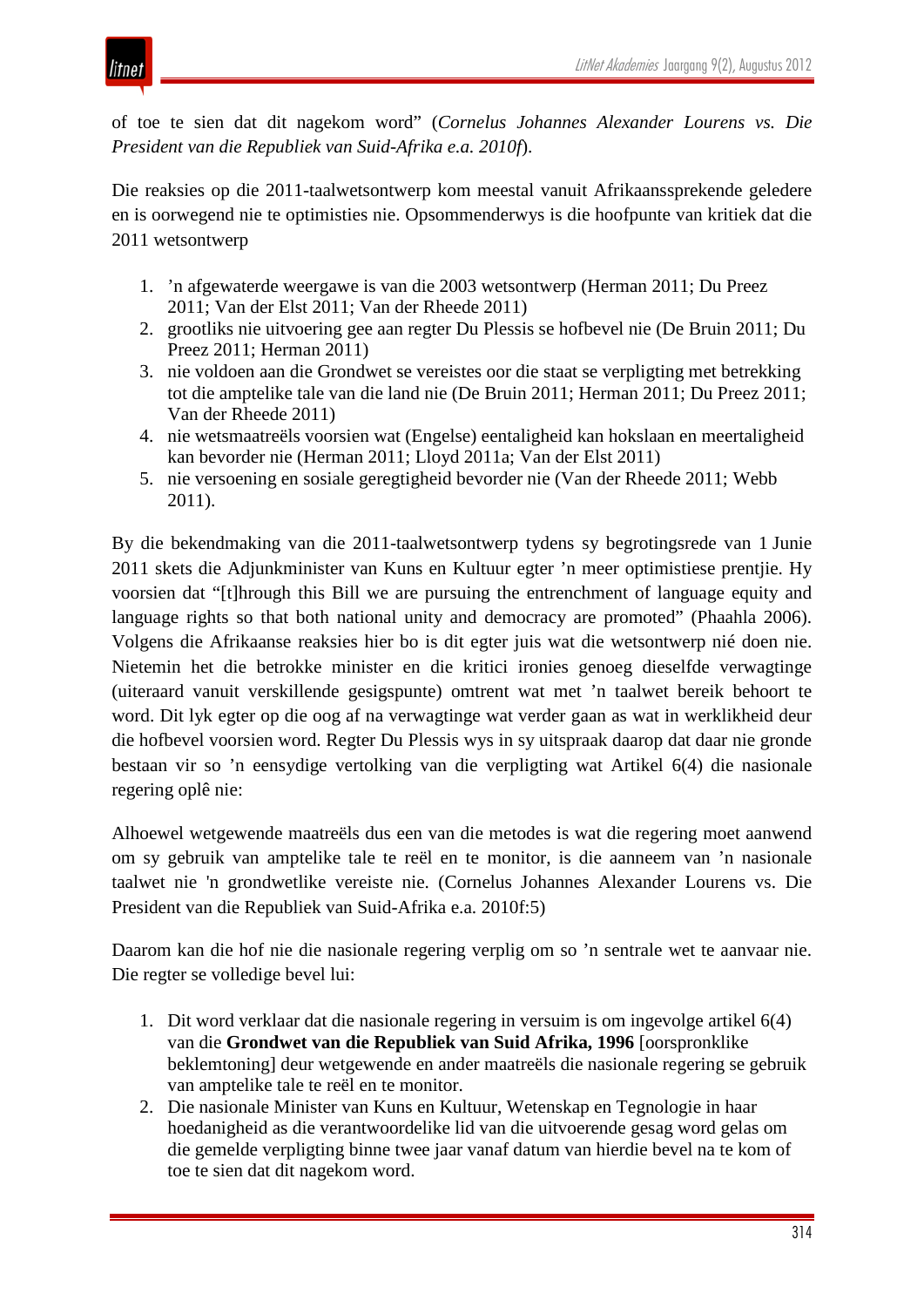

3. Die derde respondent word gelas om die applikant se koste, insluitende die koste van twee advokate, te betaal. (Cornelus Johannes Alexander Lourens vs. Die President van die Republiek van Suid-Afrika e.a. 2010f:14–5)

Die betrokke verpligting moet ingevolge die tweede bevel hier bo dus teen 15 Maart 2012 nagekom word. Dit impliseer dat die taalwetsontwerp ten minste gedurende 2011 vir bespreking by die parlement ingedien behoort te word, soos wat die betrokke minister wel hier bo voorsien en soos wat intussen gebeur het. Die South African Languages Bill [B23- 2011] is na berig word inderdaad op Vrydag 4 November 2011 in die parlement ter tafel gelê (October 2011) en op 15 November 2011 aan die Portefeuljekomitee: Kuns en Kultuur bekendgestel (PC Arts 2011).

Die leser wat die debat oor SALB II hierna op die voet gevolg het, sal weet dat die Parlementêre Portefeuljekomitee: Kuns en Kultuur ondertussen op 16 en 17 Januarie 2012 'n openbare verhoor oor die wetsontwerp gehou het (PC Arts 2012a; 2012b). Dit het heelwat aandag in die media geniet. By hierdie verhoor het 'n hele aantal organisasies voorleggings gemaak waarop intense oorlegpleging in die komitee op 24 Januarie, 31 Januarie, 14 Februarie, 28 Februarie en 6 Maart 2012 gevolg het (PC Arts 2012c; 2012d; 2012e; 2012f; 2012g). Die uitkoms van hierdie beraadslaging is verskillende hersiene weergawes van SALB II tot en met die weergawe wat op 6 Maart 2012 voor die Portefeuljekomitee gedien het (RSA 2012b) en wat nou 'n gewysigde titel het: Use of Official Languages Bill, 2011 (DAC 2012). 'n Werksdokument met hierdie titel is by die komitee se vergadering van 6 Maart 2012 behandel (RSA 2012b). Die werksdokument bevat steeds die kontroversiële wysiging van Artikel 4 van SALB II in die weergawe wat na afloop van die beraadslaging van 14 Februarie 2012 gefinaliseer is (RSA 2012a). Die wysiging lees in die 6 Maart 2012-weergawe van die wetsontwerp soos volg:

4. (2) A language policy adopted in terms of subsection (1) must—

*(a)* comply with the provisions of section 6(3) of the Constitution and this Act; *(b)* identify **at least three official languages** that the national department, national public entity or national public enterprise will use for the purposes of government; provided that **at least two of the official languages identified must be indigenous languages of historically diminished use and status** ... [eie beklemtoning]. (RSA 2012b)

Soos uit die nuwe titel hier bo afgelei kan word, word die wetsontwerp steeds gedateer as 2011 en bly dit daarom regstegnies 'n wysiging van SALB II. Dit beteken daar bestaan benewens die weergawe wat oorspronklik gedurende Oktober 2011 in die *Staatskoerant* vir kommentaar gepubliseer is (RSA 2011b) ook die gewysigde een van 14 Februarie 2012 (RSA 2012a) en die verder gewysigde een (met inbegrip van 'n titelwysiging) van 6 Maart 2012 (RSA 2012b). Omdat laasgenoemde twee weergawes nie indringende strukturele wysiginge bevat nie, sal dit voortydig wees om ten tye van die finalisering van hierdie artikel in Maart 2012 al van 'n SALB III te praat. Waar werklik nodig, sal eerder tussen die twee verdere weergawes van SALB II onderskei word as SALB II.1 (14 Februarie 2012-weergawe) en SALB II.2 (6 Maart 2012-weergawe).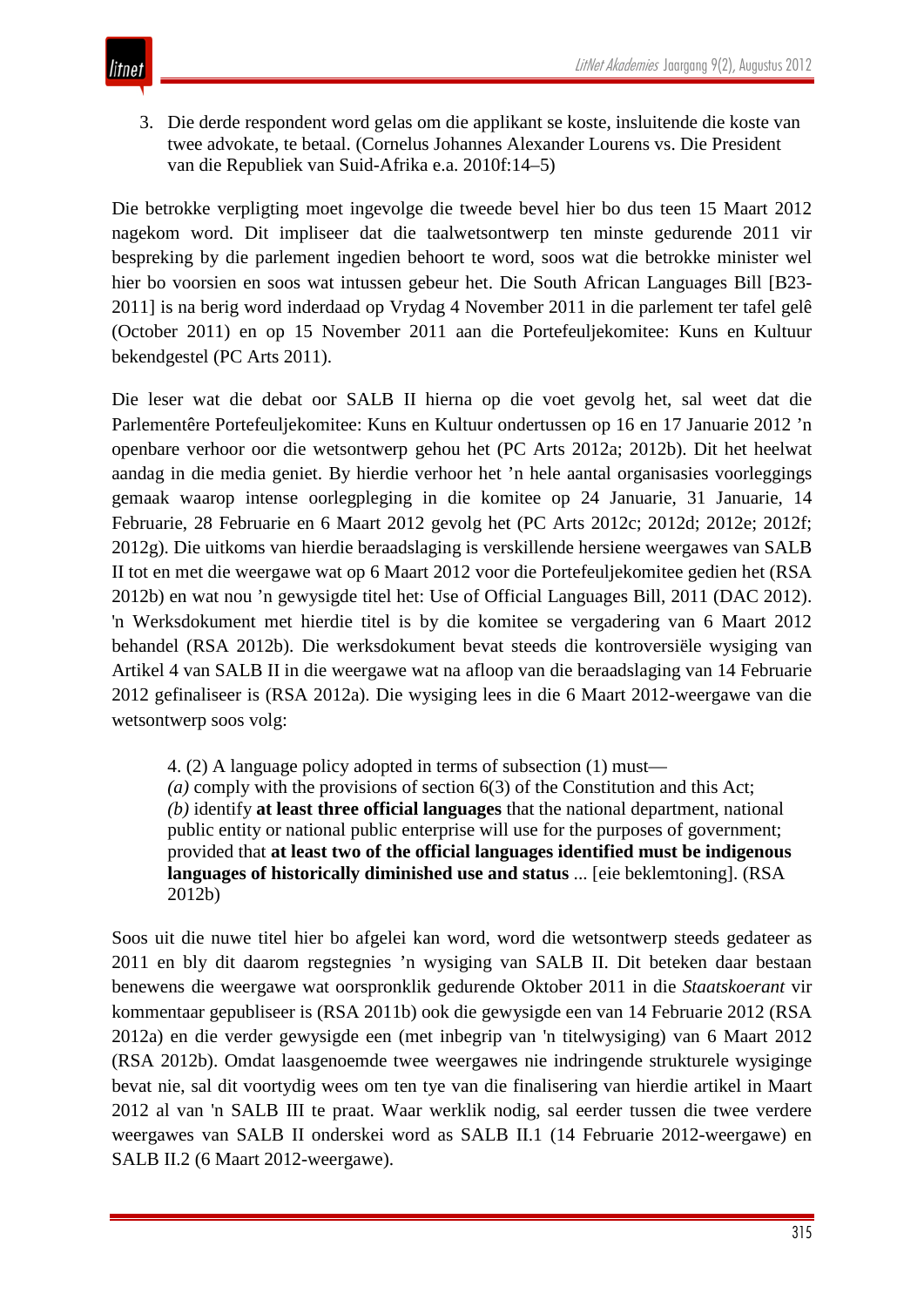Veral Afrikaanse organisasies het vanuit die staanspoor negatief op SALB II gereageer en later besonder skerp op die eerste wysiging (SALB II.1) – te veel om hier te dokumenteer en ook nie vir die onmiddellike tersaaklik nie. Die Afrikanerbond se strategiese gesprek oor SALB II.1 wat op 22 Februarie 2012 plaasgevind het (Carstens 2012), gee 'n goeie aanduiding van wat in die gemoedere van sommige Afrikaanssprekendes leef; deels ook LitNet se webseminaar "'n Nasionale taalwet vir Suid-Afrika: Noodsaaklik vir die behoud van inheemse tale of onrealisties?" wat op 23 Februarie 2012 afgeskop het (LitNet 2012). SABC 3 het ook op 26 Februarie 2012 'n debat op die program *Interface* uitgesaai (SATI Office 2012). Al hierdie bydraes is belangrik indien die verdere verloop van die aanvanklike 2011*-*taalwetsontwerp gevolg wil word.

Die vraag wat veral na aanleiding van die aanvanklike reaksie ontstaan, en wat in hierdie artikel relevant is, is hoe om nou SALB II te beoordeel. Dit wil voorkom asof die Afrikaanse ontleders vergelykend te werk gaan deur SALB II aan sy 2003-voorganger (DAC 2003 – voortaan SALB I) te meet. So 'n vergelyking kan sekerlik bepaalde insigte oplewer wat van waarde mag wees. Terselfdertyd kan dit egter ook gebrekkig wees indien daar van die veronderstelling uitgegaan word dat SALB I 'n "beter" taalwettipe en daarom normgewend is. Dis 'n vergelyking wat van die veronderstelling uitgaan dat SALB I grootliks voldoen aan wat van 'n nasionale taalwet verwag kan word, 'n siening wat weer op 'n baie spesifieke vertolking van Artikel 6(4) van die Grondwet berus, naamlik dat die nasionale regering deur wetgewende en ander maatreëls sy gebruik van amptelike tale moet reël en monitor (RSA 1996a). Ondertussen is die implikasie dat indien SALB II nie ook hieraan voldoen nie, dit dan logieserwys 'n "swakker" taalwettipe in die vooruitsig stel. Die reaksies van Afrikaanssprekendes neig juis in hierdie rigting.

Reaksies op die twee verdere weergawes van die taalwetsontwerp (SALB II.1 en SALB II.2) gaan meer spesifiek in op die gewraakte taalbepaling van Artikel 4(2), eerder as op strukturele aspekte, en verskil daarom wesenlik van die vergelykende benadering van aanvanklike reaksies op SALB II. Omdat die soeklig in hierdie artikel juis val op die geldigheid van 'n vergelyking tussen SALB I en SALB II en die verdere twee weergawes van die wetsontwerp, buiten enkele wysigings, waaronder dié van Artikel 4(2), nie ingrypend van laasgenoemde verskil nie, word die latere twee weergawes vir ons doeleindes buite rekening gelaat. Die aard van die reaksies op hierdie wysiginge is sodanig dat 'n akademiese behandeling daarvan 'n ander rigting inslaan – die taak van 'n verdere studie wat spesifiek ingaan op die aard van die veronderstelde ampstaalbestel en op 'n vertolking van die tersaaklike grondwetlike taalklousule.

Een van die vrae wat ons daarom behoort te stel is of 'n normatiewe vergelyking tussen die eerste en tweede weergawes van die taalwetsontwerp wenslik, of selfs geldig, is. Ontledings van SALB I het reeds bepaalde probleme blootgelê wat twyfel laat ontstaan oor die normatiewe waarde van hierdie weergawe van die wetsontwerp binne 'n vergelykende benadering (vgl. Du Plessis 2010).

'n Groter probleem met so 'n normatiewe benadering is dat ook van die veronderstelling uitgegaan word dat die twee taalwetsontwerpe inhoudelik gelykwaardig is en derhalwe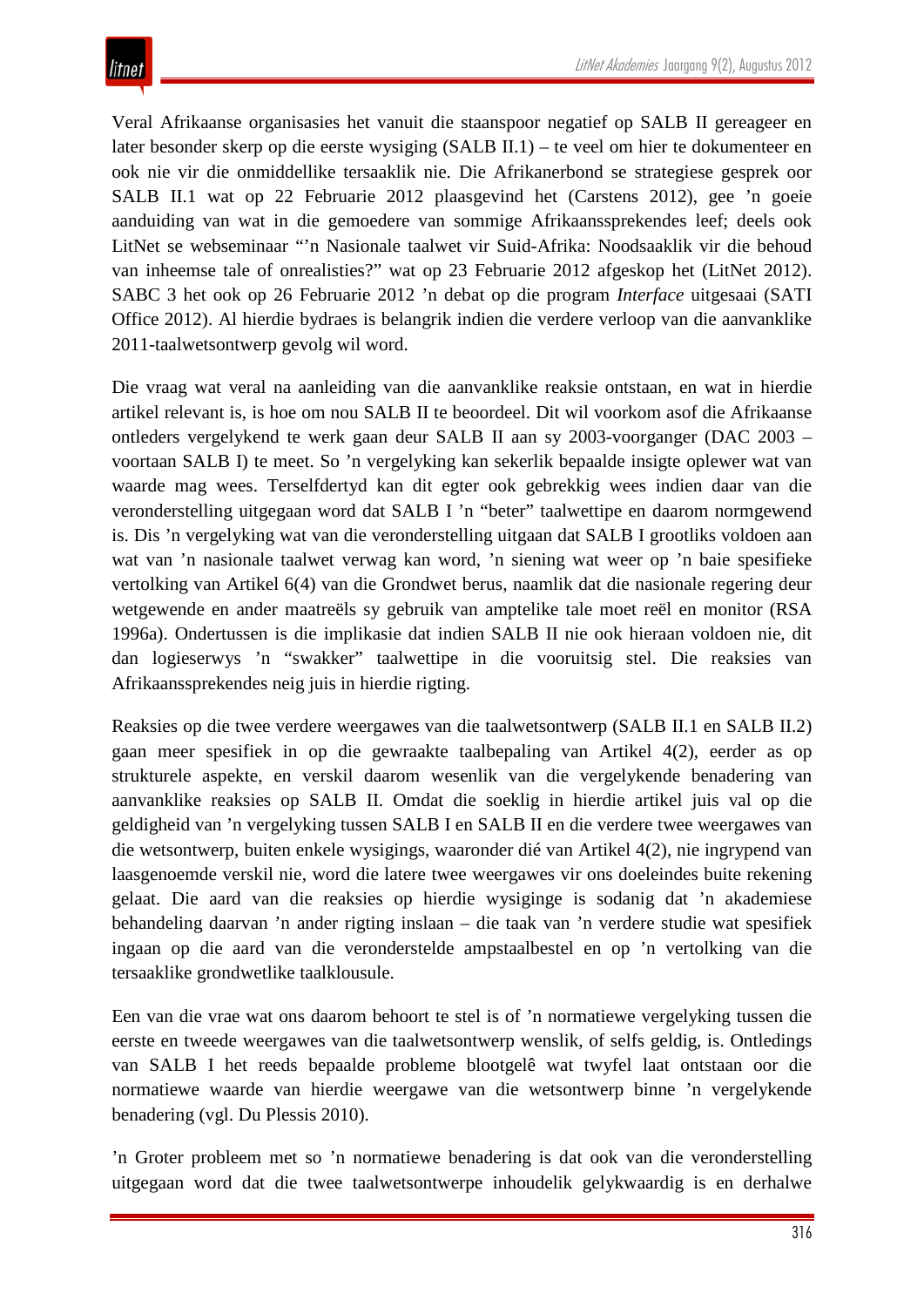vergelykbaar behoort te wees. Lourens (2011) se inhoudelike vergelyking lê egter 'n aantal grondige verskille tussen die twee wetsontwerpe bloot wat 'n mens laat wonder of hulle inderdaad gelykwaardig is. Alhoewel sy vergelyking sekerlik kritici se mening dat SALB II 'n "afgewaterde taalwet" word, ondersteun (Van der Elst 2011; Van der Rheede 2011), suggereer dit tegelykertyd dat die SALB II dalk 'n andersoortige taalwet in die vooruitsig stel. Lourens identifiseer eenvoudig te veel grondige, strukturele verskille tussen die twee taalwetsontwerpe om van SALB II as 'n gelykwaardige dokument te kan praat. Dit laat dus die vraag ontstaan of SALB II inderdaad, soos SALB I, as 'n nasionale taalwettipe beoordeel kan word, en indien nie, watter soort benadering dan gepas sou wees om 'n geldige beoordeling te kan maak. En binne watter taalwetkategorie kan ons SALB II dan plaas?

Die tipologie van taalwetgewing wat na aanleiding van 'n stel sosiolinguistiese beginsels ontwikkel is (Du Plessis 2010), kan help om die probleme hier bo te oorbrug. Dit bied aan die ontleder die moontlikheid om 'n stuk taalwetgewing uit eie reg aan die hand van 'n generiese stel veranderlikes te oorweeg. So 'n ontleding van SALB II, as nasionale taalwettipe, word met hierdie artikel beoog.

Daar word in die artikel kennis geneem van die jongste sienings oor verskillende tipes taalwetgewing as teoretiese begronding. Die tipologie van taalwetgewing word op basis van nuwe insigte aangepas en as meetinstrument verder ontwikkel. Dit bied dan aan die ontleder 'n meer gefundeerde basis om vergelykings te kan maak, indien nodig. Die werking van die meetinstrument word aan die hand van vier model taalwette (taalwettipes) getoets.

Bestaande relevante dokumentasie (meestal elektronies van aard) word as inligtingsbasis benut. Omdat wetgewing betrokke is, dien die webtuistes van die betrokke owerhede as vernaamste inligtingsbronne. Aanvullend hiertoe word vakwetenskaplike publikasies en relevante (elektroniese) mediabronne ook benut. Die studie wat hier aangebied word, is primêr narratief van aard en is gebaseer op 'n inhoudsontleding van die relevante dokumentasie.

#### **2. Taalwetgewing en taalwette**

Du Plessis (2010:68) omskryf 'n (nasionale) taalwet as "'n baie spesifieke vorm van taalwetgewing" wat "volledig gewy word aan reëls oor die status en gebruik van aangewese tale", meestal die amptelike tale van 'n gebied. Volgens Williams (2008:148) vestig taalwetgewing 'n sterk statutêre grondslag vir die deurvoer van taalbeleidsmeganismes. Dit moet des te meer waar wees van 'n toegewyde taalwet soos hier bo bedoel word.

Minstens twee oorkoepelende tipes taalwette kan onderskei word, naamlik taalwette met reëlings oor nasionale amptelike tale en/of taalwette met reëlings oor spesifieke tale wat gewoonlik minderheidstale is en/of tale wat spesiale behandeling verg (Du Plessis 2009:69). Beide tipes hou verband met wat Turi (1995:112) "officialising" (veramptelikende) taalwetgewing noem, met ander woorde wetgewing wat die gebruik van aangewese tale as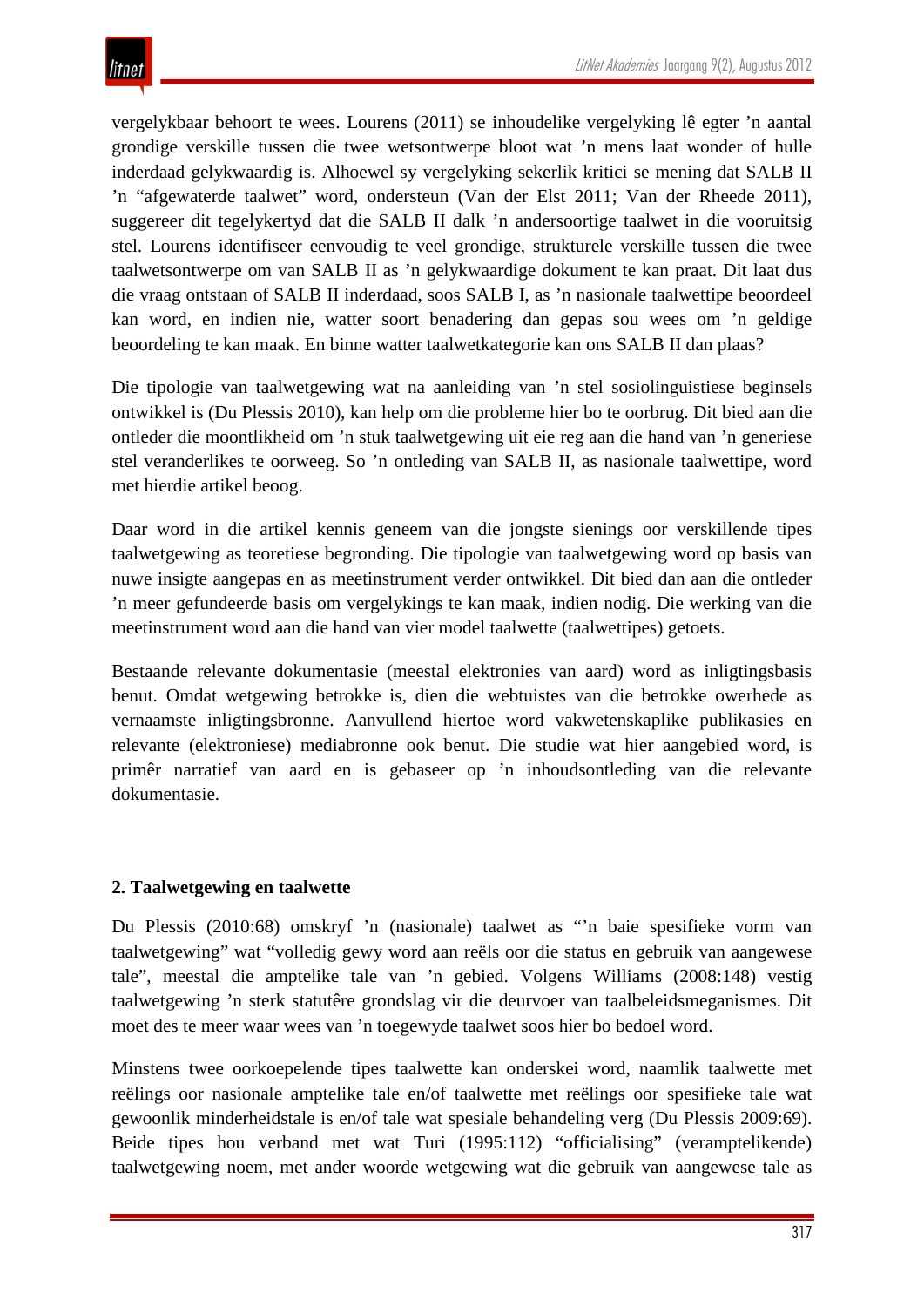amptelike tale in die taalgebruiksdomeine van wetgewing, die regsowerheid, publieke administrasie en die onderwys bekragtig.

Na aanleiding van Williams (2008:162) kan ons twee verdere tipes "veramptelikende" taalwetgewing onderskei, te wete institusionaliserende en/of normaliserende taalwetgewing. Institusionaliserende taalwetgewing is daarop gerig om die verteenwoordiging van aangewese tale in die sleuteltaalgebruiksdomeine van 'n gebied te verseker en normaliserende taalwetgewing om die uitbreiding van die gebruik van aangewese tale te optimaliseer (in onder meer die sentrale taalgebruiksdomeine).

Tipiese voorbeelde van institusionaliserende taalwetgewing, of taalwette oor die gebruik van (nasionale of) amptelike tale, is onder meer Indië se The Official Languages Act, 1963 (Republic of India 1963), Kanada se Official Languages Act (Department of Justice, Canada  $1985$ <sup>3</sup> en Ierland se Official Languages Act 2003 (Houses of Oireachtas 2003). Hierdie tipe taalwet reguleer die amptelike taalbestel van die betrokke (meertalige) lande en word benodig om 'n vorm van taalharmonie te bewerkstellig. In die gemelde voorbeelde word die gebruik van meer as een amptelike taal verorden; met ander woorde amptelike tweetaligheid of amptelike drietaligheid word geïnstitusionaliseer.

In enkele gevalle, soos onder meer in heelwat van die post-Sovietstate (Pavlenko 2008; Hogan-Brun e.a. 2009), verorden die nasionale taalwet egter amptelike eentaligheid. Dit gebeur byvoorbeeld in die geval van die Oekraïne se On Languages in the Ukrainian Soviet Socialist Republic (Vidomosti Verkhovnoyi Rady Ukrayiny (VVR) 1989 – soos gewysig in 1995),<sup>4</sup> Estland se Language Act (RT (Riigi Teataja) 1995) en Letland se Law on the State Language (Latvijas Republikas Saeima [Parliament of the Lativian Republic] 1999). Een van die belangrikste onderskeidende kenmerke van beide tipes institusionaliserende taalwette is dat baie pertinente en selfs voorskriftelike reëlings gemaak word oor ampstaalgebruik in die amptelike taalgebruiksdomeine op nasionale vlak. Institusionaliserende taalwettipes reguleer dus die oorkoepelende ampstaalbestel van 'n gebied.

'n Tweede kategorie taalwette reguleer die gebruik van spesifieke tale binne 'n meertalige bestel en is in werklikheid gerig op die bevoordeling van sodanige taal. Tipiese voorbeelde van sulke normaliserende taalwetgewing is Quebec se Charte de la langue française (Éditeur officiel du Québec 1977), Nieu-Seeland se Ma¯ori Language Act (New Zealand Government 1987), Finland se Sámi Language Act (Ministry of Justice, Finland 2003) en Nieu-Seeland se New Zealand Sign Language Act (New Zealand Sign Language Act 2006). Hierdie soort taalwette bevat maatreëls wat primêr daarop gerig is om binne nuwe kontekste geleenthede te skep vir die gebruik van 'n taal waarteen voorheen gediskrimineer is (Williams 2008:145) – 'n mens sou selfs kon sê 'n gemarginaliseerde taal wat vir opheffing geteiken word. Ook in hierdie geval word die wetgewing onderskei deur domeinspesifieke reëlings oor taalgebruik, uiteraard met die oog daarop om die aangewese taal te bevoordeel. Hierdie tipe normaliserende taalwetgewing kan as promoverend van aard geklassifiseer word.

In die geval van Wallis se Welsh Language Act, 1993 (Parliament of the United Kingdom 1993) en Skotland se Gaelic Language (Scotland) Act, 2005 (Parliament of the United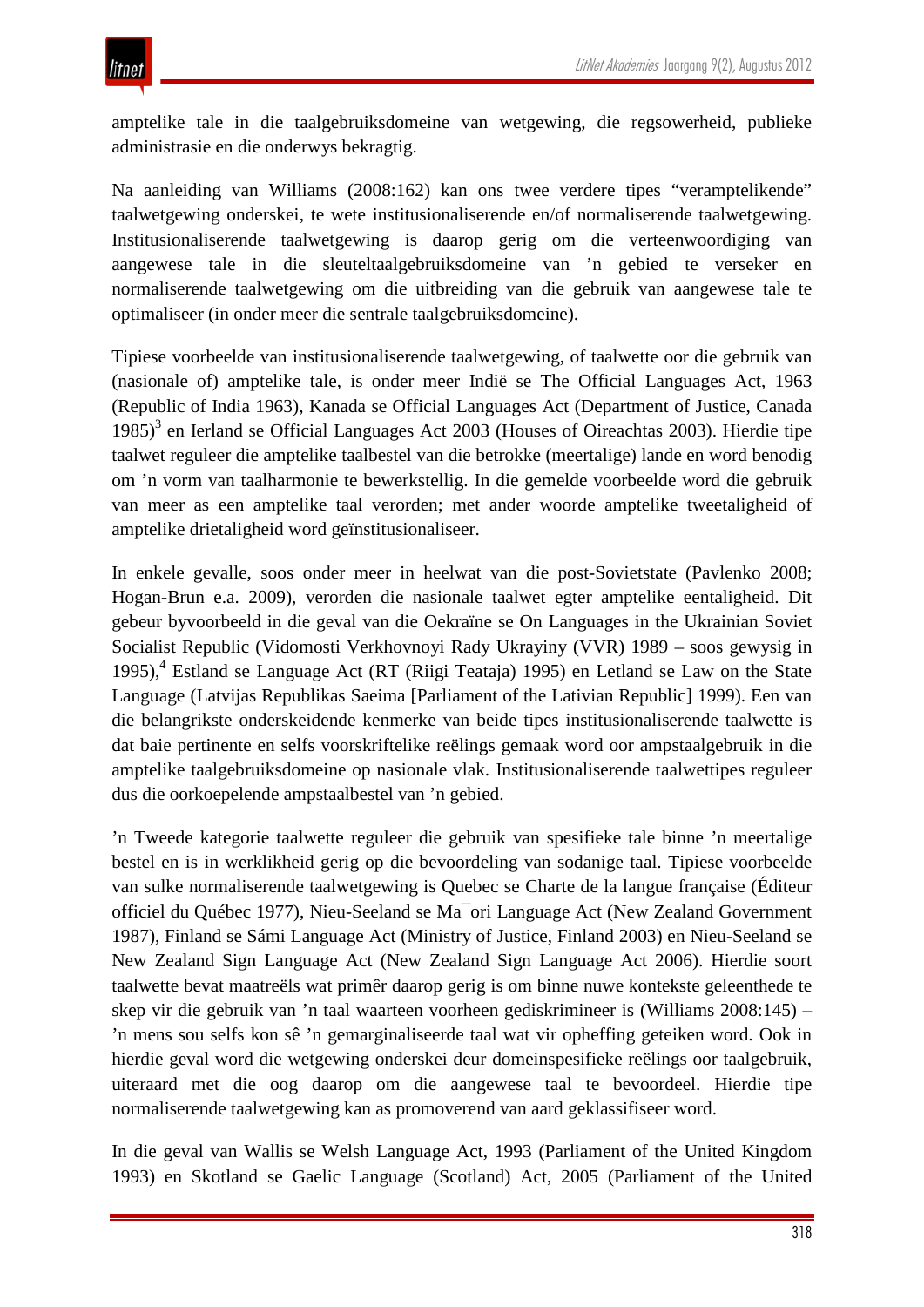Kingdom 2005) kry ons egter 'n verdere soort normaliserende taalwetgewing. Alhoewel die Walliese taalwet dikwels as voorbeeld van 'n relatief geslaagde taalwet voorgehou word (Dunbar 2005:479), verskil dit grondig van die domein-gespesifiseerde taalwetgewing hier bo. Alhoewel normalisering ook die oogmerk van hierdie tipe wetgewing is, word die implementering daarvan nie noodwendig domeinspesifiek gedoen nie. Die kenmerk van hierdie tipe wetgewing is dat dit eerder pertinente reëls bevat oor wetlike meganismes en maatreëls wat nodig is om sodanige normalisering statutêr te vestig. Ons kan hierdie tipe normaliserende taalwetgewing as korrektief (of in Suid-Afrikaanse terme, regstellend) van aard klassifiseer.

Uit ons voorbeelde blyk dat twee primêre instrumente in hierdie opsig in die vooruitsig gestel word, naamlik die vestiging van 'n verantwoordelike taalowerheid (soos die Walliese Taalraad) en die instel van taalskemas. (Die Skotse taalwet sluit wel ook 'n domeinspesifieke afdeling oor onderwys in.) 'n Taalskema is 'n baie spesifieke wetlike meganisme wat maatreëls voorskryf oor die lewering van taaldienste binne verskillende staatsektore. Die taalskema van die Walliese parlement (vgl. Welsh Assembly Government 2007) is 'n goeie voorbeeld daarvan. By beide die Walliese en Skotse taalskemas gaan dit oor die lewering van tweetalige dienste in die staatsadministrasie. Taalskemas spruit voort uit normaliserende taalwetgewing en kan daarom tegnies as sekondêre taalwetgewing (Du Plessis 2009) beskou word. As sekondêre taalwetgewing is 'n taalskema meestal afhanklik van 'n taalwet of van 'n ander vorm van primêre taalwetgewing.

Die onderliggende verskille tussen die onderskeie tipes taalwette kan nou in terme van die tipologie van sosiolinguistiese beginsels by taalwetgewing verder ondersoek word. Vir die doeleindes van hierdie studie sal op 'n modifisering van die drie stelle strukturele sosiolinguistiese beginsels waarmee die betrokke tipologie werk, gekonsentreer word. Hulle is:

- Grondbeginsels (die proklamering van ampstaal, die hantering van die bindingstaalvraagstuk en die onderwerp van die wet)
- Domeinbepalende beginsels (kommunikasie met die publiek, taal van onderrig en linguistiese aspekte van burgerskap)
- Regsinstrumentele beginsels (verskeidenheid, seggingskrag en afbakening).

Die grondbeginsels van taalwetgewing hou verband met die aard en wese van die taalbestel wat gereguleer word: watter tale as ampstale funksioneer (ampstaalproklamasie); hoe die ampstaalbestel inhoudelik getipeer kan word (bindingstaalvraagstuk); en wat met amptelikheid bereik wil word (wetsonderwerp). 'n Mens tref hierdie beginsels gewoonlik in die aanhef van 'n taalwet aan, en dikwels ook by die oogmerke van so 'n wet. Soms kan verdere (spesifieke) bepalings ook nadere toeligting op sommige aspekte hieromtrent gee.

Die domeinbepalende beginsels van taalwetgewing het betrekking op die nadere besonderhede omtrent die regulering van die taalverhouding tussen die staat en die publiek. Wat hier van belang is, is die mate waartoe die taalverhouding in ooreenstemming gebring word met die oogmerke van die ampstaalbestel. Amptelike kommunikasie met die publiek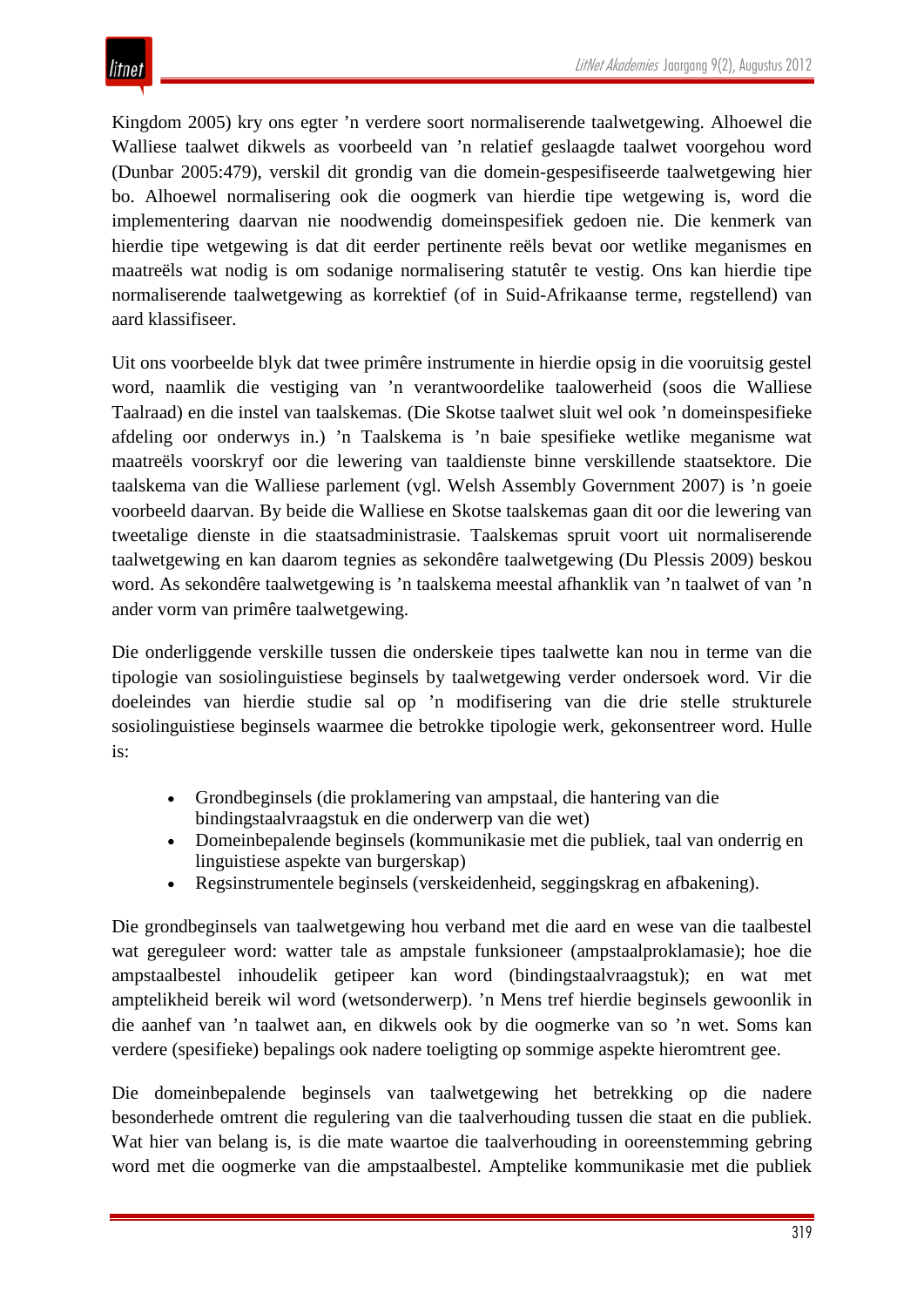definieer in 'n groot mate hierdie verhouding. Ook van kernbelang is die mate waarin die onderrigstelsel ondersteunend en komplementerend meewerk om sodanige kommunikasie te kan verwesenlik. Uiteraard is die rol van taal by burgerskapsverwerwing ook van kernbelang. Hierdie beginsels dra daartoe by dat beide die staat en die burger se taalverpligtinge wetlik gereël word.

Die regsinstrumentele beginsels hou verband met reëlings oor die wetlike beskerming van die amsptaalbestel, maar kan ook uitbrei om die verskansing van taalregte as sodanig in te sluit. Hier is dit veral belangrik dat 'n verskeidenheid regsinstrumente voorsien word – hoe groter die verskeidenheid, hoe beter die beskerming. Dikwels word bepalings hieromtrent meer teen die einde van 'n taalwet behandel. Ook belangrik is die seggingskrag van die instrumente, 'n aspek wat meestal gedek word deur bepalings oor verwere en remedies. Die aspek van afbakening van taalregte is ook van kardinale belang, omdat dit baie pertinent die posisie van die burgers raak en verder gaan as administratiewe reëlings oor die gebruik van die ampstale. Dit dui ook aan watter gronde daar vir die burgers bestaan om hulle op te beroep sou daar 'n miskenning van hulle regte wees.

Die mate waarin hierdie drie stelle beginsels in die twee tipes taalwette wat hier bo uitgelig is, realiseer, kan nou in terme van 'n subjektiewe glyskaal met waardes 0 tot 5 geweeg word. Die waarde 0 verteenwoordig hier die afwesigheid van 'n betrokke aspek van die beginsels in die wetgewing wat ondersoek word, die waarde 3 verteenwoordig 'n gebrekkige aanwesigheid en die waarde 5 'n beduidende aanwesigheid. Aanwesigheid word hier bepaal deur 'n duidelike melding van beginsels in die teks van die taalwet.

Ons kan hierdie meting nou toepas op 'n taalwetmodel uit elke kategorie. Gevestigde en wyderkende taalwette word in hierdie geval as voorlopers beskou. Die Official Languages Act (OLA) van Kanada en Estland se Language Act of Keeleseadus (Ks) dien as voorlopers in die kategorie van institusionaliserende taalwetgewing (onderskeidelik die institusionalisering van meertalige en eentalige bedelings) terwyl Quebec se French Language of Charter, of Charte de la langue française (Clf), en Wallis se Welsh Language Act, 1993 (WLA) dien as voorbeelde van normaliserende taalwette (onderskeidelik promoverende en korrektiewe normalisering). 'n Kwantifisering van die beoordeling wat hierna gemaak word, kan in Tabel 1 nagegaan word.

#### *2.1 Die Official Languages Act (OLA)*

Die OLA is 'n omvattende taalwet wat 39 bladsye en 110 artikels beslaan. Dit is 'n wet wat opmerklik ten doel het om amptelike tweetaligheid (Engels/Frans) in Kanada te institusionaliseer. 'n Hele aantal bepalings kan met die aanwesigheid van *kernbeginsels* van taalwetgewing verbind word. Beginsels oor ampstaalproklamering is baie direk en word ter inleiding en in die aanhef as ideaal gestel en in die oogmerke van die wet in duidelike terme uitgespel. Beginsels oor die bindingstaalkwessie is ook aanwesig. Frases in die aanhef verbind die Kanadese regering tot die bevordering van tweetaligheid asook die beskerming en integrasie van selfs die Engelse en Franse linguistiese minderhede in onderskeie meerderheidsgebiede van Kanada as deel van die twee nasionale taalgemeenskappe.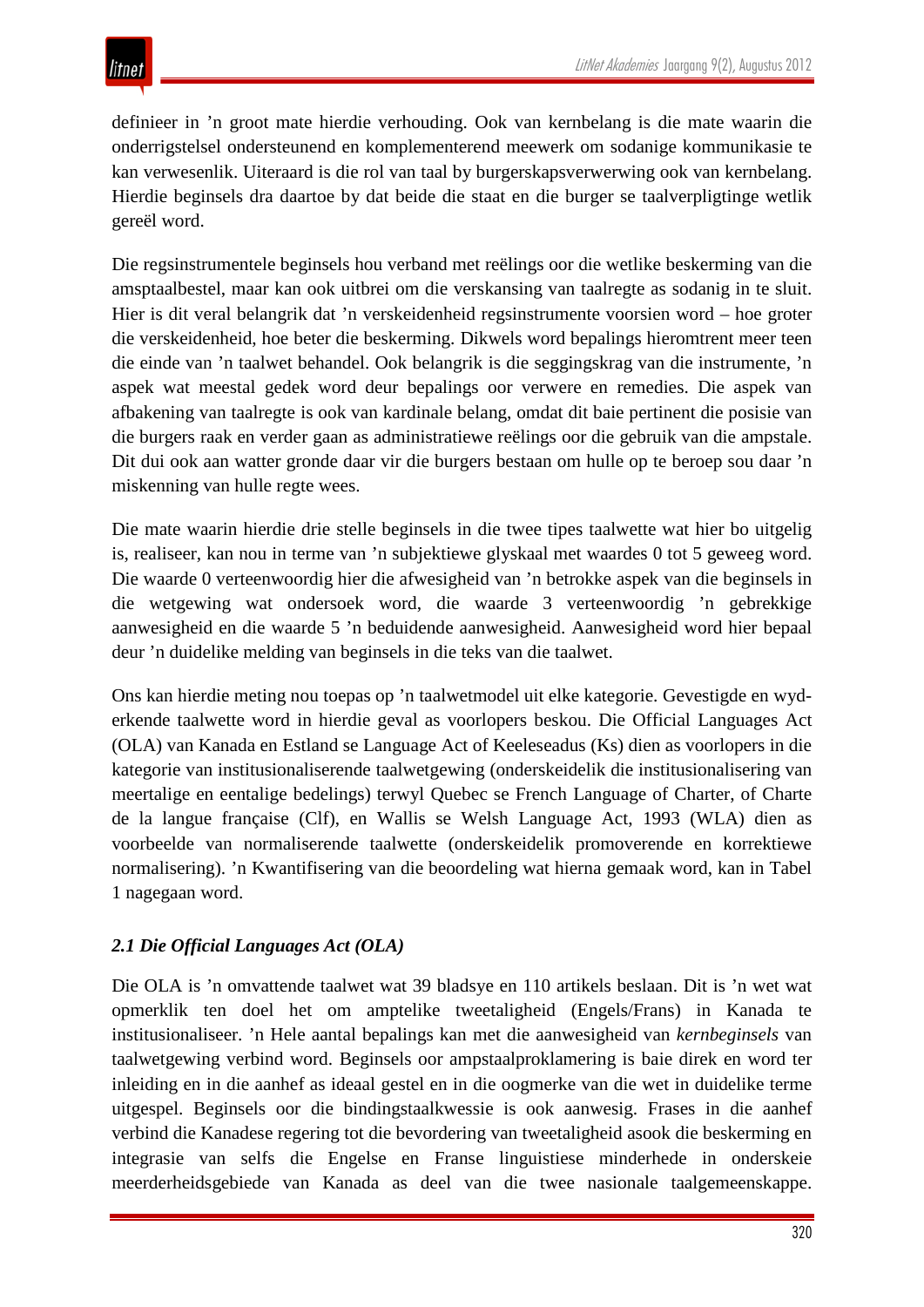Afdelings VI en VII van die wet voer die bindingstaalideale verder deur die skep van gelyke geleenthede en deelname en die daarstel van taalbevorderingsmaatreëls. 'n Verskeidenheid kernreëlings kan met die aanwesigheid van *domeinbepalende beginsels* verbind word. Al die kerndomeine van amptelike taalgebruik word uitvoerig behandel, insluitende wetgewing (met inbegrip van die wetgewer), die regsowerheid en staatsadministrasie (Afdelings I tot IV). Die aspek van taal in die onderwys en taal van burgerskap word egter nie behandel nie. Nietemin bevat Artikel 45 'n sydelingse verwysing na die staat se verpligting met betrekking tot onderwys in beide amptelike tale.

Die OLA gaan verder en sluit ook bepalings oor die taal van arbeid in (Afdeling V), 'n aspek van taalgebruik wat nie altyd deur taalwetgewing gereël word nie. Ook reëls wat met *regsinstrumentele beginsels* verbind word, is aanwesig.

Die OLA maak voorsiening vir institusionele toetrede deur twee liggame: die Tesourieraad (Afdeling VIII) en die Kommissaris van Amptelike Tale (Afdeling IX). Afdeling X verleen seggingskrag aan die regte wat opgelê word deur middel van 'n vyftal bepalings oor remedies, en Afdeling IX verorden regte met betrekking tot tale. Verskeie ander afdelings van die wet bevat ook taalregtebepalings.

Die meeste van die sosiolinguistiese beginsels van taalwetgewing is dus in die OLA aanwesig, wat die voltellings in die meerderheid afdelings in Tabel 1 verklaar.

## *2.2 Die Keeleseadus (Ks)*

Die Ks is in vergelyking met die OLA 'n aansienlik korter dokument – dit bevat 30 artikels wat oor ses hoofstukke en agt bladsye strek. Anders as die OLA reguleer die Ks wesenlik amptelike eentaligheid. 'n Aantal *kernbeginsels* van taalwetgewing (aanwesig in taalreëlings) staan ook in hierdie taalwet. Proklameringsbeginsels is aanwesig in die bepalings oor Estlands as enigste amptelike taal (Artikels 1 en 2 van Hoofstuk 1). Geen duidelike bepalings kom egter voor wat met die bindingstaalvraagstuk verband hou nie. Dit word dus nie verduidelik watter soort taalbestel Estland in die oog het nie. Bepalings wat met beginsels oor die onderwerp van die taalwet verbind kan word, kom in Artikel 2.1 voor. Hierdie artikel bepaal dat die oogmerk van die wet is om vaardigheid in Estlands te reguleer asook die gebruik van Estlands en vreemde tale.

Ook *domeinbepalende beginsels* is aanwesig. Bepalings met betrekking tot kommunikasie met die publiek word in verskeie artikels behandel, onder meer in Artikel 3, waar die taal van die staatsadministrasie (die weermag word ook duidelik hierby ingesluit) behandel word; in Artikel 4, waar die reg op die gebruik van Estlands in regeringsdomeine en die openbare lewe bepaal word; in Artikel 12, waar die taal van amptelike korrespondensie (Estlands) bepaal word; in Artikel 17, waar die taal van verslagdoening (Estlands) bepaal word; en in Hoofstuk 5 (Artikels 19–21), waar name en die linguistiese landskap behandel word (alles moet amptelik in Estlands wees).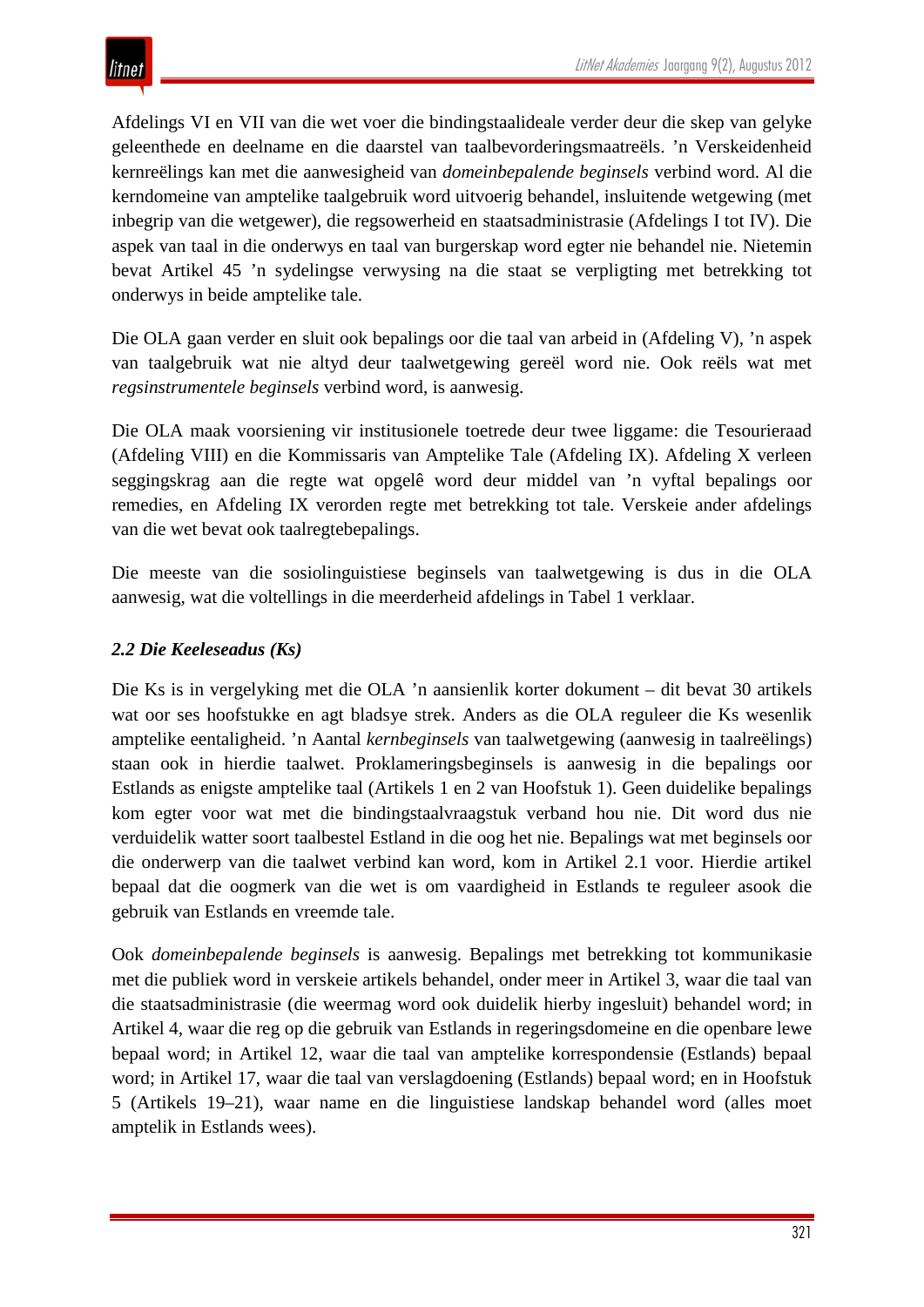Bepalings met betrekking tot taal in die onderwys kom ook in hierdie wet voor, wat dui op die aanwesigheid van die taal-in-die-onderwys-beginsel. Die betrokke bepaling word wel nie tot Estlands beperk nie – onderrig in vreemde tale word ook toegelaat. (Sonder dat Russies by name vermeld word, moet ons uit 'n bepaling oor die onderrig van 'n taal van 'n nasionale minderheid as vreemde taal in Artikel 2(2) aflei dat dit die taal is wat hier geïmpliseer word) (Artikel 6).

Ook aanwesig is reëlings met betrekking tot die beginsel van die taal van burgerskap. Artikel 5 behandel hierdie aspek noukeurig en koppel dit baie sterk aan taaltoetsing.

*Regsinstrumentele beginsels* is in 'n mindere mate aanwesig. Beginsels wat dui op 'n verskeidenheid regsinstrumente kom baie effentjies voor in 'n bepaling in Artikel 28 wat na toesig oor die taalwet verwys. Dieselfde geld vir die beginsels oor seggingskrag – Artikel 28 verwys slegs na aanspreeklikheid in terme van die wet deur middel van ander relevante wetgewing. Beginsels oor die afbakening van taalregte kom wel in etlike taalregtereëlings voor, onder meer in die reg op Estlands (Artikel 4), regte rondom taaltoetsing (Artikel 5), die reg op vertaling in Estlands (Artikel 8), die reg op taal van keuse (Artikel 9), die reg op die gebruik van die nasionale minderheidstaal (natuurlik gedeeltelik 'n eufemisme vir Russies), en die reg van verbruikers op Estlands (Artikel 16). 'n Verskeidenheid taalregte word dus duidelik afgebaken. Die meeste van die sosiolinguistiese beginsels van taalwetgewing is dus in die Ks teenwoordig, soos die resultate van hierdie meting in Tabel 1 weergee.

Oorkoepelend gesien, verskil die meting van die Estlandse taalwet kwantitatief nie veel van dié van die OLA nie – hulle totale is ongeveer gelyk; die verskille lê eerder op kwalitatiewe vlak. So is die bindingstaalvraagstuk byvoorbeeld nie duidelik teenwoordig in die Ks nie, terwyl dit in die geval van die OLA wel aanwesig is in bepalings oor die aard van die ampstaalbestel.

Die twee tipes institusionaliserende taalwette verskil grondig op sterkte van hierdie twee beginsels. In die geval van die Ks word amptelike eentaligheid nogtans duidelik as model voorgehou (byvoorbeeld in die onderwys en in kommunikasie met die staat), maar nie altyd in absolute terme nie, aangesien die nasionale minderheid wel geakkommodeer moet word. Waar dit wel absoluut raak, is by die koppeling van burgerskap en die verwerwing van Estlands, 'n beginsel wat weer nie in die Kanadese taalreëlings voorkom nie. Die Ks is ook meer omvattend as die OLA wat taal in die onderwys betref. Ks verbind die staat eksplisiet tot die lewering van onderwys in Estlands, terwyl die OLA die Kanadese staat nie noodwendig tot tweetalige onderwys verbind nie. 'n Mens merk hier dus 'n direkte verband tussen die taal van onderwys en die linguistiese aspek van burgerskap. Die OLAis ook relatief meer genuanseerd as die Ks wat betref beginsels oor die verskeidenheid en seggingskrag van regsinstrumente*.* Dit is waarskynlik toe te skryf aan 'n bewustelike keuse van die Estlandse wetgewer om die reëlings oor taaltoesig buite die taalwet te hou. ('n Vorige weergawe van die wet het nog 'n hele reeks sodanige reëlings bevat.)

Wat ons kan aflei uit hierdie vergelyking van dié betrokke twee taalwetmodelle, is dat 'n institusionaliserende taalwet in die eerste plek gekenmerk word deur die eksplisiete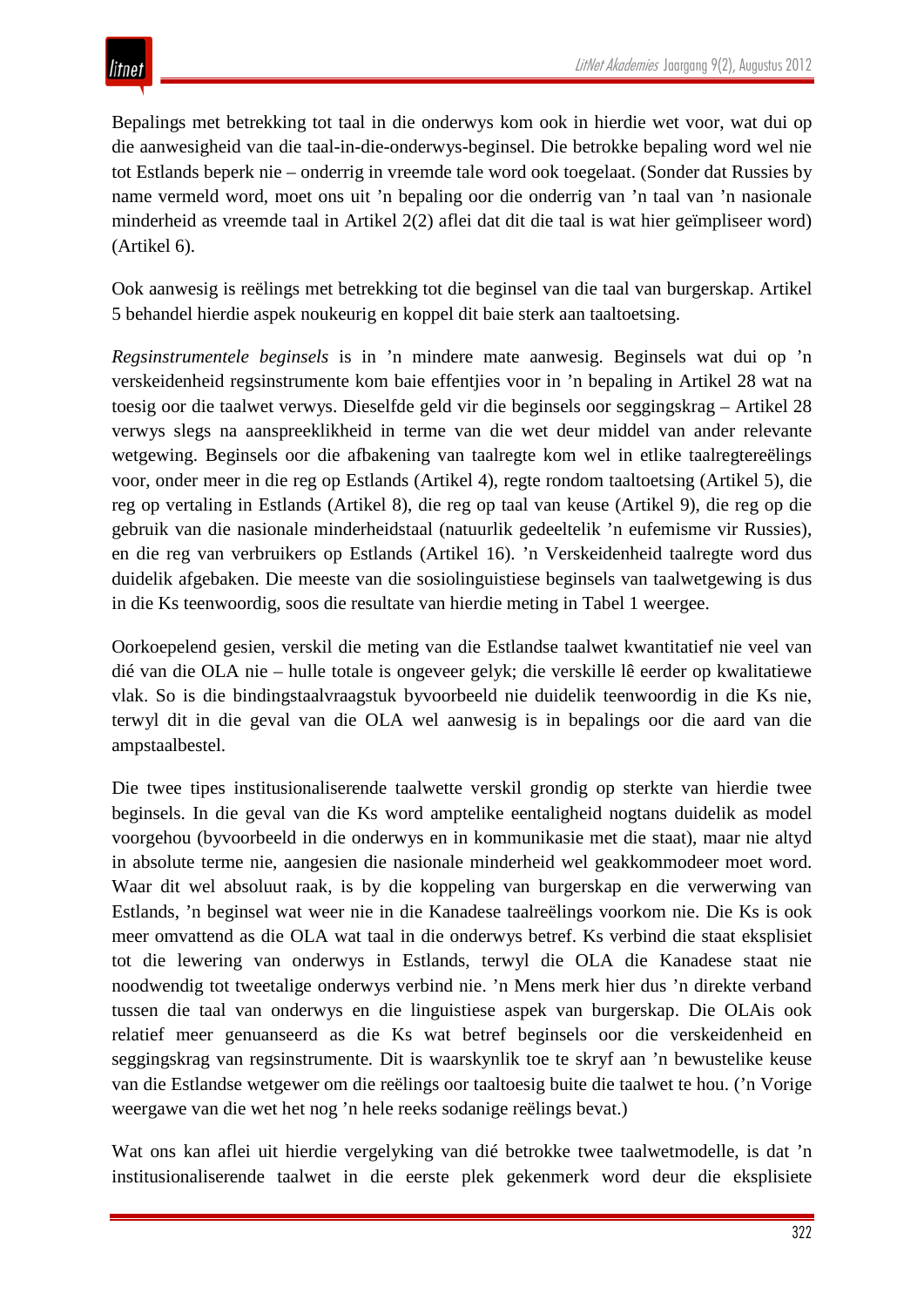aanwesigheid van al drie kategorieë sosiolinguistiese beginsels van taalwetgewing in die taalreëlings van so 'n taalwet. In die tweede plek word so 'n taalwet gekenmerk deur die mate van onderlinge verspreiding van die wesenlike aspekte van die beginsels in elke kategorie. Betreffende hierdie verspreiding is dit opvallend dat (a) wat grondbeginsels betref, beginsels oor ampstaalproklamering en die onderwerp van die taalwet baie duidelik in beide modelle aanwesig is; (b) wat domeinbepalende beginsels betref, bepalings oor kommunikasie met die publiek in beide modelle ook baie duidelik aanwesig is; en (c) wat regsinstrumentele beginsels betref, beginsels oor die afbakening van taalregte baie duidelik in beide modelle aanwesig is. 'n Mens sou tot die gevolgtrekking kon kom dat hierdie in werklikheid die kernbeginsels van 'n institusionaliserende taalwettipe is.

Vervolgens sal die twee normaliserende taalwetmodelle bespreek word, naamlik die Clf en die WLA.

## *2.3 Die Charte de la langue française (Clf)*

Die Clf (of Bill 101, soos dit bekend staan na aanleiding van die nommer van die aanvanklike taalwetsontwerp − Larrivée 2003:172) is 'n relatief omvattende taalwet van 39 bladsye en 214 artikels. Opvallend omtrent die struktuur van die taalwet is die indeling van altesaam ses afdelings (Engels: "titles"), elk met 'n aantal hoofstukke.

Reeds in die aanhef van die wet is dit duidelik dat hierdie nie net 'n normaliserende taalwettipe is nie, deur die verklaarde ideaal om Frans die taal van die regering en die wet in Quebec te maak, maar ook die "normale en alledaagse taal" wat mense by die werk gebruik, in onderrig, kommunikasie en die handels- en sakewêreld. 'n Aantal *kernbeginsels* is duidelik aanwesig in reëlings wat dié taalwet in Afdeling I (status van die Franse taal) omtrent die gebruik van Frans maak. Artikel 1 (die artikels is deurlopend vir alle afdelings en hoofstukke) verklaar Frans as die amptelike taal van Quebec en dit getuig van die werking van die ampstaalproklameringsbeginsel. Nieteenstaande die feit dat die aanhef die ideaal stel omtrent wat bereik wil word, is duidelike bepalings afwesig wat betref die onderwerp van die taalwet. Die bindingstaalbeginsel is ook by implikasie teenwoordig in die aanhef (dat Frans die taal is waarin Quebecane hulle identiteit uitdruk) maar verder as dit gaan die wet nie en geen bepalings hieromtrent kom voor nie.

'n Hele aantal bepalings kan direk toegeskryf word aan die aanwesigheid van *domeinbepalende beginsels.* Trouens, daar word ook vir taalgebruik in nie-amptelike domeine voorskrifte gegee (Hoofstuk VI, die taal van arbeidsverhoudinge; Hoofstuk VII, die taal van die handels- en sakewêreld). Taalgebruik in amptelike domeine word gereël in Hoofstuk III (die taal van die wetgewer en howe), Hoofstuk IV (die taal van die openbare administrasie) en Hoofstuk V (die taal van semistaatsinstellings). Waar die Kanadese Grondwet dit toelaat, word kommunikasie in Frans in alle gevalle bevoordeel. Ter versterking van hierdie bepalings bevat die taalwet 'n verdere aantal omstrede bepalings onder Afdeling II (wat handel oor verampteliking, toponomie en verfransing) oor die verfransing van Quebec. Hoofstuk IV van hierdie afdeling handel oor die verfransing van die administrasie en Hoofstuk V oor die verfransing van ondernemings.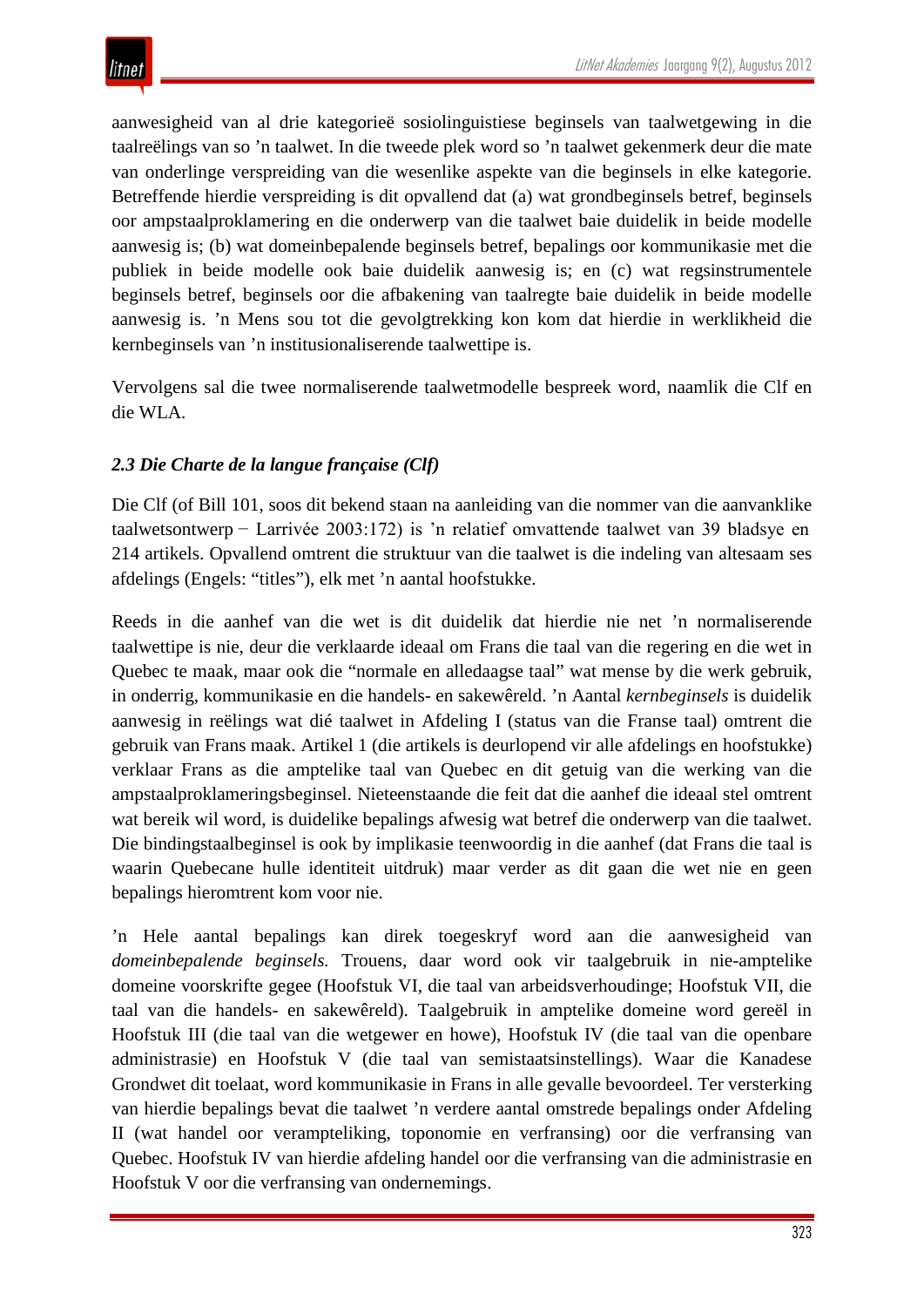Die taal-in-die-onderwys-beginsel is ook baie prominent aanwesig. Hoofstuk VIII bevat breedvoerige bepalings oor die gebruik van Frans en ander tale in die onderwys – besonder streng toegewings word onder meer oor die gebruik van Engels vir onderrigdoeleindes gemaak (Artikel 73). Die wet gaan selfs verder en bevat ook voorskrifte oor taalgebruik aan kolleges en universiteitagtige instellings (Hoofstuk VIII).

Uiteraard is die beginsels oor die linguistiese aspekte van burgerskap afwesig, aangesien Quebec nie 'n onafhanklike staat is nie. Die suggestie in die Aanhef oor die identiteit van Quebecane kan wel as 'n stilswyende burgerskapsbepaling gesien word.

Onder Afdelings III (die Quebecse Kantoor van die Franse taal), IV (die Opperraad van die Franse taal) en V (strafbepalings en ander sanksies) kom ons 'n uitgebreide aantal bepalings teë wat dui op die baie sterk aanwesigheid van *regsinstrumentele beginsels*. Die Quebecse Kantoor van die Franse taal is verantwoordelik vir die bepaling van beleid vir linguistiese verampteliking, terminologie en die verfransingsinisiatief, terwyl die Opperraad van die Franse Taal verantwoordelik is vir advies aan die lynfunksie-minister oor enige aspek omtrent die Franse taal in Quebec. Beide liggame word verplig om openbaar verslag te doen. Die afdeling oor strafmaatreëls en ander sanksies is besonder kragtig en sou selfs as drakonies gesien kon word. Die betrokke regsinstrumente dui op die aanwesigheid van die beginsels van verskeidenheid en seggingskrag. Ook die laaste beginsel – afbakening van taalregte – is aanwesig in die reëlings onder Hoofstuk II (fundamentele taalregte) van Afdeling I (status van die Franse taal). 'n Wye verskeidenheid duidelike taalregte wat uitsluitlik gemoeid is met die gebruik van Frans, word hier uitgespel.

Oorwegend beskou vaar die Clf in terme van die meting in Tabel 1 relatief goed, maar nietemin minder goed as die twee institusionaliserende modelle wat hier bo bespreek word.

## *2.4 Die Welsh Language Act (WLA)*

Die WLA is 'n veel minder omvattend normaliserende taalwet. Nogtans beslaan die wet 19 bladsye en bevat dit buiten twee bylaes (een oor die Walliese Taalraad en een oor herroepte wette) altesaam 37 artikels. Dit bestaan verder uit drie dele: Deel I handel oor die Walliese Taalraad, Deel II oor die Walliese Taalskemas en Deel II oor Diverse Aangeleenthede (onder meer die gebruik van Wallies in regsprosedures, statutêre name, vorms, ensovoorts).

Opvallend omtrent hierdie normaliserende taalwettipe is die prominente aanwesigheid van die onderwerp-van-die-wet-beginsel in die Memorandum, synde om 'n taalraad daar te stel wat verantwoordelik is vir die bevordering van die Walliese taal en wat vir hierdie doel taalskemas in die openbare sektor moet instel. Verskeie artikels konsolideer hierdie oogmerk, onder meer Artikel 1 en 3 met betrekking tot die Walliese Taalraad en onder meer Artikels 5, 9, 12 met betrekking tot die Walliese Taalskemas. Anders as die ander wette wat tot hiertoe behandel is, is die ampstaalproklameringsbeginsel nie aanvanklik so opvallend teenwoordig nie. Dit is nogtans aanwesig in artikels wat handel oor die gemelde twee bepalings. So byvoorbeeld verbind Artikel 3(2) die Walliese Taalraad tot die gee van advies oor die gelyke beregtiging van Engels en Wallies, en Artikel 6(2) handel oor die beginsel dat die twee tale in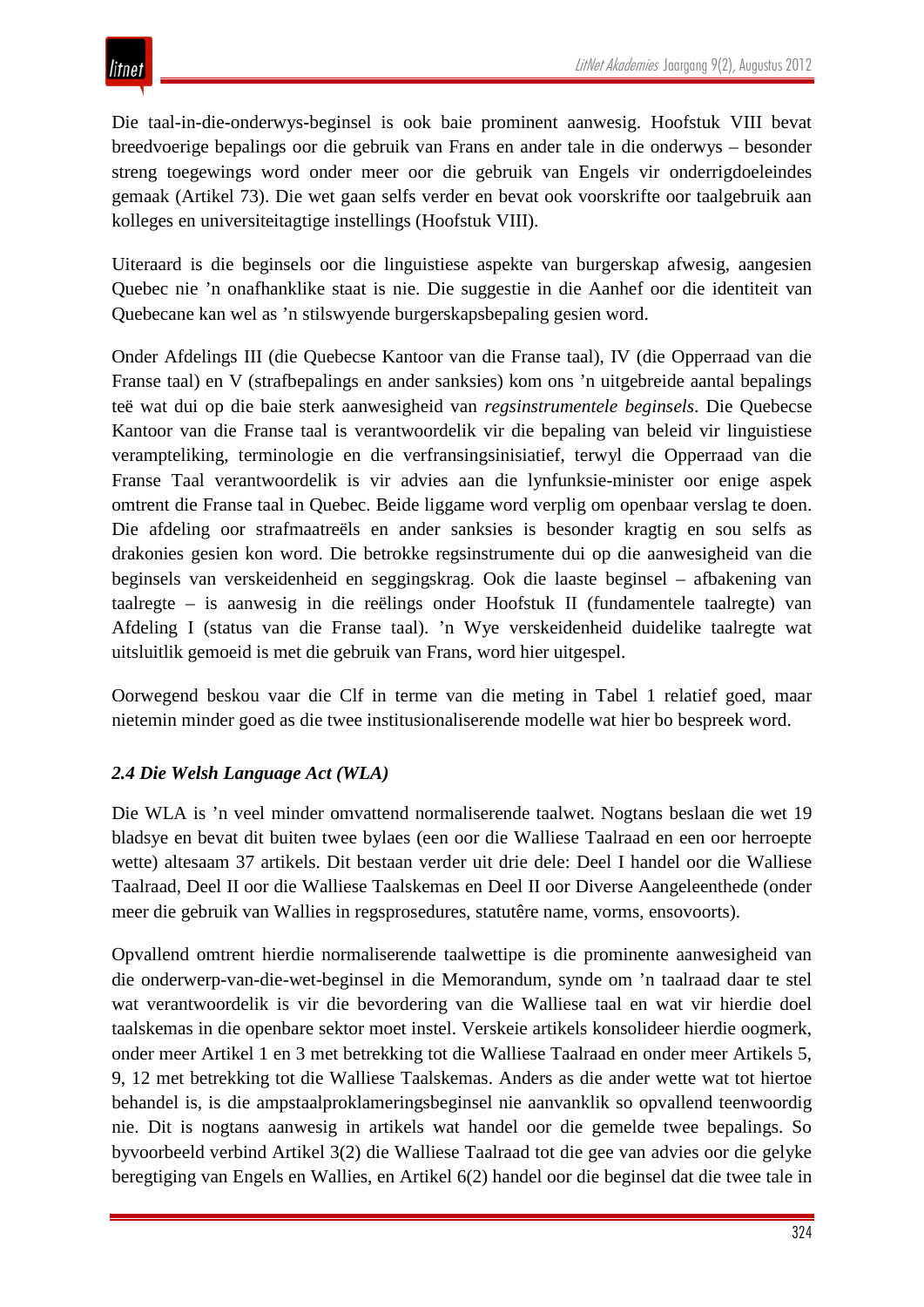die openbare sektor en regspleging op gelyke voet hanteer sal word. Hierdie bepalings dui op 'n indirekte aanwesigheid van die betrokke beginsel.

Geen van die bepalings handel oor die bindingstaalvraagstuk nie. Ook by *domeinbepalende beginsels* staan een beginsel sterk uit, naamlik dié van kommunikasie met die publiek. Eintlik is die hele Deel II getuienis van die aanwesigheid van hierdie beginsel, omdat dit die afdeling van die taalwet is waar breedvoerig met die Taalskemas gehandel word. Die uitsluitlike doel van die Taalskemas – soos in Artikel 6(2) van die wet gestel – is om uitvoering te gee aan "the principle that in the conduct of public business and the administration of justice in Wales the English and Welsh languages should be treated on a basis of equality" (Parliament of the United Kingdom 1993). Die oogmerk met die Taalskemas is dus, soos in Artikel 5(1) aangedui word, primêr om te verseker dat instansies wat dienste aan die publiek lewer, Wallies gebruik.

Artikel 22 van Deel III handel in meer besonderhede oor die gebruik van Wallies in regspleging en bevestig die aanwesigheid van die kommunikasie-met-die-publiek-beginsel. Dit word verder gedoen deur 'n hele aantal ander artikels wat eintlik handel oor taalsigbaarheid vir Wallies: Artikel 25 (oor die gebruik van Wallies in die benoeming van geografiese entiteite); Artikels 26 en 27 (oor die gebruik van Wallies in amptelike vorms) asook die oorblywende artikels van Deel III (oor die gebruik van Wallies in maatskappybenamings, wetbenamings, ensovoorts). Geen direkte bepalings kom voor wat aan die taal-in-die-onderwys-beginsel verbind kan word nie – alhoewel die Taalskemas ook op onderwysinstellings betrekking het, maar as instansies wat dienste aan die publiek lewer. Geen verwysings met betrekking tot die linguistiese-aspekte-van-burgerskap-beginsel kom voor nie. Soos reeds gemeld, word die grootste gedeelte van die Walliese taalwet gewy aan die legitimisering van twee kernregsinstrumente, die Walliese Taalraad en die Walliese Taalskemas, en dus bepalings wat dui op die aanwesigheid van *regsinstrumentele beginsels*. Ter versterking van die Taalskemas word voorsiening ook gemaak vir die lê van klagtes as regsinstrument (Artikels 17-19) en vir openbare verslagdoening as verdere instrument (Artikel 10(2), (3); Artikel 19; Artikel 13, Bylae I). Aanwysings deur die Staatsekretaris (Artikel 20) word bykomend voorsien. <sup>5</sup> Die verskeidenheidsbeginsel is dus opvallend, asook die seggingskragbeginsel by regsinstrumente. Geen getuienis van die afbakening-vantaalregte-beginsel kan in die Walliese taalwet gevind word nie.

Oorwegend beskou, vaar die WLA relatief die slegste in die meting wat in Tabel 1 gedoen word. Dit kan toegeskryf word aan die feit dat 'n korrektief normaliserende wet –alhoewel ook promoverend van aard – baie spesifiek gerig word op aksies wat regstelling met betrekking tot die aangewese taal kan verseker. Die oogmerk van so 'n korrektiewe wet is relatief eensydig: die domeine waar regstelling moet plaasvind, word pertinent afgebaken en voldoende regsinstrumente met seggingskrag word voorsien. 'n Promoverend normaliserende taalwettipe gee ook aan van die ander aspekte van taalwetgewing aandag.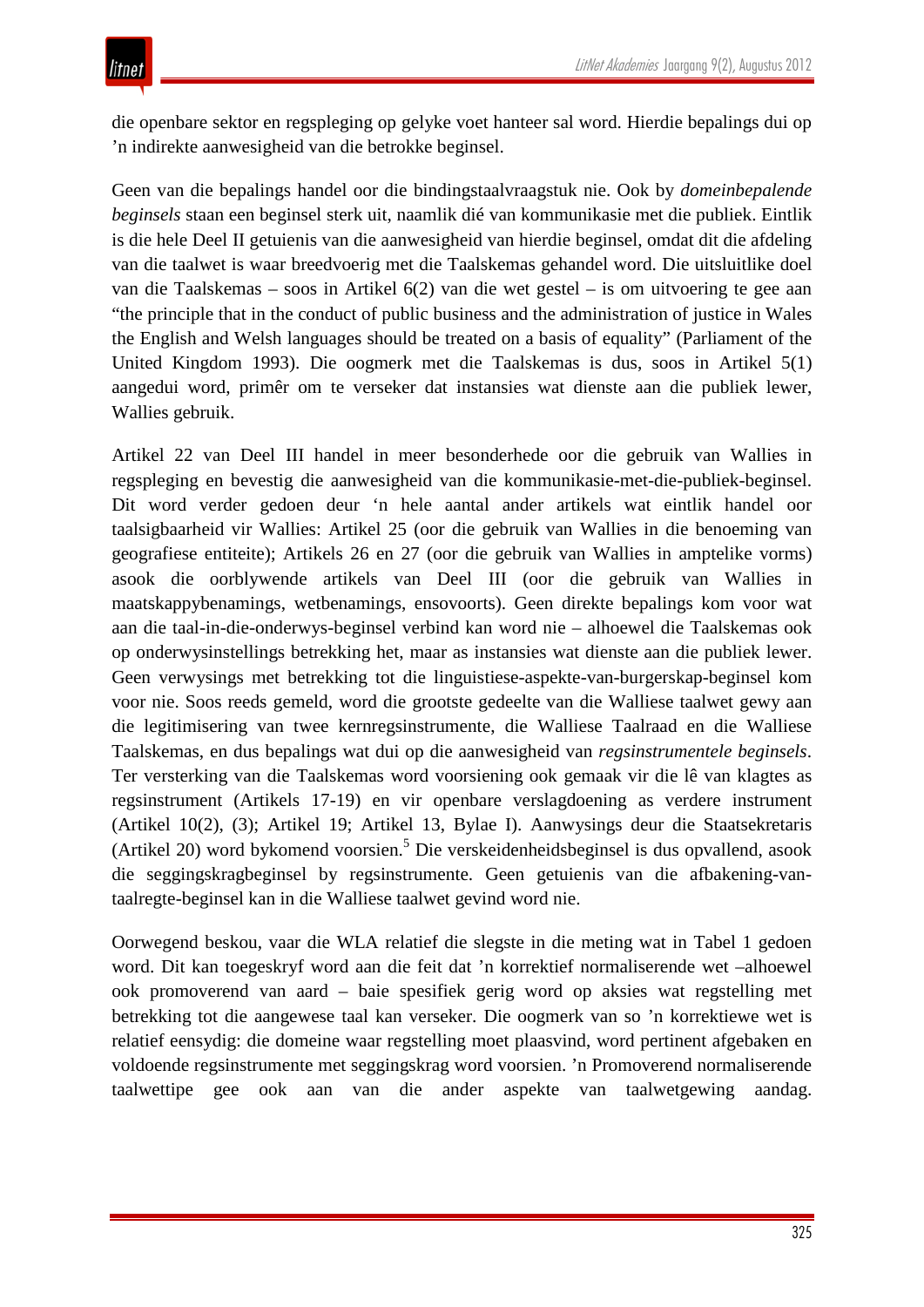

| <b>Beginsels</b>         |                                                   | taalwet        |                | Institusionaliserende Normaliserende taalwet |                                 |
|--------------------------|---------------------------------------------------|----------------|----------------|----------------------------------------------|---------------------------------|
|                          |                                                   | Meertalig      | Eentalig       |                                              | <b>Promoverend   Korrektief</b> |
|                          |                                                   | <b>OLA</b>     | Ks             | <b>Clf</b>                                   | <b>WLA</b>                      |
| Grondliggend             | <b>Proklamering van</b><br>ampstaal               | 5              | 5              | 5                                            | $\overline{0}$                  |
|                          | <b>Hantering van</b><br>bindingstaalvraagst<br>uk | 5              | $\overline{0}$ | $\overline{0}$                               | $\boldsymbol{0}$                |
|                          | Onderwerp van die<br>taalwet                      | 5              | 5              | 3                                            | 5                               |
|                          | Kommunikasie met<br>burgery                       | 5              | 5              | 5                                            | 5                               |
| <b>Domeinbepalend</b>    | <b>Taal van onderrig</b>                          | 3              | 5              | 5                                            | $\overline{0}$                  |
|                          | <b>Linguistiese aspekte</b><br>van burgerskap     | $\overline{0}$ | 5              | $\overline{0}$                               | $\overline{0}$                  |
|                          | Verskeidenheid                                    | 5              | 3              | 5                                            | 5                               |
| <b>Regsinstrumenteel</b> | Seggingskrag                                      | 5              | 3              | 5                                            | 5                               |
|                          | Afbakening van<br>taalregte                       | 5              | 5              | 5                                            | $\overline{0}$                  |
| <b>Totaal</b>            |                                                   | 38             | 36             | 33                                           | 20                              |

#### **Tabel 1. Die graad van aanwesigheid van sosiolinguistiese beginsels van taalwetgewing by vier taalwetmodelle**

Die vergelyking bring, oorhoofs beskou, interessante onderlinge aspekte na vore. Een van die aspekte wat in die vergelyking oorkoepelend 'n voltelling behaal, is die beginsel van kommunikasie met die publiek (20/20). 'n Mens sou kon sê dat hierdie element dan die kern van alle taalwettipes vorm. Drie verdere aspekte kry byna voltellings: die onderwerp van die taalwet (18/20), die verskeidenheid regsinstrumente en die seggingskrag van regsinstrumente. Die drie saam sou as 'n tweede kernelement van taalwette beskou kon word. Ampstaalproklamering en afbakening van taalregte (beide 15/20) vorm 'n derdevlakelement wat 'n mens ook in 'n taalwet sou kon verwag, gevolg deur die taal-in-die-onderwys-kwessie (13/20). Interessant genoeg behaal die kwessie van die bindingstaalvraagstuk en die linguistiese aspekte van burgerskap die laagste tellings (5/20), wat impliseer dat hulle eintlik uit die beskouing gelaat kan word.

Die vergelyking in Tabel 1 bevestig egter dat nie alle taalwette oor dieselfde kam geskeer moet word nie, alhoewel dit 'n subjektiewe oefening behels. Die ontleding wat hier van vier taalwetmodelle gedoen is, dui op 'n beginselverskil tussen institusionaliserende en normaliserende taalwette. Verder dui die vergelyking ook daarop dat daar tussen meertalige en eentalige institusionaliserende taalwettipes relatief min kwantitatiewe verskille voorkom,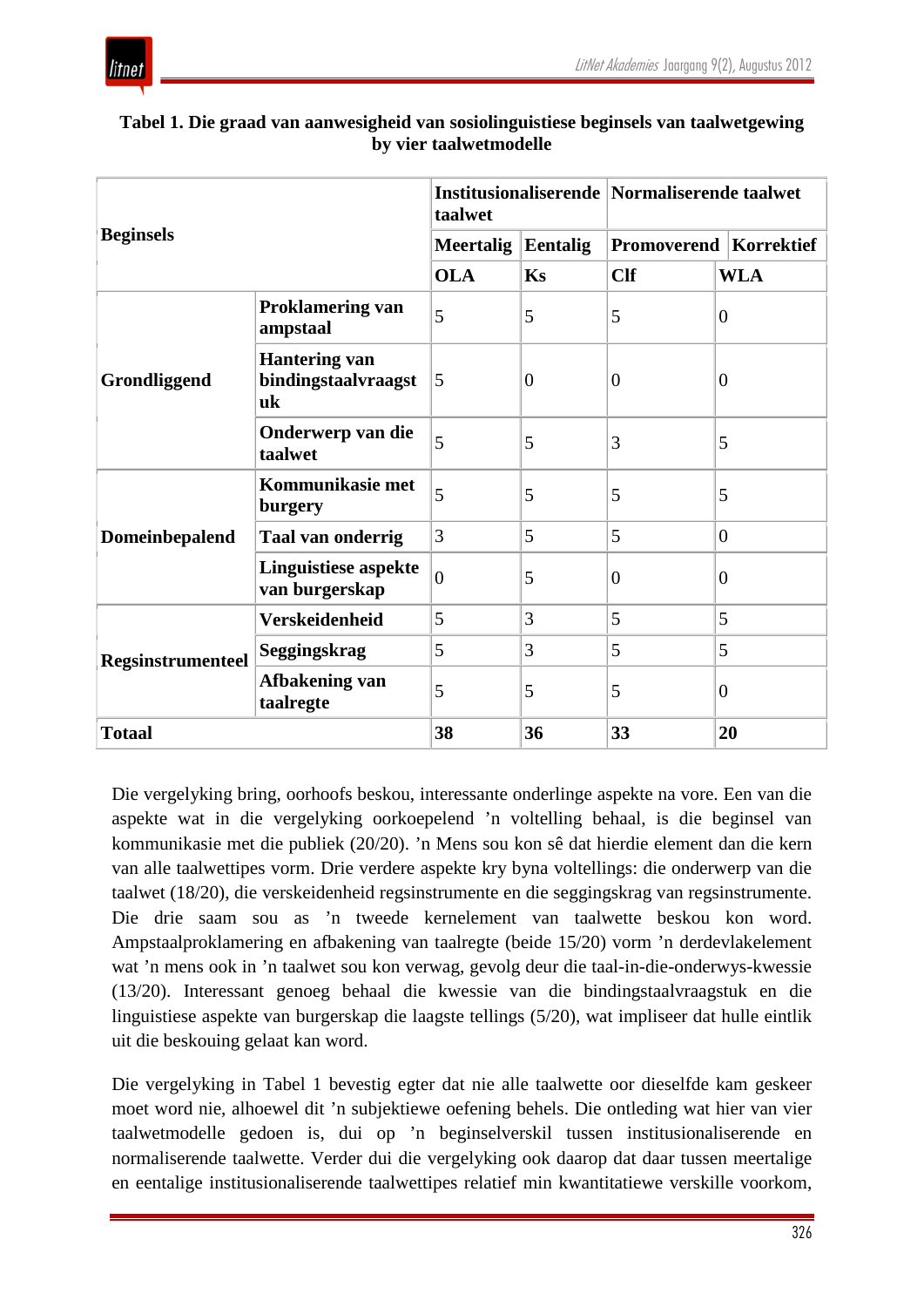maar wel kwalitatiewe verskille, wat reeds hier bo behandel is. By die verskillende tipes normaliserende taalwette lyk hierdie verskille egter groter. Promoverende en korrektiewe normaliserende taalwette verskil kwantitatief sowel as kwalitatief. By die tipe promoverende taalwettipe wat hier behandel is, speel ampstaalproklamering steeds 'n belangrike rol, asook bepalings met betrekking tot taal in die onderwys en die afbakening van taalregte. Hierdie aspekte kom nie voor in die bepalings van die korrektiewe taalwetmodel wat behandel is nie, wat dan die basis van hulle onderlinge verskil vorm.

'n Ander opvallende aspek omtrent die vergelyking is die glyskaal-effek wat na vore kom. Taalwette kan ingevolge hierdie verskynsel ook gegroepeer word in terme van die proporsionele aanwesigheid van beginsels van taalwetgewing. Proporsioneel meer van die beginsels is aanwesig by institusionaliserende taalwettipes as by normaliserende taalwettipes. Indien aanwesigheid van 50 persent as 'n onderskeidingspunt beskou kon word, toon promoverend normaliserende taalwette wat hierdie aspek betref, groter ooreenkomste met institusionaliserende taalwette as korrektiewe taalwette. So 'n afsnypunt kan egter nie gebruik word om die groter onderskeid tussen die twee kategorieë te maak nie – ons het hier eerder met 'n glyskaal te make waarin die oorgang nie persentasiegewys so duidelik is nie. Dit is daarom belangrik om eerder te konsentreer op die beginselonderskeid tussen die twee hooftipes taalwette.

'n Kontekstuele ontleding van die onderlinge verskille self sou waarskynlik verdere insigte kon oplewer. Dit sou kon aandui waarom Wallis byvoorbeeld kies vir 'n korrektiewe normaliserende taalwet en Quebec vir 'n promoverende normaliserende taalwet. Die bykomende kontekstuele beginsels by taalwetgewing (Du Plessis 2010) sou so 'n vergelyking kon vergemaklik. Die skema wat in die huidige studie voorgestel word, stel die ondersoeker egter wel in staat om verskillende taalwettipes op 'n beginselbasis te kan vergelyk. Dit bied daarom 'n meer rasionele basis van vergelyking as 'n benadering waar verskillende taalwette teen mekaar afgespeel word en waar 'n bepaalde taalwet normatief as model voorgehou word. By laasgenoemde benadering sal kontekstuele faktore beslis verreken moet word, omdat lande se taalbestel grondig kan verskil. By die benadering wat in hierdie artikel voorgestaan word, speel die kontekstuele aspekte in beginsel 'n mindere rol.

#### **3. SALB I as beoogde taalwet**

Du Plessis (2010:83–9) bevind dat SALB I oorwegend beskou verskeie van die hoofelemente van 'n taalwet bevat, ondanks die feit dat die teks as sodanig nog nie in konvensionele wetsvorm gegiet is nie. Bepaalde grondbeginsels (onder meer die ampstaalproklameringsbeginsel en onderwerp-van-die-wet-beginsels) is wel aanwesig, asook beperkte domeinbepalende beginsels (onder meer wat betref kommunikasie met die publiek) en uiteindelik ook regsinstrumentele beginsels (onder meer die verskeidenheid regsinstrumentele beginsels en die seggingskragbeginsels). Nietemin lê hy kardinale strukturele leemtes bloot wat vrae laat ontstaan oor die normatiewe waarde van SALB I by 'n vergelyking met SALB II. Alhoewel 'n aantal kardinale taalwetgewingsbeginsels aanwesig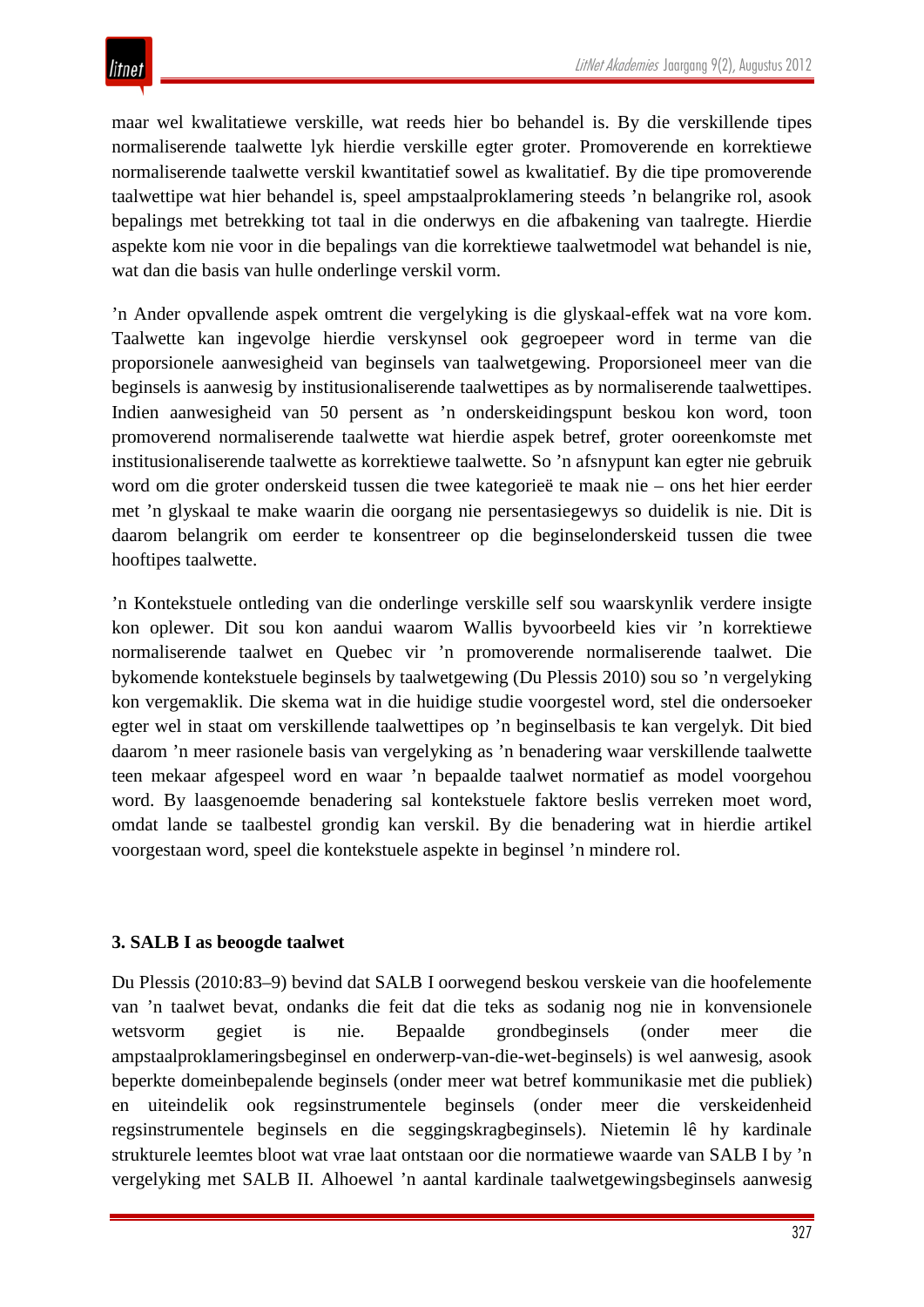is, word die bepalings wat op hulle betrekking het, ietwat vaag geformuleer. Die oogmerk met die ontleding was egter gewoon om vas te stel of 'n verteenwoordigende aantal beginsels wel aanwesig is ten einde van 'n taalwet te kan praat en nie soseer om vas te stel tot watter taalwettipe die SALB I behoort nie. Ook was die gedagte nie om 'n meting van SALB I te maak nie. So 'n ontleding gaan veel dieper en kan 'n perspektief gee op die vergelykingswaarde van die SALB I.

In die lig van die grondliggende verskille wat hier bo blootgelê is, is dit egter belangrik om te kan vasstel of die SALB I 'n institusionaliserende of normaliserende taalwettipe is alvorens verder aan 'n vergelyking gewerk word. Tabel 2 bevat die resultate van 'n meting van SALB I as taalwettipe aan die hand van die skema wat hier bo ontwikkel is. Die ontleding word gebaseer op Du Plessis (2010) se beoordeling.

Wat kernbeginsels betref, is die onderwerp-van-die-wet-beginsel die sterkste aanwesig in SALB I. Hierdie beginsel is aanwesig in verskeie artikels, onder meer Artikel 2 (oogmerke), Artikel 3 (riglynbeginsels) en Artikel 5 (taalbeleid). Die ander twee grondbeginsels is werklik net indirek aanwesig. Die bindingstaalvraagstuk word op 'n baie indirekte wyse in Artikel 3 gehanteer in die vorm van riglynbeginsels oor die verskansing van die amptelike tale se gelykheid van aansien, asook taalregte met die oog op die bevordering van nasionale eenheid en demokrasie. Geen duideliker bepalings kom egter voor nie. SALB I bevat nie 'n formele ampstaalproklamering nie, maar ook hier kom indirekte vermeldings wel voor in die Aanhef, in Artikel 2 en in Artikel 5.

Wat domeinbepalende beginsels betref, kom geen direkte bepalings voor wat op die aanwesigheid van die kommunikasie-met-die-burger-beginsel dui nie. Artikel 5(5) bevat wel 'n baie indirekte verwysing na die gebruik van die ampstale in die wetgewende, uitvoerende en regsplegende domeine, maar die wet verbind nie die staat met betrekking tot kommunikasieverpligtinge jeens die burger nie. In werklikheid behoort hier 'n 0-waarde toegeken te word. Die twee ander domeinbepalende beginsels, taal van onderrig en linguistiese aspekte van burgerskap, is volledig afwesig.

Wat regsinstrumentele beginsels betref, is die beginsel van verskeidenheid van instrumente sterk teenwoordig. Artikel 6 en 7 handel oor die oprigting van Taaleenhede, Artikel 11 oor remedies, Artikel 12 oor regulasies en Artikel 10 oor openbare verslagdoening. Die beginsel van seggingskrag is aanwesig in Artikel 11 en ook in Artikel 4, 'n artikel wat die staat wel in 'n mate bind. Die beginsel oor die afbakenig van taalregte is baie indirek teenwoordig – daar word sydelings na verwys onder die riglynbeginsels (Artikel 3) en by die remedies (Artikel 11).

Ook hier behoort eintlik 'n 0-waarde toegeken te word.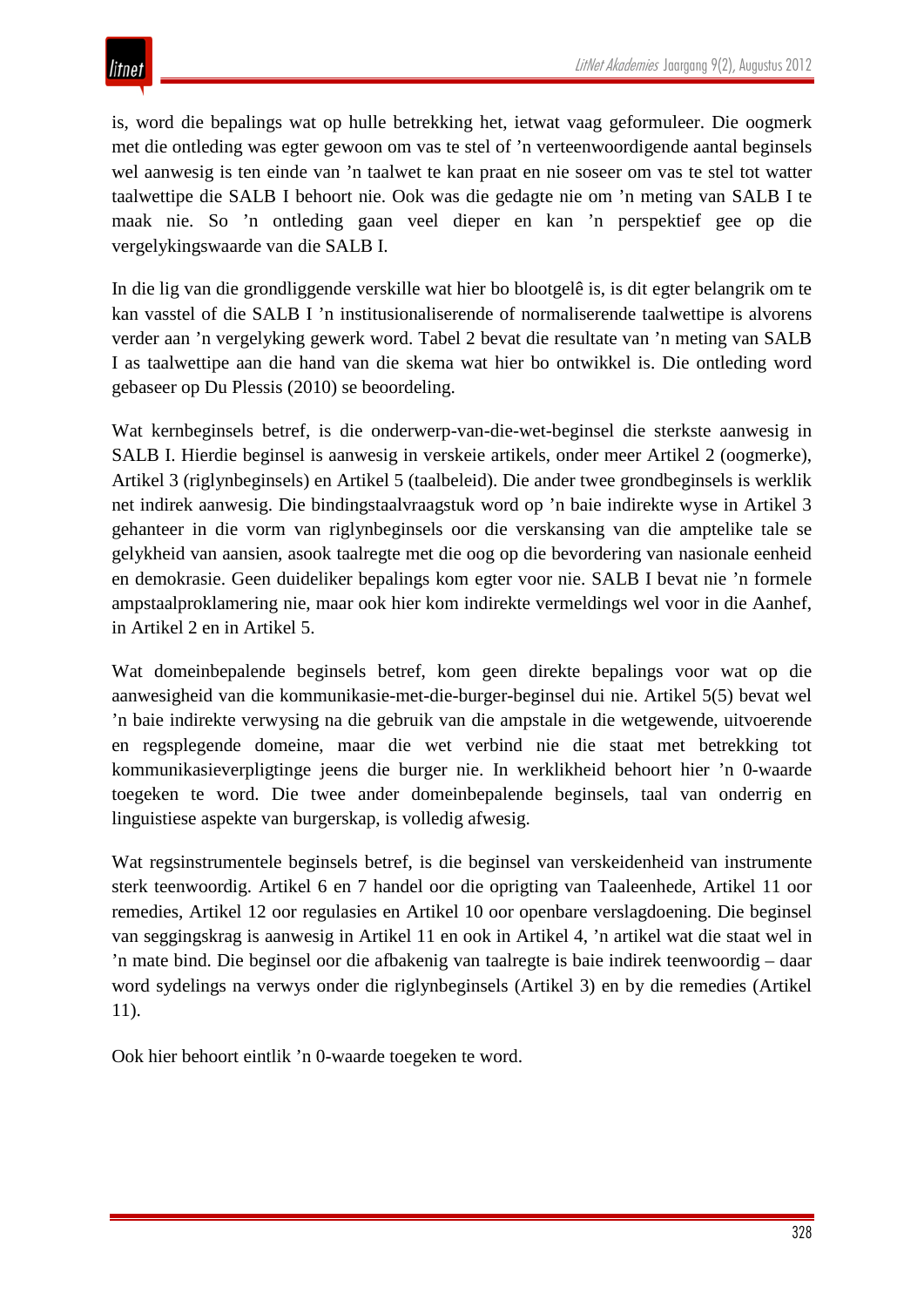

| <b>Beginsels</b>         |                                               | <b>SALBI</b> |
|--------------------------|-----------------------------------------------|--------------|
| Grondliggend             | <b>Proklamering van</b><br>ampstaal           | 3            |
|                          | <b>Hantering van</b><br>bindingstaalvraagstuk | 3            |
|                          | Onderwerp van die<br>taalwet                  | 5            |
| <b>Domeinbepalend</b>    | Kommunikasie met<br>burgery                   | 3            |
|                          | Taal van onderrig                             | 0            |
|                          | <b>Linguistiese aspekte</b><br>van burgerskap | $\theta$     |
|                          | <b>Verskeidenheid</b>                         | 5            |
| <b>Regsinstrumenteel</b> | Seggingskrag                                  | 5            |
|                          | Afbakening van<br>taalregte                   | 3            |
| <b>Totaal</b>            |                                               | 27           |

#### **Tabel 2. Die graad van aanwesigheid van sosiolinguistiese beginsels van taalwetgewing by SALB I**

Die metingsresultate in Tabel 2 toon dat 60 persent (27/45) van die moontlike aantal taalwetgewingsbeginsels wel by SALB I aanwesig is. Hierdie relatief lae telling bring mee dat SALB I in vergelyking met die vier modelle hier bo as 'n korrektief normaliserende taalwettipe geklassifiseer kan word. Gegewe die breër promoveringsoogmerke van Artikel 6(2) van die Suid-Afrikaanse Grondwet sou eintlik 'n hoër normaliserende telling verwag kon word en sou SALB I tegnies eintlik as 'n promoverend normaliserende taalwettipe geklassifiseer moes word, omdat regstelling omtrent die histories ingekorte ampstale voorop behoort te staan. Anders beskou, sou SALB I eintlik ook as 'n institusionaliserende taalwettipe takseer moes word wat amptelike meertaligheid moet reguleer. Dit kan egter nie, omdat van die wesenlike aspekte van domeinbepalende beginsels afwesig is.

Die ontleding wys twee groot tekortkominge by SALB I uit, naamlik die gebrekkige aanwesigheid van grondbeginsels, en veral die feitlike afwesigheid van sterk domeinbepalende beginsels. Beide Clf (wat gerig is op die bestuur van 'n tweede nasionale ampstaal) en WLA (wat gerig is op die bestuur van 'n nasionale minderheidstaal) bevat ten minste bepalings wat verband hou met die beginsel van kommunikasie met die publiek. Clf bevat selfs nog bepalings wat verband hou met die taal-van-onderrig-beginsel. SALB I vaar dus slegter as 'n korrektiewe taalwet soos WLA wat gerig is op die opheffing van 'n nasionale minderheidstaal, terwyl dit in werklikheid ten minste op die vlak van Clf, 'n taalwet wat 'n nasionale ampstaal promoveer, moes presteer het of op die vlak van 'n institusionaliserende taalwet soos OLA wat amptelike meertaligheid reguleer.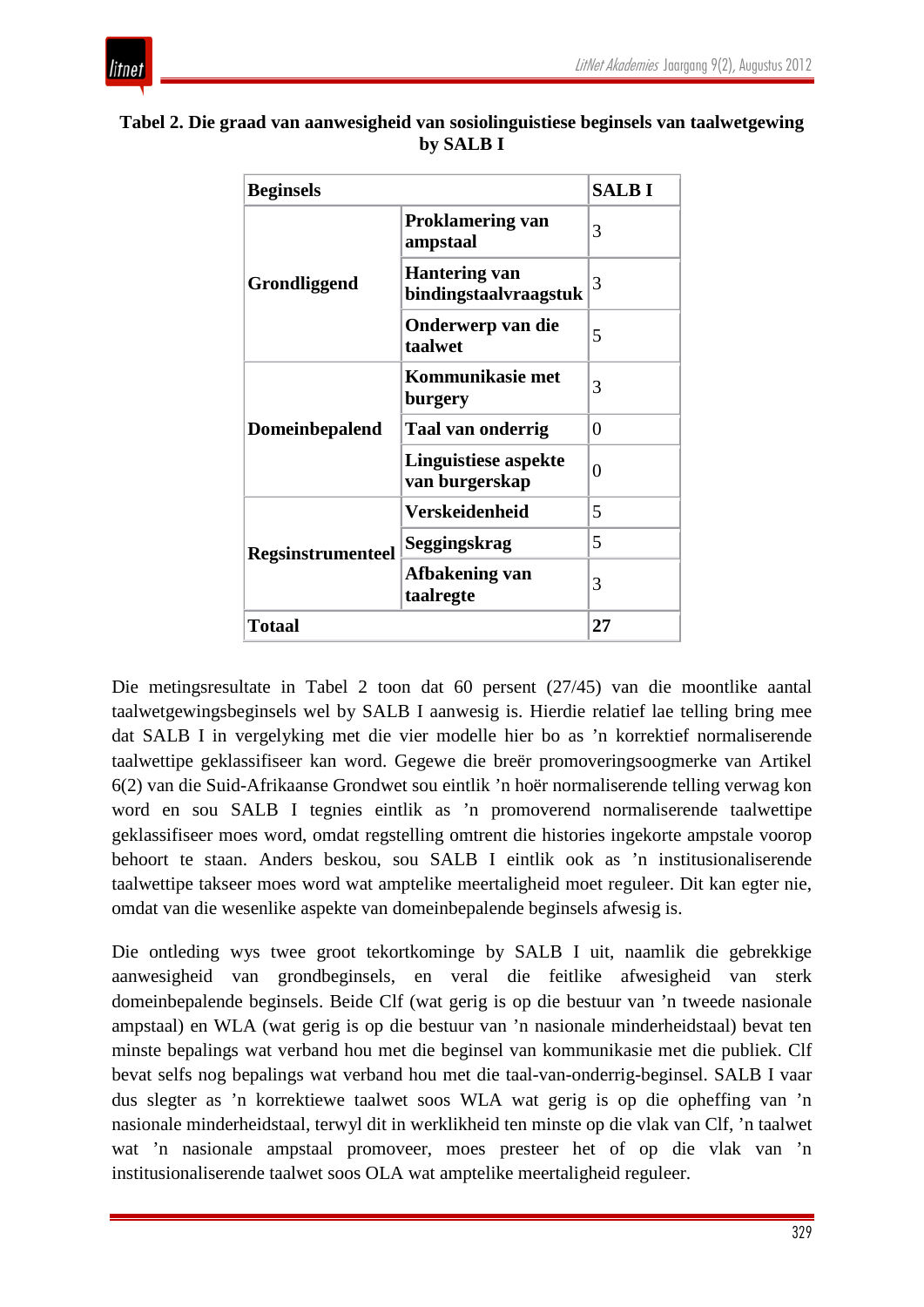Hierdie vergelyking suggereer dat daar nie duidelikheid by die Suid-Afrikaanse wetsopsteller bestaan oor wat presies met 'n nasionale taalwet beoog word nie. Wil die beleidmaker die nege bykomende ampstale institusionaliseer of normaliseer? Dit wil voorkom asof met SALB I eerder laasgenoemde beoog word, maar dat tog 'n opvallend swakker korrektiewe benadering hiertoe verkies is. Ofskoon 'n normatiewe benadering tot taalwetgewing nie noodwendig antwoorde bied nie, sou dit dalk wel lonend gewees het vir die wetsopsteller om ten minste kennis te neem van taalwette wat beter presteer op die glyskaal van aanwesigheid van taalwetgewingsbeginsels. 'n Poging sou dan aangewend kon word om te verbeter op SALB I se inherente swakhede.

Die ontleding wys dus op die inherente problematiek om SALB II te wil meet aan die hand van SALB I. Laasgenoemde vaar in terme van die meting hier bo heeltemal te swak om as normatiewe model vir enige van die twee taalwettipes te kan dien.

#### **4. Die 2011-taalwetsontwerp (SALB II)**

Die 2011-weergawe van die South African Languages Bill (RSA 2011b) is inderdaad 'n gewysigde vorm van sy voorganger met presies dieselfde titel (DAC 2003), soos (Lourens 2011) se nuttige geannoteerde vergelyking ook uitwys. Belangrike inhoudelike verskille kom voor, soos die reaksies op die taalwetsontwerp hierna sal aantoon, asook die ontleding wat volg.

Tans bestaan die wetsontwerp (wat, soos sy voorganger, ook net in Engels beskikbaar is) uit 15 artikels:

Aanhef (bl. 5)

- 1. Definisies (bl. 6)
- 2. Oogmerke van die Wet (bl. 6)
- 3. Toepassing van die Wet (bl. 6)
- 4. Taalbeleid (ble. 6–7)
- 5. Vestiging van 'n nasionale taaleenheid (bl. 7)
- 6. Funksies van die nasionale taaleenheid (bl. 7)
- 7. Vestiging van taaleenhede in nasionale departemente, nasionale openbare entiteite en nasionale ondernemings (bl. 7)
- 8. Funksies van taaleenhede in nasionale departemente, nasionale eenhede en nasionale ondernemings (ble. 7–8)
- 9. Monitering van en verslagdoening oor amptelike taalgebruik (bl. 8)
- 10. Nakoming deur nasionale departemente, nasionale openbare ondernemings en nasionale openbare entiteite (bl. 8)
- 11. Jaarlikse verslagdoening aan die parlement (bl. 8)
- 12. Interregeringsforums oor amptelike taalgebruik (bl. 8)
- 13. Uitsonderings by die toepassing van artikel 7 (bl. 9)
- 14. Regulasies (bl. 9)
- 15. Kort titel en aanvangsdatum (bl. 9).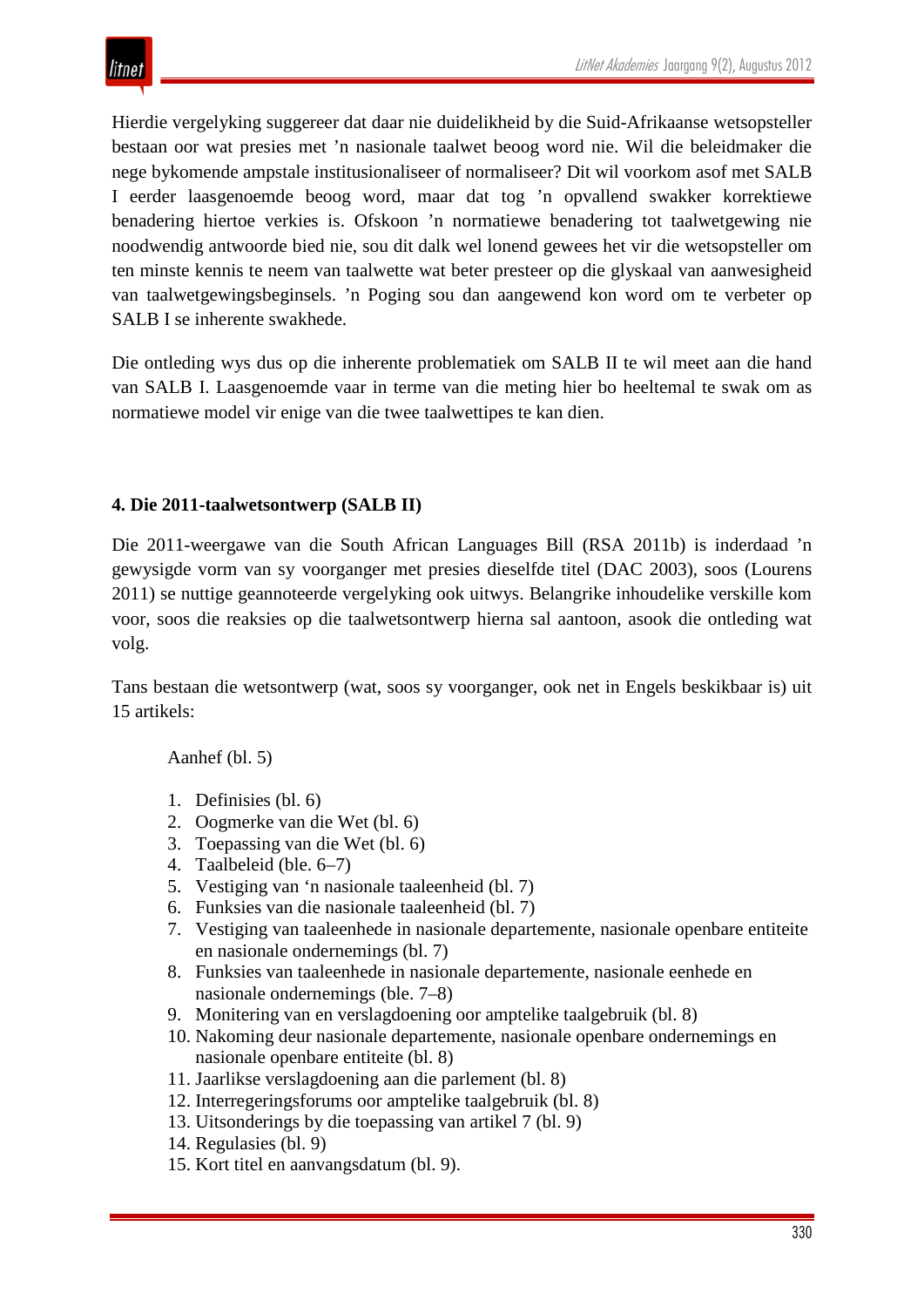SALB II word vergesel van 'n volledige verklarende Memorandum (ble. 10–2). Onder meer word hierin beklemtoon dat die wetsontwerp geen finansiële implikasies inhou nie. Ook word implikasies vir provinsies aangeraak en word verdere prosedures vir die hantering van die beoogde taalwet uitgespel.

Ter aanloop van 'n ontleding van die 2011-taalwetsontwerp sal enkele reaksies daarop bespreek word. Hierdie reaksies raak belangrike inhoudelike aspekte aan wat nadere ontleding verg.

#### *4.1 Reaksies op die 2011-taalwetsontwerp*

Die reaksies wat hier betrekking het, volg die kabinet se bekendmaking gedurende Junie 2011 dat SALB II as taalwetsontwerp aanvaar is. Daar word veral vanuit Afrikaanssprekende geledere gereageer, en soos ter inleiding vermeld is, kom die reaksies meestal skepties voor. Daar moet wel rekening gehou word met die feit dat die reaksies volg op die nie-amptelike weergawe van die wetsontwerp wat sedertdien (RSA 2011a) die rondte doen. Die verskille met die gepubliseerde weergawe (RSA 2011b) is egter gering genoeg om steeds kennis te neem van die reaksies.

Cerneels (Cornelus) Lourens self is een van die eerstes wat in die openbaar reageer. In 'n gerapporteerde onderhoud in *Die Burger* van 10 Julie 2011 verklaar hy: "Daar lê nog 'n lang pad voor voordat ons by 'n finale wet sal uitkom. ... Die konsepwet voldoen myns insiens nog nie aan die Grondwet se vereistes nie" (De Bruin 2011). Hy verwys hier uiteraard na die nasionale regering se grondwetlike verpligting in Artikel 6(4) van die Grondwet om deur wetgewende en ander maatreëls sy gebruik van amptelike tale te reël en te monitor (RSA 1996a), maar ook sekerlik na die regter se bekragtiging hiervan (*Cornelus Johannes Alexander Lourens vs. Die President van die Republiek van Suid-Afrika e.a. 2010f*). Lourens se kritiek hou grootliks verband met strukturele aspekte van die taalwetsontwerp, maar hy gaan nie in besonderhede in nie.

Jason Lloyd is volgende met 'n opiniestuk wat op 20 Julie 2011 op LitNet se meningsblad verskyn (Lloyd 2011a) en weer op 30 Julie 2011 in *Rapport* (Lloyd 2011b) herhaal word. Hy is eerder skepties oor die haalbaarheid van die wetsontwerp binne die konteks van oorweldigende verengelsing. Lloyd staaf sy mening met 'n behandeling van die problematiek van verengelsing in 'n land waar meertaligheid op grondvlak volgens hom eintlik die oorhand voer. Maar hy uiter darem ook 'n positiewe toon:

Ten spyte van al die struikelblokke op ons pad om ons 11 amptelike tale gelyke status [sic] te gee is die voorgestelde Wetsontwerp op Suid-Afrikaanse Tale [soos deur betrokke skrywer gebruik] die eerste stap in die rigting van 'n veeltalige samelewing in Suid-Afrika. Dit gee hoop. Alles kan mos nie net Engels wees nie. Veral gegewe die feit dat slegs 9 persent van ons bevolking Engels as huistaal beoefen. (Lloyd 2011a)

Lloyd beweeg dus weg van die fokus van die hofbevel en die nasionale regering se direkte grondwetlike verpligting en betrek 'n verwagting oor 'n meer oorkoepelende oogmerk met 'n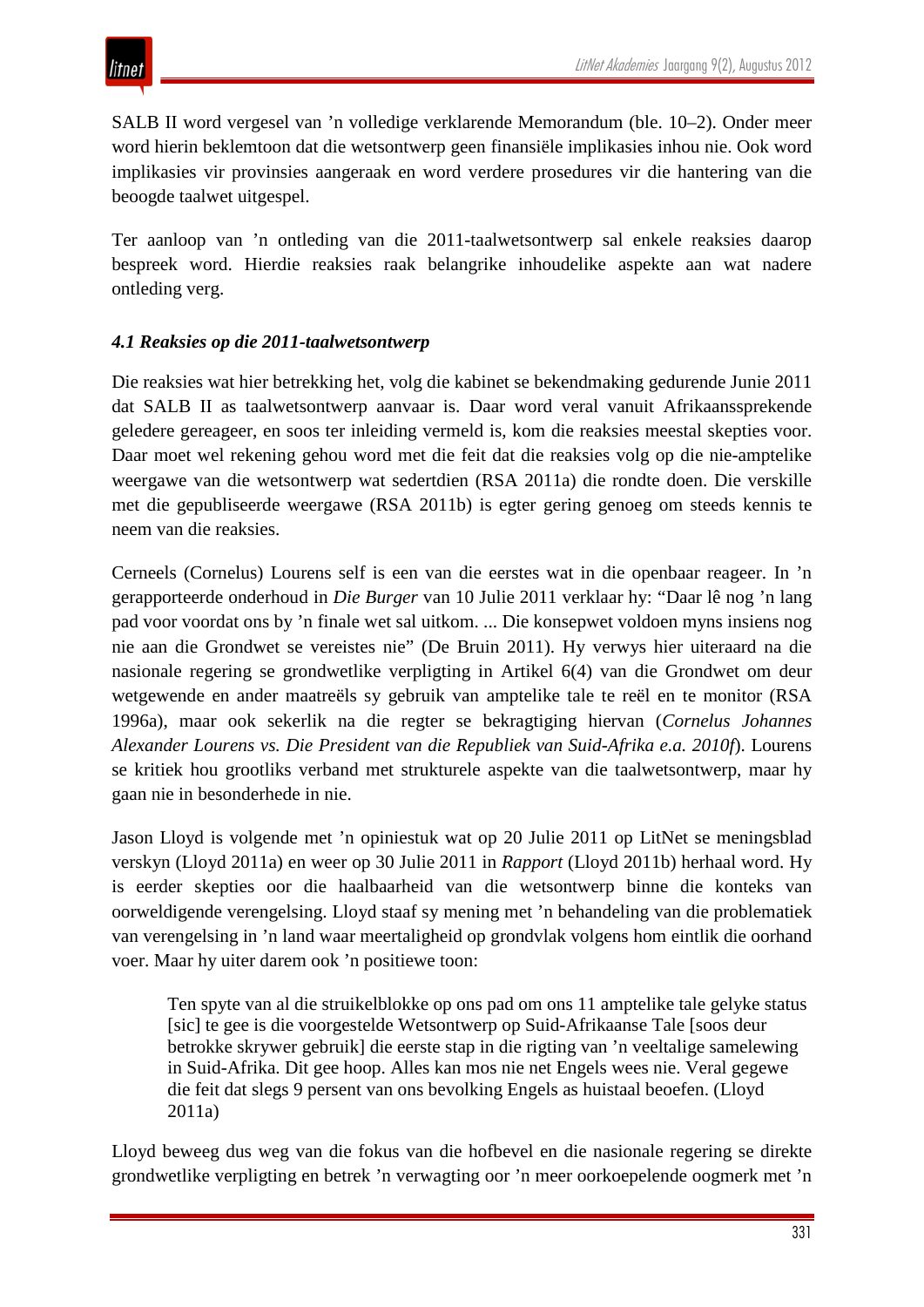uiteindelike nasionale taalwet, naamlik die bevordering van meertaligheid. Dit is 'n breë verwagting wat meer dikwels gestel word, maar moeilik direk aan 'n duidelike grondwetlike opdrag verbind kan word. Hy bedoel waarskynlik die bevordering van geïnstitusionaliseerde meertaligheid, aangesien hy die bestaan van sosiale meertaligheid "op grondvlak" as 'n soort realiteit voorhou. Lloyd se beoordeling is ook struktureel van aard en bring beslis die bindingstaalkwessie as grondliggende beginsel te berde. Maar hy bring ook kontekstuele beginsels na vore met sy daadwerklike beklemtoning van staatsinmenging en sigbare verandering.

Ook F.W. de Klerk betree die gesprek tydens sy lewering van die vyfde Mathews Phosa Gedenklesing op 11 Augustus 2011 by die Afrikaanse Taalmuseum (Herman 2011). Hy neem die gesprek terug na die taalwetsontwerp se voldoening al dan nie aan die nasionale regering se nakoming van sy grondwetlike taalverpligting en ook na die nakoming al dan nie van die hofbevel. De Klerk bevind die betrokke wetsontwerp maak "ongelukkig vir die absolute minimum" voorsiening en ook dat nie uitvoering gegee word aan die hof se opdrag in die *Lourens*-saak nie (Herman 2011). Die "absolute minimum" waarna De Klerk verwys, kan op verskeie aspekte van die taalwetsontwerp betrekking hê, afhangende van watter verwagting daaraan gestel word. Enersyds kan die minimum verwagting van die gebruik van twee amptelike tale ter sprake wees en andersyds die wetsontwerp se redelik eng vertolking van die wetlike opdrag aan die nasionale regering. Dit kan verder ook betrekking hê op die relatiewe verswyging van burgerlike taalregte, soos reeds hier bo aangetoon. De Klerk se kritiek is ook grootliks struktureel van aard, maar bevat ongelukkig nie nadere besonderhede nie.

Twee prominente Afrikaanse organisasies, die Suid-Afrikaanse Akademie vir Wetenskap en Kuns (SAAWK) en die Afrikaanse Taalraad (ATR), betree op 13 Augustus 2011 die debat met 'n beraad waar die kwessie aangeroer word (vgl. Webb 2011). Hulle bring naamlik 'n aantal regsgeleerders, taalkenners en taalaktiviste in Centurion byeen om onder meer oor die betrokke taalwetsontwerp te besin. Twee verslae oor die geleentheid, wat op LitNet se Seminaarkamer gepubliseer is (LitNet 2011), bied insae in die betrokke denkrigtings wat na vore gekom het.

Jacques van der Elst, toe nog uitvoerende hoof van die SAAWK, rapporteer dat die betrokkenes gevoel het die wetsontwerp moet "oorgeskryf word en opnuut gemeet word aan die konsep wat in 2003 opgestel is" (Van der Elst 2011). SALB I word hier dus inderdaad normatief aangewend. Die beraadgangers se vergelyking van die twee weergawes bring hulle volgens Van der Elst tot die gevolgtrekking dat "die 2011-weergawe van die talewet [sic] ernstige gebreke bevat en dat dit 'n holderstebolder legalistiese eerbiediging is van die hofbevel wat die Staat nog maar tot 15 Maart 2012 kans gee om sy taalsake in orde te kry". Dit is veral die afwesigheid van belangrike definisies, beginsels en duidelike maatreëls (skynbaar in 'n groter mate aanwesig in SALB I) wat hinder. Die betrokkenes voel volgens Van der Elst dat die 2011-taalwetsontwerp "eintlik 'n blanko tjek aan die regering [verskaf] om byna onbelemmerd met die daaglikse praktyk van die bevordering van eentaligheid" voort te beur en dat versoenende elemente eintlik afwesig is. Die "regslui en ander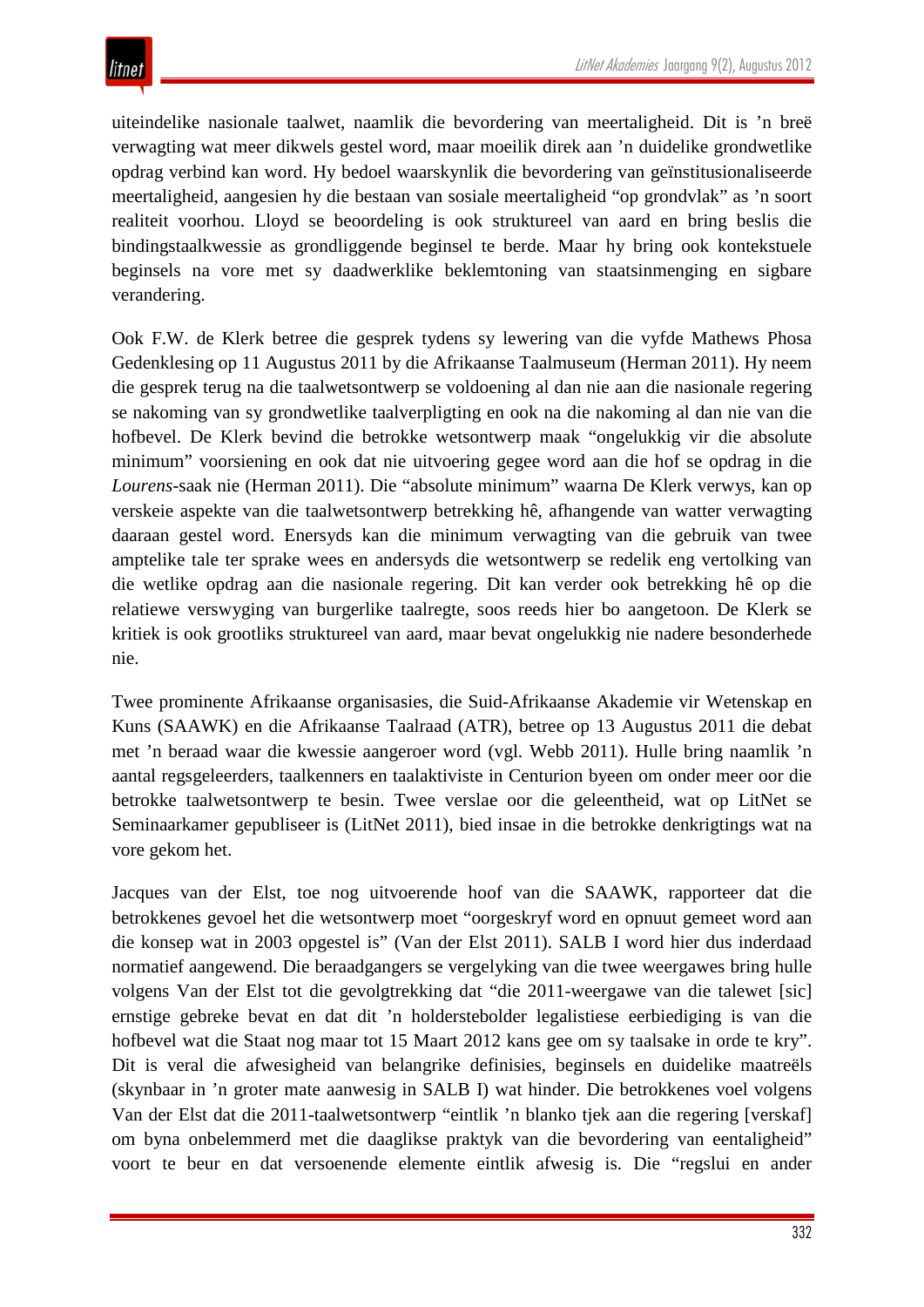akademici" betrokke by hierdie besinning stel dus duidelik groter eise aan 'n uiteindelike taalwet as wat skynbaar deur die staat voorsien word (Van der Elst 2011).

In sy verslag oor die Centurion-beraad merk Webb (2011) in dieselfde trant op: "Dis duidelik dat daar etlike probleme is met die hersiene SA Talewet [sic]." Hy argumenteer dat 'n taalwet in 'n land soos Suid-Afrika inderdaad nodig is, omdat dit kan help om taalsake van bo af te bestuur, wat weer noodsaaklik is om 'n grondwetlike demokrasie te help ontwikkel "met respek en waardering vir andershede en die vermoë om op sinvolle wyse saam te leef met 'die ander'". Hy bepleit egter ook 'n van-onder-na-bo-benadering, met ander woorde dat die burgerlike samelewing nie net op 'n taalwet moet staatmaak om hierdie soort ideale, en meer spesifiek hulle taalideale, te realiseer nie.

Die Centurion-beraad hanteer ook strukturele tekortkominge by die 2011–taalwetsontwerp, maar bring beslis ook die kontekstuele beginsels baie sterker na die voorgrond. Dit merk 'n mens veral op in die verwysing na wat as 'n wettiese benadering beskou word. Veral die noodsaak van sigbare verandering en die bou van konsensus word as belangrike kontekstuele beginsels uitgelig, en die kwessie van staatsintervensie word ook onder die soeklig geplaas.

'n Opiniestuk deur adv. Jacques du Preez van die F.W. de Klerk Stigting wat op 18 Augustus 2011 op die F.W. de Klerk Stigting se webblad gepubliseer is, bied inderdaad 'n beredeneerde vergelyking tussen die twee weergawes van die wetsontwerp (Du Preez 2011). Die skrywer bied sy vergelyking vanuit 'n regsoogpunt aan en betoog dat SALB I meer prakties van aard was. SALB II "is not and does no more than to provide a rigid and legalistic document to satisfy the High Court order handed down in the Lourens-matter" (Du Preez 2011). Volgens hom doen die 2011-weergawe nie genoeg om die taalbepalings van die Grondwet te bevorder nie. Een van sy hoofredes van kritiek is dat SALB I meertaligheid bevorder terwyl SALB II tweetaligheid vestig, 'n stap wat volgens die skrywer ongrondwetlik is. Hy bevind origens dat SALB II afgewater is, "which will not satisfy nor serve South Africa's diverse multilinguistic democracy effectively nor provide the practical answers to South Africa's wide array of linguistic challenges" (Du Preez 2011). Ook sy ontleding steun swaarder op die belang van kontekstuele beginsels by die beoordeling van 'n taalwetsontwerp soos SALB II.

Dave Steward, uitvoerende direkteur van die F.W. de Klerk Stigting, se vergelyking lei hom tot dieselfde gevolgtrekking as dié van sy kollega. In 'n opiniestuk van 19 Augustus 2011 wat op *Maroela Media* se *Dié Groot Debat* verskyn, beaam hy die taalwetsontwerp "doen egter die skrale minimum om aan die vereistes van die Hof te voldoen – en maak minder voorsiening vir die bevordering van egte veeltaligheid as die 2003 Wetsontwerp" (Steward 2011). Hy beklemtoon egter in 'n positiewe trant die geleentheid wat die 2011-wetsontwerp bied vir openbare deelname en doen 'n aantal duidelike voorstelle ter verbetering aan die hand, onder meer met betrekking tot die hantering van die tweetaal-vereiste, aansporings om tweetaligheid op veral provinsiale vlak te bevorder, die in ooreenstemming bring van die onderwysbepalings oor taal met die wetsontwerp asook met reëlings oor taalgebruik in die howe, die versterking van die Pan-Suid-Afrikaanse Taalraad (Pansat), ensovoorts. Van al die ontledings tot hiertoe is Steward s'n die omvattendste wat betref die oorweging van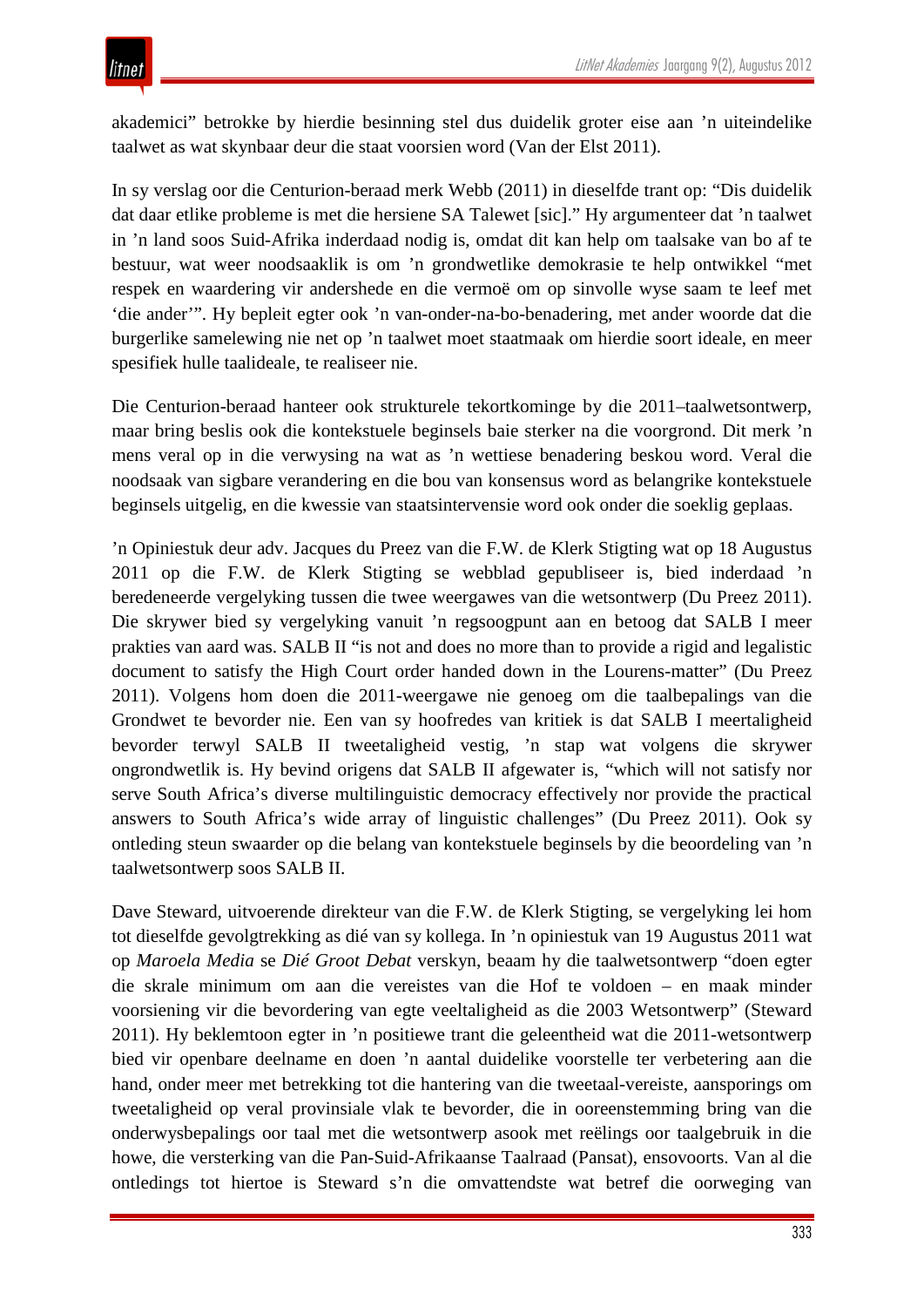strukturele beginsels. Veral die klem wat hy laat val op beleidsooreenstemming wat betref ampstaalgebruik, is insiggewend.

Christo van der Rheede, in daardie stadium uitvoerende hoof van die Stigting vir Bemagtiging in Afrikaans, voeg by 'n Kaapse taalberaad (die XhosAfrika Network Conference) van 26–27 Augustus 2011 sy stem by die kritiek oor die 2011-taalwetsontwerp. In sy voordrag, wat op LitNet se Taaldebat / Language Debate-ruimte verskyn, verwys hy na "die staat se patetiese herverpakking van die wetsontwerp" wat veel te wense oorlaat. Hy baseer hierdie uitspraak op sy vergelyking tussen die twee dokumente.

Die eerste weergawe beklemtoon volgens hom die rol van taal as 'n instaatstellende instrument wat die bevordering van wedersydse respek, sosiale geregtigheid, gelyke toegang tot openbare dienste en programme en erkenning van diversiteit vooropstel. Daarteenoor is die 2011-weergawe wat mettertyd deur die parlement goedgekeur moet word, afgewater tot 'n regulatoriese instrument wat slegs monitering ten doel het (Van der Rheede 2011),

Hy bevind dus dat SALB II as taalwetsontwerp faal omdat "'n goue geleentheid om wetgewing daar te stel wat die staat kan help om effektief uitvoering te gee aan al die taalklousules soos vervat in die nasionale Grondwet" gemis gaan word (Van der Rheede 2011). Van der Rheede maak dus 'n baie direkte koppeling tussen "weldeurdagte wetgewing wat die waardes en ideale soos vervat in ons Nasionale Grondwet vooropstel" en die realisering van sosiale geregtigheid (Van der Rheede 2011). Sy kritiek gaan hoofsaaklik uit van die belang van konsensus oor die grondliggende beginsels van die 2011-wetsontwerp, 'n leemte wat ook in die ontleding hier bo uitgelig word.

So aktueel word die debat dat LitNet op 1 September 2011 'n nuwe miniseminaar daaroor loods onder die titel "Die nuwe Wetsontwerp op SA Tale" (LitNet 2011). Heelwat van die bydraes tot hiertoe vermeld, is in hierdie seminaar opgeneem.

Die kritiek hier bo op die 2011-taalwetsontwerp kan in terme van die tipologie van taalwetgewing aan die hand van beide strukturele en kontekstuele beginsels opgesom word.

Ontleders vind by implikasie dat SALB II struktureel tekort skiet wat betref *grondliggende beginsels*. Dit is veral die bindingstaalvraagstuk en aard van amptelikheid wat kwel. Ontleders soek 'n breër opvatting oor die eintlike onderwerp van die beoogde taalwet, een wat die staat se verantwoordelikheid oor die ampstale minder eng vertolk (Herman 2011; Du Preez 2011; Van der Elst 2011; Van der Rheede 2011). Ook soek hulle groter konsensus oor wat die taalideale van Suid-Afrikaanse burgers is en hoe dit in die oogmerke van die taalwetsontwerp neerslag moet vind, wat onder meer 'n verbintenis tot amptelike meertaligheid insluit (Lloyd 2011a; Webb 2011; Van der Rheede 2011).

Wat betref *domeinbepalende beginsels* skiet die 2011-wetsontwerp wat hulle betref ook tekort, omdat dit nie net onvoldoende beleidsooreenstemming bewerkstellig nie, maar ook onder meer wat betref taalbepalings in geproklameerde taalwette, asook taalgebruik in ander amptelike domeine (Du Preez 2011; Steward 2011).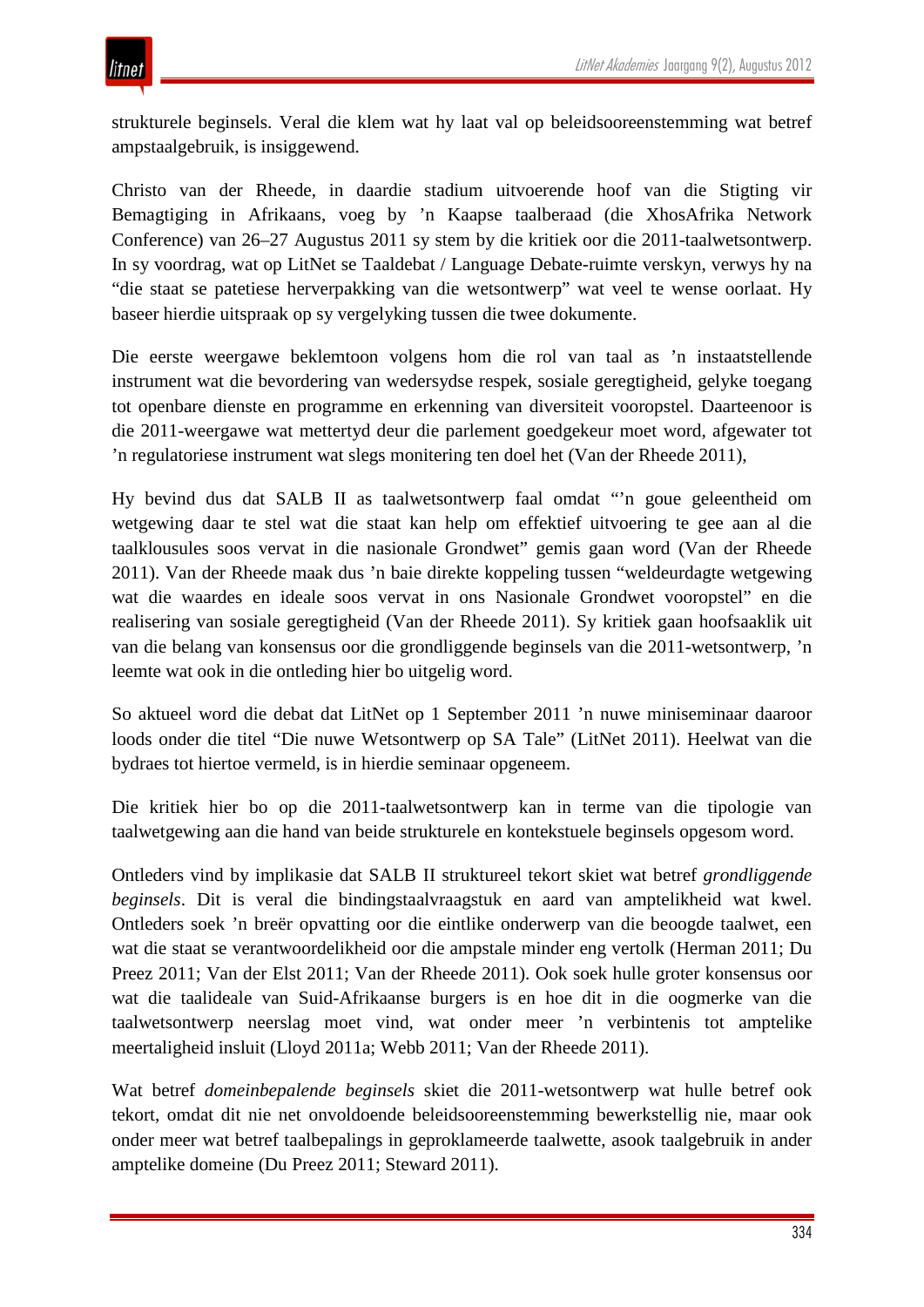Ook wat betref *regsinstrumentele* beginsels word leemtes uitgewys, onder meer met betrekking tot die onderbeklemtoonde rol van Pansat (Steward 2011), die seggingskrag van die taalwetsontwerp (alle reaksies) en die afbakening van taalregte (Herman 2011).

Dit is opmerklik dat die betrokke ontleders se kritiek verder as strukturele aspekte gaan: hulle betrek ook die belang van kontekstuele beginsels by hulle beoordeling van die taalwetsontwerp. Beide beginsels by beplanning en implementering word betrek. Wat *beplanning* betref, wys ontleders op die noodsaak van staatsinmenging by die teenwerk van 'n eentalige staatsbestel (Lloyd 2011a; Van der Elst 2011; Van der Rheede 2011) en op die rol van die tydsfaktor by taalbeplanning (Webb 2011). Wat *implementering* betref, kom die noodsaak van sigbare verandering ter sprake (Lloyd 2011a; Webb 2011; Van der Rheede 2011), asook die noodsaak van die bou van ooreenstemming oor wat Suid-Afrika met die 2011-taalbedeling wil bereik (alle reaksies).

Al kom die kommentaar van die betrokke ontleders op die oog af skepties voor, kan 'n sistematiese ontleding soos wat hier gemaak is, help om die kritiek konstruktief te takseer. Soos Steward inderdaad aan die hand doen: SALB II skep "'n gulde geleentheid vir belanghebbendes om voorstelle aan die parlement te maak wat beslag sal gee aan die taalvisie in artikel 6 van die Grondwet" (Steward 2011). Sy eie voorstelle ter verbetering is in beginsel verdedigbaar en konstruktief.

## **5. SALB II as taalwetsontwerp**

Soos uit die reaksies op die 2011-taalwetsontwerp blyk, gaan ontleders hoofsaaklik vergelykend te werk in hulle beoordeling van SALB II. Twee van die volledigste vergelykings wat tot nou toe gepubliseer is, dié van Du Preez (2011) en Lourens (2011), sal vervolgens behandel word.

Du Preez (2011) se vergelyking gaan uit van die vertrekpunt dat 'n nasionale taalwet die taalbepalings van die Grondwet behoort te bevorder. Hy illustreer dan dat SALB Idit wel deur die volgende doen:

- Sought to promote South Africa's linguistic diversity by encouraging respect for language rights.
- Promoted multilingualism (and this is exactly what section  $6(4)$  of the constitution sought).
- Promoted equitable use of all official languages of South Africa.
- Would have better enabled all South Africans to use the official languages of their choice.
- Provided for a regulatory framework to facilitate the effective implementation of the constitutional obligations concerning multilingualism.

Volgens Du Preez vaar SALB Ioorwegend beter wat betref die bewoording van kernbeginsels: meertaligheid as nasionale ideaal (al word dit nie meer konkreet gestel nie) en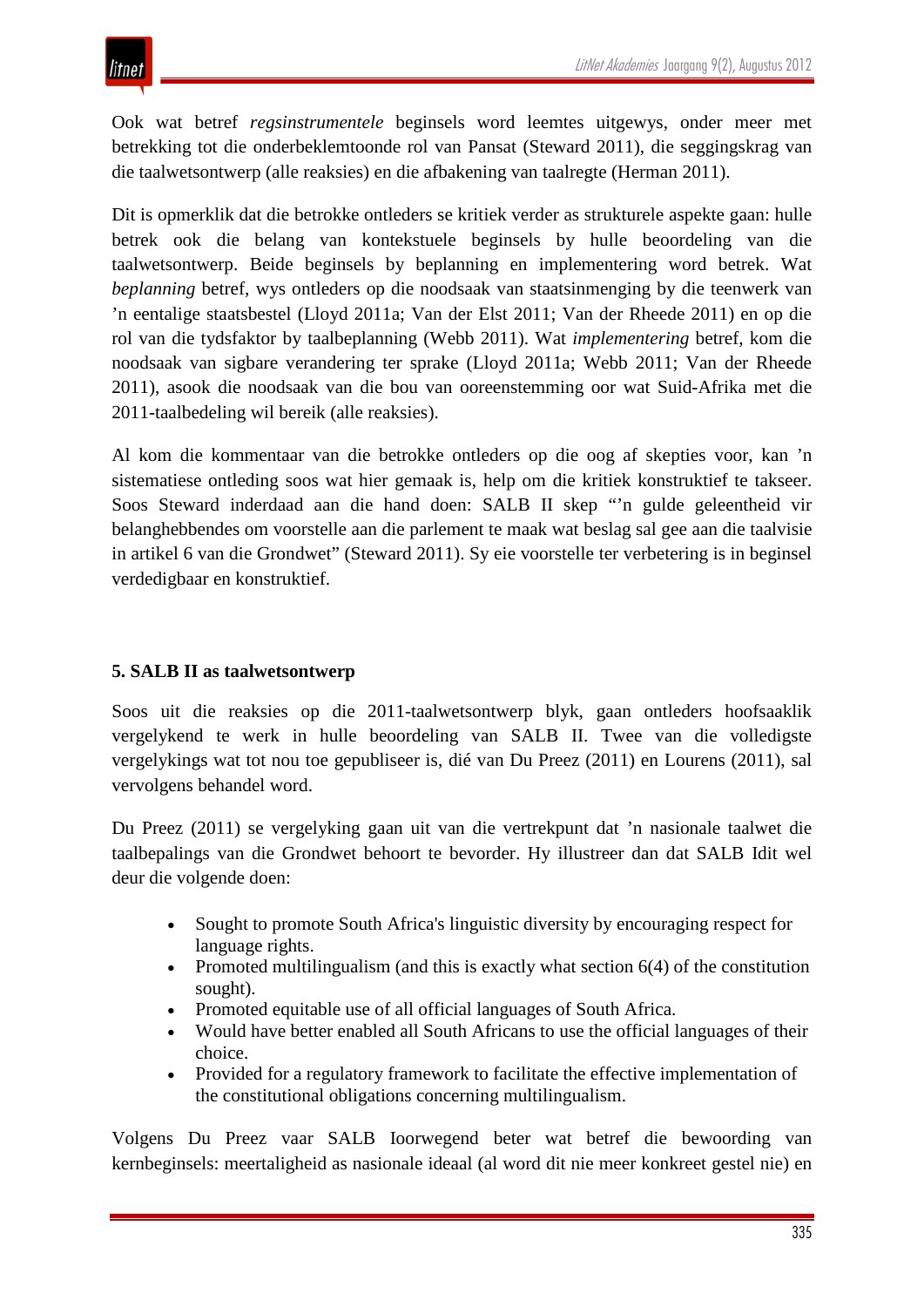

keuse van ampstaalgebruik (wat ook nie meer konkreet gestel word nie). Hy vind dat SALB II by implikasie nie hierdie beginsels in dieselfde mate realiseer nie.

Uit sy vergelyking lei ons af dat wat as die onderwerp van 'n taalwet beskou kan word, in die twee gevalle drasties verskil. By SALB Iwas dit meer ambisieus asook meer omvattend as by SALB II. Du Preez (2011) se vergelyking begin in werklikheid daarop dui dat ons hier waarskynlik met twee verskillende taalwettipes te make het.

Hierdie gedagte word versterk deur nog 'n aantal opvallende tekortkominge wat Du Preez (2011) by SALB II identifiseer (in vergelyking met SALB I). SALB II kom kort aan die volgende (wat wel by SALB I aanwesig was):

- A well set out clause containing the objects of the bill entrenching the concept of multilingualism.
- A praiseworthy and practical set of guiding principles for when the bill (Act) was to be interpreted enshrining linguistic diversity in pursuance of the Constitution.
- A language policy clause providing for the implementation of all eleven official languages on a rotational basis, thus giving practical effect to the "parity of esteem" and "equitable treatment" of all official languages.
- The provision for language units with a wide array of powers and functions, including reporting to Parliament and streamlined co-operation with the PanSALB.
- Development of all South African languages as required by the Constitution.
- A centralized and decisive role to be played by the PanSALB also enunciated in the Constitution.
- A remedies clause setting out in unambiguous terms the remedies available to an aggrieved party in a language issue/dispute arising from the Bill.

Du Preez (2011) betrek hier by implikasie *grondliggende beginsels* (in die eerste twee punte en die vyfde punt) van taalwetgewing, maar ook *domeinbepalende beginsels* (die rotasiestelsel in die derde punt) en *regsinstrumentele beginsels* (die vierde, sesde en sewende punte).

Indien die hipotese korrek is dat die aard van die taalwetsontwerp inderdaad fundamenteel verander het, kan 'n mens begin verstaan waarom daar aan sommige van die beginsels verander is. Die inherente verskille tussen institusionele en normaliserende taalwettipes wat vroeër behandel is, kan juis toegeskryf word aan die mate van aanwesigheid van die drie stelle beginsels. 'n Verdere ontleding sal meer lig hierop kan werp.

Lourens (2011) se vergelyking is meer tegnies van aard. Hy doen letterlik 'n klousule-perklousule-vergelyking om uit te wys waar SALB II "afwyk" van SALB I. Hierdie vergelyking kom dus grootliks (maar in meer besonderhede) ooreen met wat dié van Du Preez (2011). Lourens se oogmerk met die betrokke vergelyking is om regstegniese gronde te vind "ter verbetering" van SALB II. Omdat Du Preez se ontleding reeds suggereer dat ons hier moontlik met inherent verskillende taalwetsontwerpe te make het, kan nou gevra word of so 'n klousule-per-klousule-vergelyking uiteindelik nuttig en selfs billik is. Reeds net 'n oorsigtelike beskouing van die twee wetsontwerpe se oogmerke versterk die hipotese verder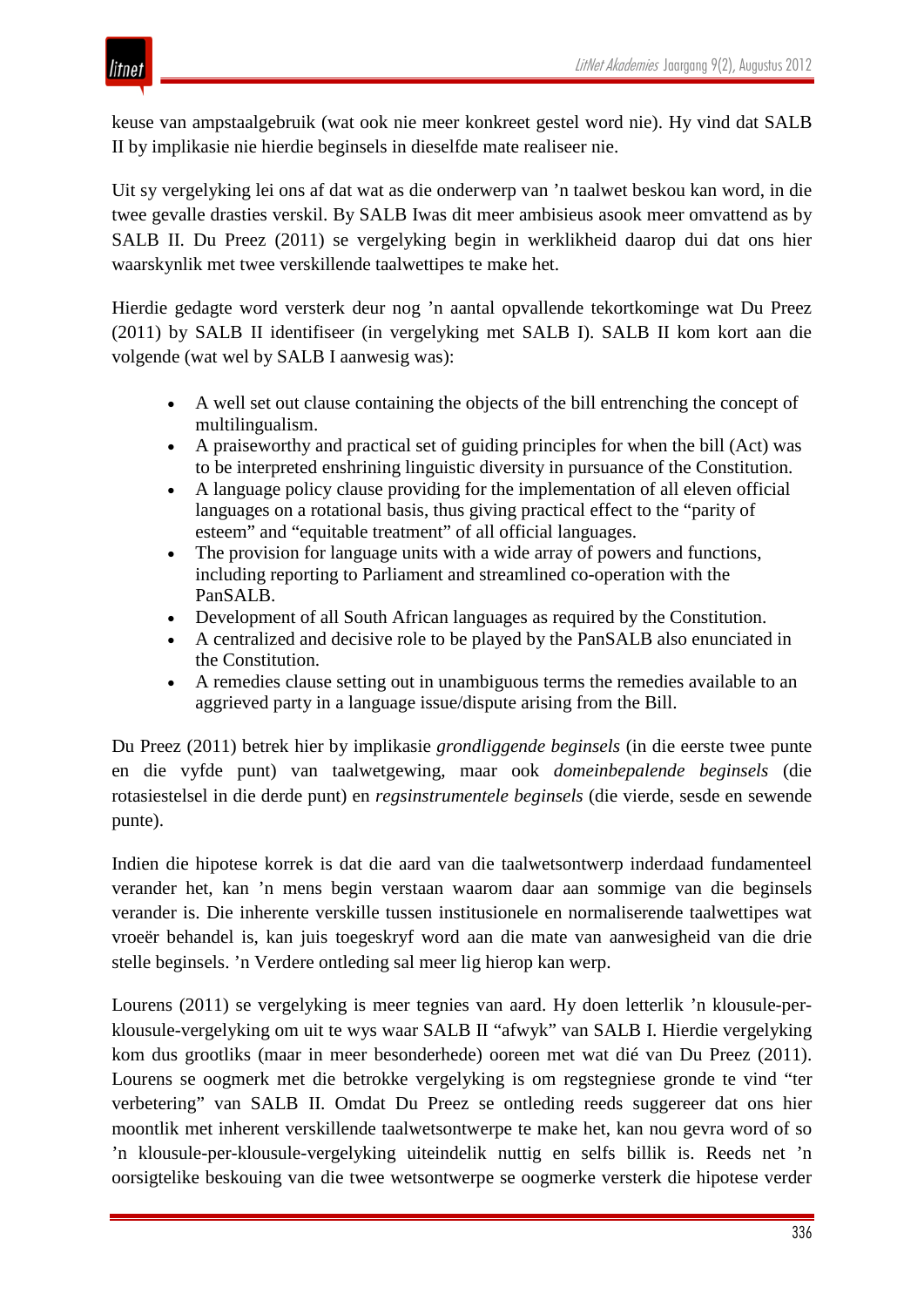dat ons hier waarskynlik nie met gelykwaardige taalwettipes te make het nie, wat eintlik al 'n basis bied vir beide Du Preez (2011) en Lourens (2011) se onvergenoegdheid.

Tabel 3 bevat so 'n letterlike vergelyking van die wetsoogmerke.

| Oogmerke SALB I                                                                                                                                                                                                                                                                                       | Oogmerke SALB II                                                                                                                                                       |
|-------------------------------------------------------------------------------------------------------------------------------------------------------------------------------------------------------------------------------------------------------------------------------------------------------|------------------------------------------------------------------------------------------------------------------------------------------------------------------------|
| The objects of this Act are -                                                                                                                                                                                                                                                                         | The objects in this Act are -                                                                                                                                          |
| (a) to give effect to the letter and spirit of section<br>6 of the Constitution;                                                                                                                                                                                                                      | (a) to regulate and monitor the use of<br>official languages for government<br>purposes by national government;                                                        |
| (b) to promote the equitable use of the official<br>languages of South Africa;                                                                                                                                                                                                                        | (b) to promote parity of esteem and<br>equitable treatment of the national<br>languages of the Republic;                                                               |
| (c) to enable all South Africans to use the official<br>languages of their choice as a matter of right<br>within the range of contexts contemplated in this<br>Act, with a view to ensuring equal access to<br>government services and programmes, to<br>education, and to knowledge and information; | (c) to facilitate equitable access to the<br>services and information of national<br>government; and                                                                   |
| (d) to provide for a regulatory framework to<br>facilitate the effective implementation of the<br>constitutional obligations concerning<br>multilingualism.                                                                                                                                           | (d) to promote good language<br>management by national government for<br>efficient public service administration and<br>to meet the needs of members of the<br>public. |

**Tabel 3. 'n Vergelyking van die oogmerke van SALB I en SALB II**

In vergelyking met die oogmerke van SALB Iis dié van SALB II ooglopend meer afgebaken en duidelik en het hulle pertinenter betrekking op die nasionale regering se grondwetlike taalverpligtinge. Die oogmerke van SALB Iis opvallend breër, maar beslis ook vaer en daarom ook moeiliker afbakenbaar. Veral bepalings soos "to give effect to the letter and spirit of section 6" en "the effective implementation of the constitutional obligations concerning multilingualism" is moeilik herleibaar na konkrete grondwetlike verpligtinge. Dit is die tipe bewoording wat voortvloei uit die idealistiese diskoers oor taal in Suid-Afrika wat direk ná 1994 gevoer is en wat teruggevind kan word in die tipiese taalbeleidsdokumente uit daardie era. SALB Ise bewoording reflekteer beslis die ideale rondom die realisering van taalregte wat in daardie tyd gekoester is (vgl. Sachs 1994). Ons merk dit in 'n tipiese frase soos "to use the official languages of their choice as a matter of right". SALB Iprobeer die ideale van die negentigerjare van die vorige eeu konkretiseer en om aan die verwagtinge daarvan te voldoen. Kortom, SALB Ipoog inderdaad om uiteindelik 'n nasionale taalwet te word. Daarom word die grondwetlike opdrag aan die nasionale regering oor sy regulering en monitering van sy gebruik van die amptelike tale deur middel van wetlike en ander maatreëls baie wyd deur die wetsopstellers van SALB Ivertolk. Waarskynlik het hulle ander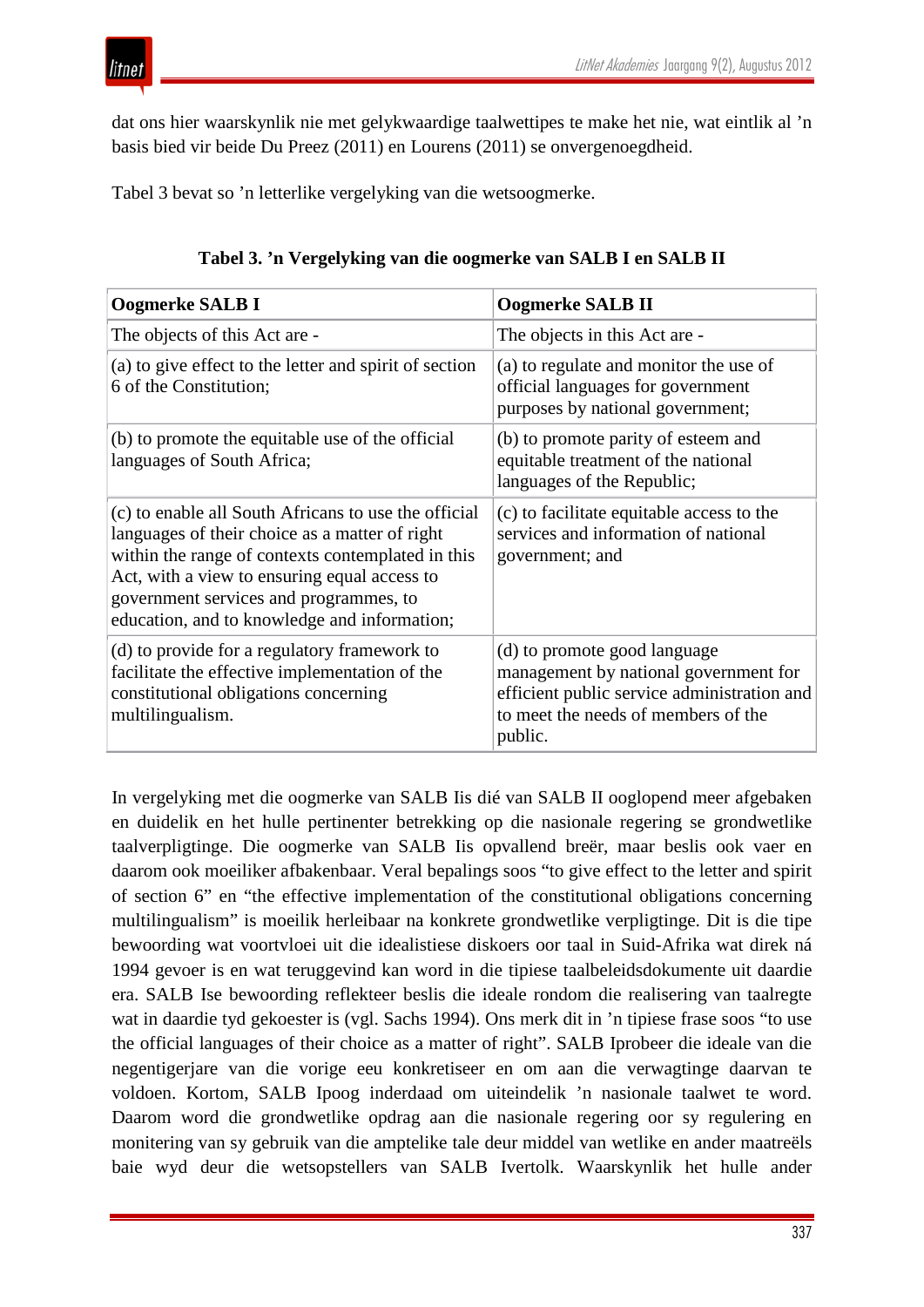soortgelyke nasionale taalwettipes soos Indië se The Official Languages Act (Republic of India 1963), Kanada se Official Languages Act (Department of Justice, Canada 1985) en Ierland se Official Languages Act (Republic of Ireland 2003) as modelle voorgehou.

In vergelyking hiermee is SALB II se oogmerke baie meer sober en doelgerig. Die wetsopstellers vertolk nie meer die verpligting wat artikel 6(4) van die Grondwet oplê as 'n opdrag oor 'n nasionale taalwet nie. Hulle steun hierin waarskynlik swaar op regter Du Plessis se gevolgtrekking omtrent taalwetgewing wat ter aanvang aangehaal is.

SALB II beweeg waarskynlik in die lig hiervan weg van die ideaal van 'n nasionale taalwettipe en beoog 'n andersoortige taalwet wat ons eerder 'n administratiewe taalreëling of taalskema behoort te noem. Wat karakter betref, is dit die soort taalwetgewing wat eerder vergelyk moet word met Wallis se Language Schemes of sy Language Measure, 'n taalreëling wat in die tweede deel van die Welsh Language Act (Parliament of the United Kingdom 1993) voorsien word. Ingevolge artikel 5 van die betrokke taalwet word 'n staatsinstelling wat met die Walliese publiek werk, verplig tot 'n gepubliseerde "scheme specifying the measures which it proposes to take [...] as to the use of the Welsh language in connection with the provision of those services". Die taalskema van die Walliese parlement is 'n goeie voorbeeld van so 'n meganisme (Welsh Assembly Government 2007).

Ontleders soos Du Preez (2011) en Lourens (2011) en die ander skrywers hier bo se onvergenoegdheid met SALB II is begryplik indien 'n nasionale taalwet voor oë gehou word. Uiteraard sal hulle kritiek en voorstelle ter verbetering ook hierdie model nastreef. Ongelukkig verreken so 'n vergelyking nie die inherente verskille tussen institusionaliserende en normaliserende taalwettipes nie, en ook nie die onderlinge verskille binne elkeen van die twee tipes nie. Ook verreken so 'n benadering nie die moontlikheid nie dat SALB II 'n administratiewe taalwettipe is wat eerder met 'n taalskema ooreenkom en wat dan as sodanig beoordeel behoort te word.

Soos in die geval van die vroeëre beoordeling van SALB Iin hierdie artikel kan 'n prinsipiëler beoordeling aan die hand van die generiese beginsels van taalwetgewing die slaggate van 'n normatiewe vergelyking vermy en uiteindelik 'n kontroleerbaarder vergelykingsbasis skep.

## *5.1 Grondbeginsels in SALB II*

Van die drie grondbeginsels by taalwetgewing is slegs die onderwerp-van-die-wet-beginsel konkreet in SALB II aanwesig. Anders as in die geval van SALB I kom geen direkte bepalings voor wat met die proklameringsbeginsel verbind kan word nie. Ook die bindingstaalbeginsel is afwesig en kan nie met direkte verbandhoudende bepalings verbind word nie. Dit gee reeds 'n vroeë aanduiding dat SALB II in hierdie opsig soos WLA, 'n normaliserende taalwettipe met 'n baie pertinente opdrag, vergelyk behoort te word. In terme van SALB II se oogmerke, wat met die onderwerp-van-die-wet-beginsel verbind kan word, lyk die bedoeling met SALB II egter meer institusionaliserend van aard. Die betrokke beginsel is aanwesig in vier bepalings in Artikel 2 van die taalwetsontwerp, asook in Artikel 4. Artikel 2 spel die oogmerke met die wetsontwerp uit. SALB II beoog: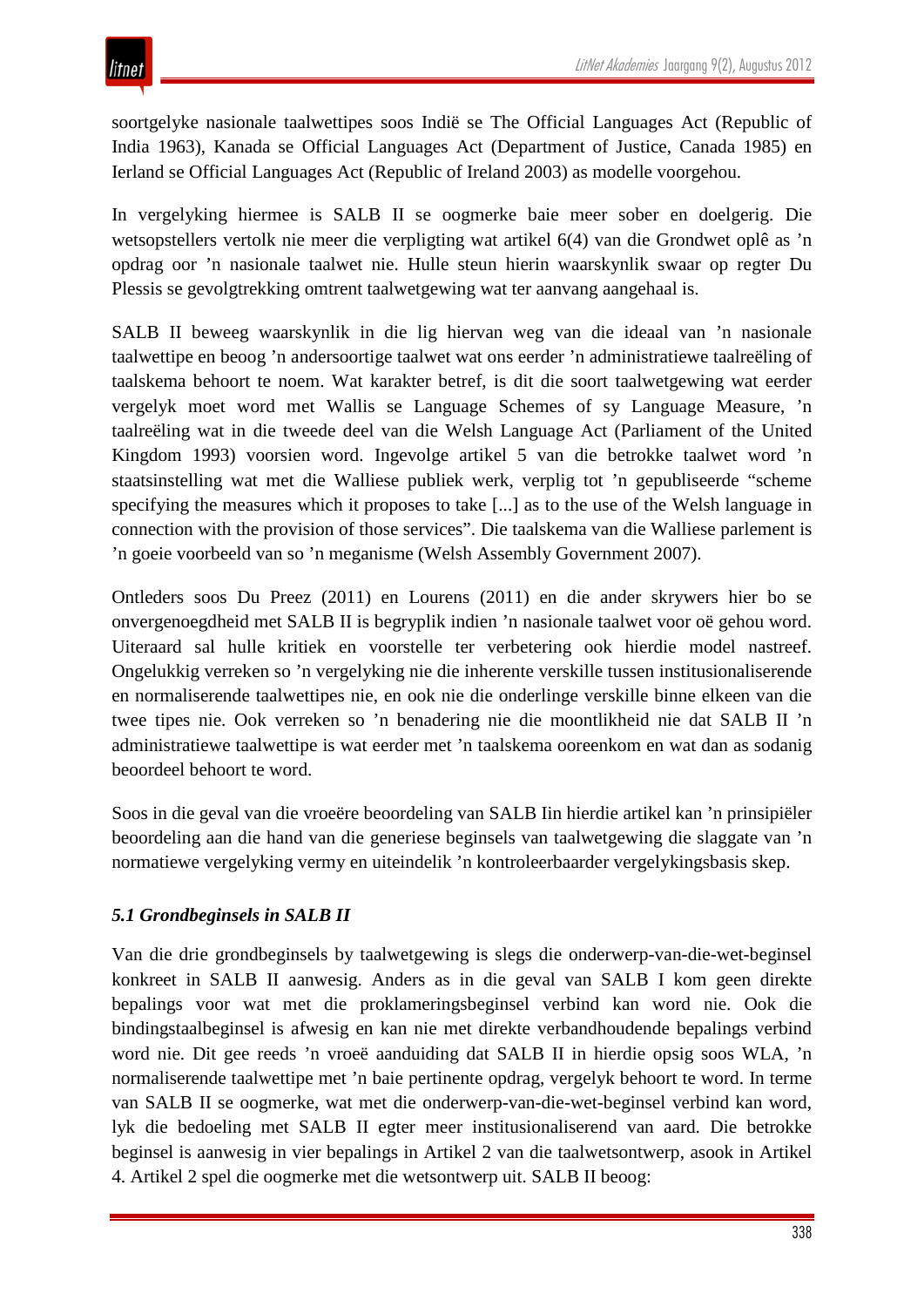(a) to regulate and monitor the use of official languages by the national government for government purposes;

(b) to promote parity of esteem and equitable treatment of the official languages of the Republic;

(c) to facilitate equitable access to the services and information of the national government; and

(d) to promote good language management by the national government for efficient public service administration and to meet the needs of the public.

Drie van hierdie oogmerke hou pertinent verband met die uitvoering van die nasionale regering se grondwetlike ampstaalverpligting en is relatief bondig van aard, maar steeds nie direk en duidelik nie. Tegnies beskou, vestig hierdie oogmerke die taalwetsontwerp as 'n institusionaliserende taalwettipe – hulle is gerig op die nasionale regering se bestuur van 'n meertalige ampstaalbestel.

Meer spesifieke oogmerke kom egter wel in Artikel 4 voor. In Artikel 4(1) is die opdrag aan die nasionale regering ietwat helderer: om binne 18 maande vanaf die inwerkingtreding van die taalwetsontwerp 'n taalbeleid oor sy gebruik van amptelike tale te aanvaar. Artikel 4(2) bevat verdere aanwysings, soos dat minstens twee amptelike tale gebruik sal word, dat die beleid onder meer bepalings oor kommunikasie met die publiek sal bevat, ensovoorts. Nietemin skram die bepalings daarvan weg om voorskrifteliker te word oor byvoorbeeld hoe om die aangewese ampstale te kies, 'n keuse wat in hierdie stadium nog vanweë die vaagheid van die grondwetlike opdrag hieromtrent 'n ernstige beleidsdilemma is. In vergelyking met ander institusionaliserende taalwettipes, soos OLA en Ks, wat baie konkreter bepalings oor die onderwerp van die taalwet bevat, skiet SALB II dus in hierdie opsig beslis te kort.

Die oorblywende (tweede) oogmerk van Artikel 2 is ook institusionaliserend van aard, omdat dit op die ampstaalbestel as sodanig betrekking het, maar is selfs vaer as die ander drie wat eerder behandel is. Artikel 6(1)(a)(iii) herhaal hierdie oogmerk sonder om noodwendig daarop uit te brei, maar Artikel 8(f) konsolideer dit wel ietwat verder en maak dit die taak van die beoogde Taaleenhede om die betrokke oogmerk te help realiseer.

Bepalings van SALB II wat aan die grondbeginsels van taalwetgewing verbind kan word, word dus grootliks in die vorm van doelstellings en ideale geformuleer. Dit bring mee dat die aard van die nuwe taalbestel wat deur die Grondwet in die vooruitsig gestel word, steeds agterweë bly.

Dit lyk dus asof SALB II 'n poging is tot 'n direkte antwoord op, en 'n tegniese nakoming van, regter Du Plessis se opdrag. Daarom word die rol van die nasionale regering as sodanig beklemtoon en kan SALB II dus in werklikheid as 'n administratiewe taalwettipe eerder as 'n meer ambisieuse nasionale taalwettipe beskou word. Artikel 4 van die taalwetsontwerp, wat 'n spesifieke taalbeleidsopdrag aan die nasionale regering gee, is 'n bevestiging hiervan – wat van belang is, is dat sigbaar uitvoering gegee moet word aan die regter se opdrag om sodoende 'n aanduiding te kan gee dat erns gemaak word met die regering se grondwetlike taalmandaat. Daarom slaag SALB II nie daarin om nasionale ampstaligheid as sodanig in meer bondige terme te omskryf nie en ook nie om nasionale ampstaligheid aan die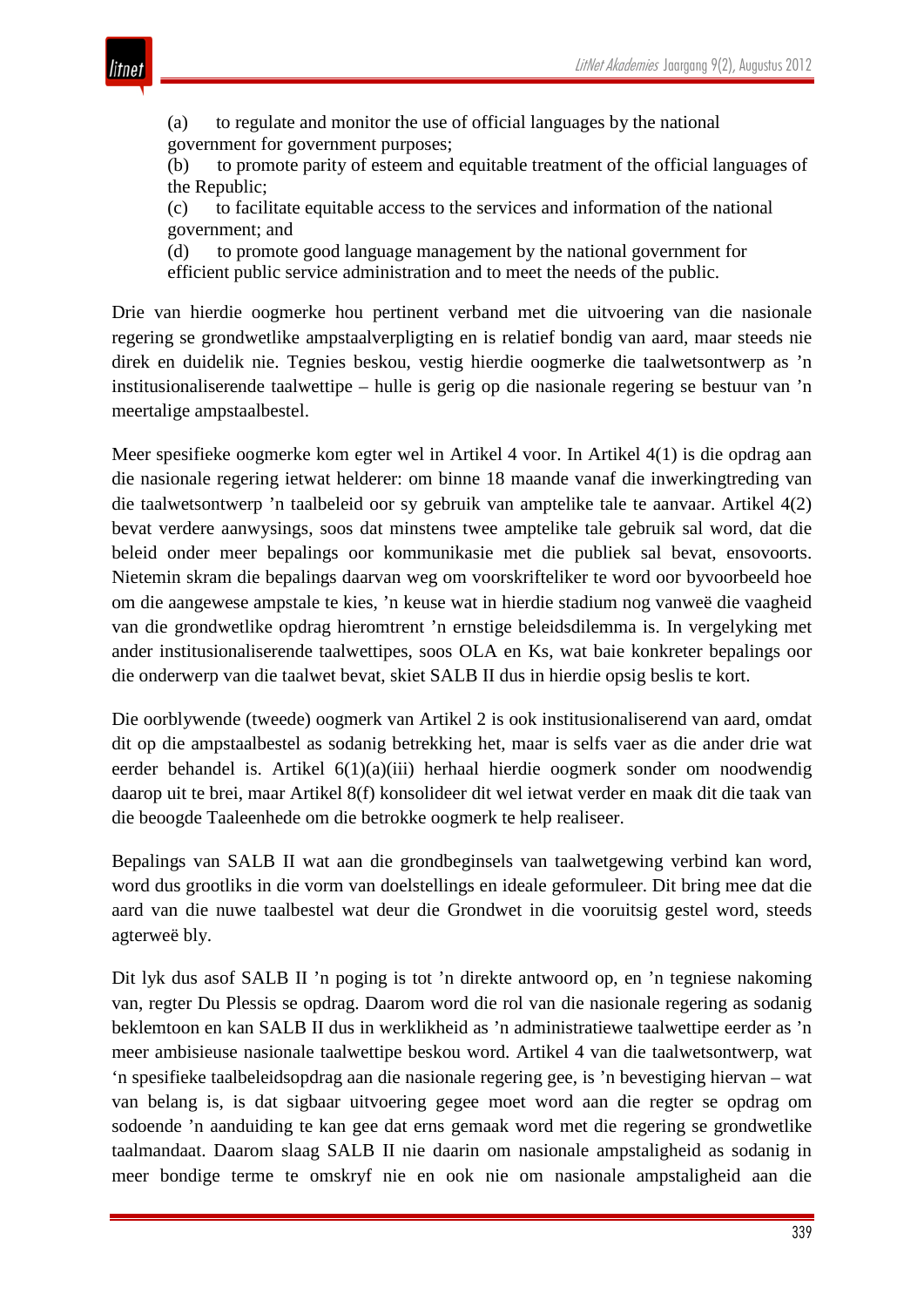

nasiebouoogmerk in die aanhef tot die Grondwet te verbind nie. Hierdie twee beginsels het direkter betrekking op 'n nasionale taalwettipe as op 'n beperkte administratiewe taalwettipe, of eerder 'n regeringstaalskema. Om hierdie redes word dus 'n lae telling toegeken wat betref die aanwesigheid van grondbeginsels van taalwetgewing by SALB II (sien Tabel 4).

SALB II skiet daarom ook as promoverende taalwettipe te kort. Anders as Clf en WLA spel SALB II nie spesifieke taalpromoveringsoogmerke uit nie, veral nie met betrekking tot die amptelike tale wat histories benadeel is nie, hoofsaaklik omdat dit, soos 'n taalskema, 'n stuk administratief-georiënteerde taalwetgewing beoog.

### *5.2 Domeinbepalende beginsels in SALB II*

SALB II vaar ook nie goed wat betref die aanwesigheid van domeinbepalende beginsels nie. Nie een van die drie kerndomeinbepalende beginsels is pertinent aanwesig nie. Normatiewe taalwettipes soos Clf en WLA bevat ten minste bepalings oor kommunikasie met die publiek. Daar word wel sydelings in Artikel 4(2)(c), en Artikel 4(2)(d) verwys na die noodsaak van (uiteindelike) taalbeleidsbepalings oor kommunikasie met die publiek. Soos by die bepalings hier bo is die taal van die betrokke bepalings idealisties van aard.

Hierdie leemte dien as verdere getuienis dat ons hier selfs nie eens met 'n normatiewe taalwettipe te make het nie. Die lae telling in die kategorie domeinbepalende beginsels moet in die lig van die voorgaande eintlik as 'n kompliment beskou word, maar word nietemin toegeken omdat daar wel getuienis bestaan dat die wetsopsteller bewus is van die belang van taalvoorskrifte oor kommunikasie met die publiek. Die taalbeleid wat met Artikel 4 in die vooruitsig gestel word, mag hierdie beginsel dalk uiteindelik duideliker laat realiseer.

#### *5.3 Regsinstrumentele beginsels in SALB II*

Die een opsig waarin SALB II wel goed presteer, is die aanwesigheid van regsinstrumentele beginsels. Dit is veral opmerklik in die verskeidenheid instrumente wat in die vooruitsig gestel word – 'n noodsaaklike element by die daarstel van 'n nuwe taalbestel. Ses hooftipes instrumente word voorsien: Taaleenhede (Artikels 5–8); Monitering van ampstaalgebruik (Artikel 9); Openbare Verslagdoening (Artikel 11); Intraregeringsforums oor ampstaalgebruik (Artikel 12); en Regulasies (Artikel 14). Die skep van 'n taalklagtemeganisme wat in Artikel 4(2)(f) vermeld word, sou as 'n sesde instrument gereken kon word, maar word nie soos die ander onder 'n aparte opskrif behandel nie. Geen verdere bepalings word omtrent hierdie instrument gegee nie.

Die vestiging van Taaleenhede vorm die kernelement van SALB II. Twee tipes word voorsien: 'n Nasionale Taaleenheid (gevestig in die taallynfunksiedepartment) en Taaleenhede in die reeds vermelde drie nasionale instansies: nasionale departemente, nasionale openbare entiteite en nasionale ondernemings. Eersgenoemde se primêre funksie is adviserend van aard met betrekking tot die lynfunksieminister se mandaat (Artikel 6(1)(a)). Laasgenoemde is adviserend met betrekking tot die rekenpligtige beampte in elkeen van die drie instellings (Artkel 8(a)). Die Taaleenhede kry egter ook 'n moniterende funksie (Artikel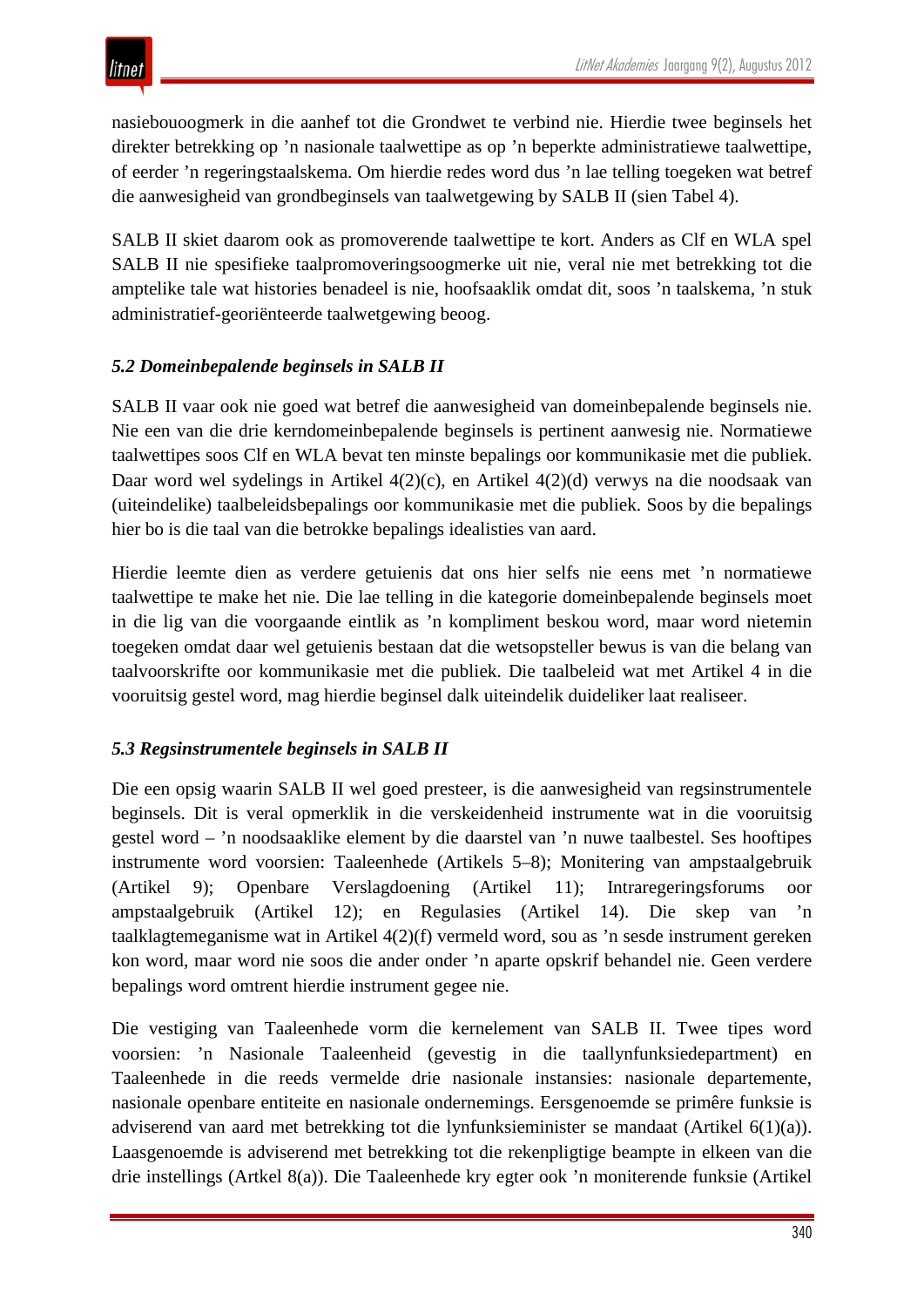8(b), (c)); moet verslae aan die lynfunksieminister saamstel (Artikel 8(d)); en moet oor die algemeen met taalbevordering gemoeid wees (Artikel 8(e), (f)). Die Nasionale Taaleenheid het dieselfde verantwoordelikhede, maar slegs met betrekking tot die lynfunksiedepartement  $(Aritikel 8(d)).$ 

Monitering is 'n tweede instrument wat voorsien word. Benewens die monitering waarvoor die Nasionale Taaleenheid en afsonderlike Taaleenhede verantwoordelik is, word in die eerste plek van die minister self verwag om monitering te doen (Artikel 9(1)). Dit word uiteraard gedoen deur middel van die twee tipes taaleenhede. Ter ondersteuning van monitering verkry die Nasionale Eenheid egter ook die mag om die kabinet te versoek om in te gryp waar een van die gemelde drie nasionale regeringsinstansies in gebreke bly om die taalwetsontwerp na te kom (Artikel 10). Monitering word bykomend ook gedoen deur middel van verslagdoening. Elkeen van die drie nasionale instansies moet jaarliks aan die betrokke minister verslag doen oor die aktiwiteite van sy betrokke taaleenheid, oor die implementering van sy taalbeleid, oor enige klagtes wat ontvang is en hoe daarmee te werk gegaan is, en oor enige ander kwessies wat die minister per regulasie mag voorskryf (Artikel 9(2)(a)–(d)).

Verslagdoening hou ook in dat die minister die vorm en inhoud van die vermelde jaarverslae per regulasie mag voorskryf, asook tydsraamwerke daarvoor mag bepaal (Artikel 9(3)). Verslagdoening hou verder in dat die lynfunksieminister jaarliks 'n verslag aan die parlement sal voorlê oor die status van die nasionale regering se gebruik van die amptelike tale vir die doeleindes van regering (Artikel 11).

Die minister mag ook intraregeringsforums vestig om koördinering, samewerking en konsultasie tussen die nasionale instansies te bewerkstellig, asook om die implementering van hulle taalbeleid te koördineer, te belyn en te moniteer (Artikel 12(1)(a)). Die minister verkry ook magte om hierdie forums se samestelling te bepaal, hulle verwysingsraamwerk vas te lê, hul vergaderings uit te roep en enige ander sake met betrekking tot hul effektiewe funksionering te reël (Artikel 12(1)(b)).

In samewerking met Pansat mag die minister ook regulasies uitvaardig met betrekking tot die vorm en inhoud van taalbeleide (Artikel 14(1)(a)), die tydsraamwerk vir die vestiging van die twee tipes taaleenhede (Artikel 14(1)(b)), asook enige ander sake wat kragtens die taalwetsontwerp gereguleer word. ((Artikel 14(1)(e)-(f)). Die minister moet wel voordat die regulasies gemaak word, dit as voorstelle in die *Staatskoerant* vir openbare kommentaar publiseer, 30 dae vir kommentaar toelaat en die kommentaar oorweeg (Artikel 14(2)).

Al hierdie bepalings bevat 'n positiewe element met betrekking tot die hoofoogmerke van die taalwetsontwerp. Artikel 13 (Uitsonderings), bevat egter wat sommige as negatiewe elemente sou kon beskou. Voorsiening word gemaak dat die minister vrystelling kan verleen aan nasionale instansies om Taaleenhede op te rig, mits 'n skriftelike vertoë volgens die minister se voorskrifte gerig word en mits so 'n instansie die take van die Taaleenheid aan 'n senior amptenaar oordra. Daar word wel effektief voorsiening gemaak vir 'n alternatiewe vorm van monitering. In beginsel word die instrumentele rol wat 'n Taaleenheid in so 'n geval sou gespeel het, dus nie laat vaar nie.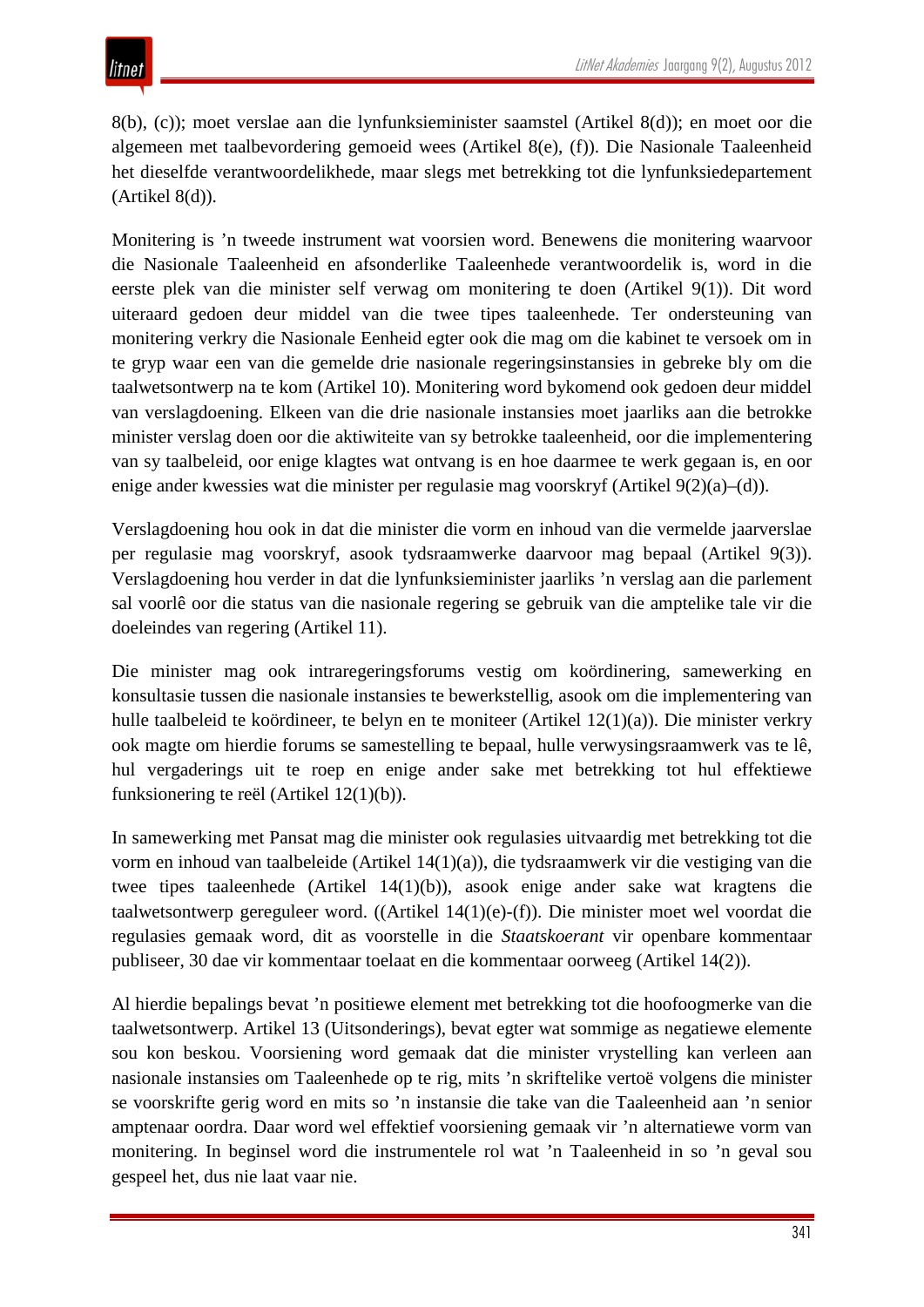Dis opvallend dat al hierdie instrumente betrekking het op die nasionale regering se taalverpligtinge. Die laaste instrument, klagtelegging, is een wat meer bepaald op die landsburgers betrekking kan hê. Soos vermeld, word dit onder twee subartikels behandel: Artikel 4(2)(f) en Artikel 9(2)(c). Alhoewel dit 'n uiters belangrike bepaling is vir doeleindes van die publiek, word dit nie as 'n afsonderlike hoofartikel behandel nie. Dit bevestig die hoofoogmerk met die taalwetsontwerp om 'n raamwerk te skep vir die nakoming van die nasionale regering se grondwetlike taalverpligtinge. Die wetsontwerp stel dus nie in die eerste plek 'n raamwerk vir die realisering van burgelike taalregte in die vooruitsig nie, juis omdat dit nie voorgee om 'n nasionale taalwettipe te wees nie. Vandaar dat klagtelegging nie prominent as instrument voorkom nie en dat ook nie meer besonderhede oor prosedures ensovoorts gegee word nie.

Oorwegend beskou, realiseer SALB II inderdaad die beginsel van 'n verskeidenheid regsinstrumente. Wat die beginsel van seggingskrag van regsinstrumente betref, vaar SALB II ook relatief goed. Heelwat mag word aan die lynfunksieminister toegeken deur middel van die mandaat met betrekking tot die uitreik van regulasies (Artikel 14). Ook opvallend is die nakomingsopdrag wat in Artikel 10 gegee word en die mag wat in hierdie opsig aan die kabinet toegeken word. Van groter belang is egter die feit dat verslag aan die parlement oor die realisering van die nasionale regering se taalmandaat op 'n vaste basis gedoen moet word.

Die sentralisering van mag in die lynfunksieminister en -departement kan egter ook as 'n probleem geïdentifiseer word. Dit maak van die minister spreekwoordelik tegelykertyd speler en skeidsregter. Daarom is dit moeilik om te verklaar waarom Pansat as outonome, statutêre liggaam nie eerder hierdie funksies opgedra word nie. So iets sou verligting kon bring vir die moeilike posisie waarin die minister hom/haar sou kon bevind. Ook die mag wat aan die kabinet toegeken word, kan problematies word. Die kabinet se rol by die onttrekking van SALB I aan die wetgewende proses is nie juis gerusstellend wat toekomstige taalbestuursinisiatiewe betref nie.

Die afbakening-van-taalregte-beginsel, die derde regsinstrumentele beginsel, is afwesig. Waar SALB I nog bepalings hieromtrent bevat het, verswyg SALB II dit, buiten die enkele indirekte verwysings na klagtelegging.

Tabel 4 toon die resultate van die meting wat volg uit die voorgaande ontleding aan die hand van die beginsels van taalwetgewing. Dit word vergelykend naas die metingsresultate vir SALB I aangebied.

So 'n vergelyking stel ons in staat om die strukturele verskille tussen die twee weergawes van die wetsontwerp te kan blootlê.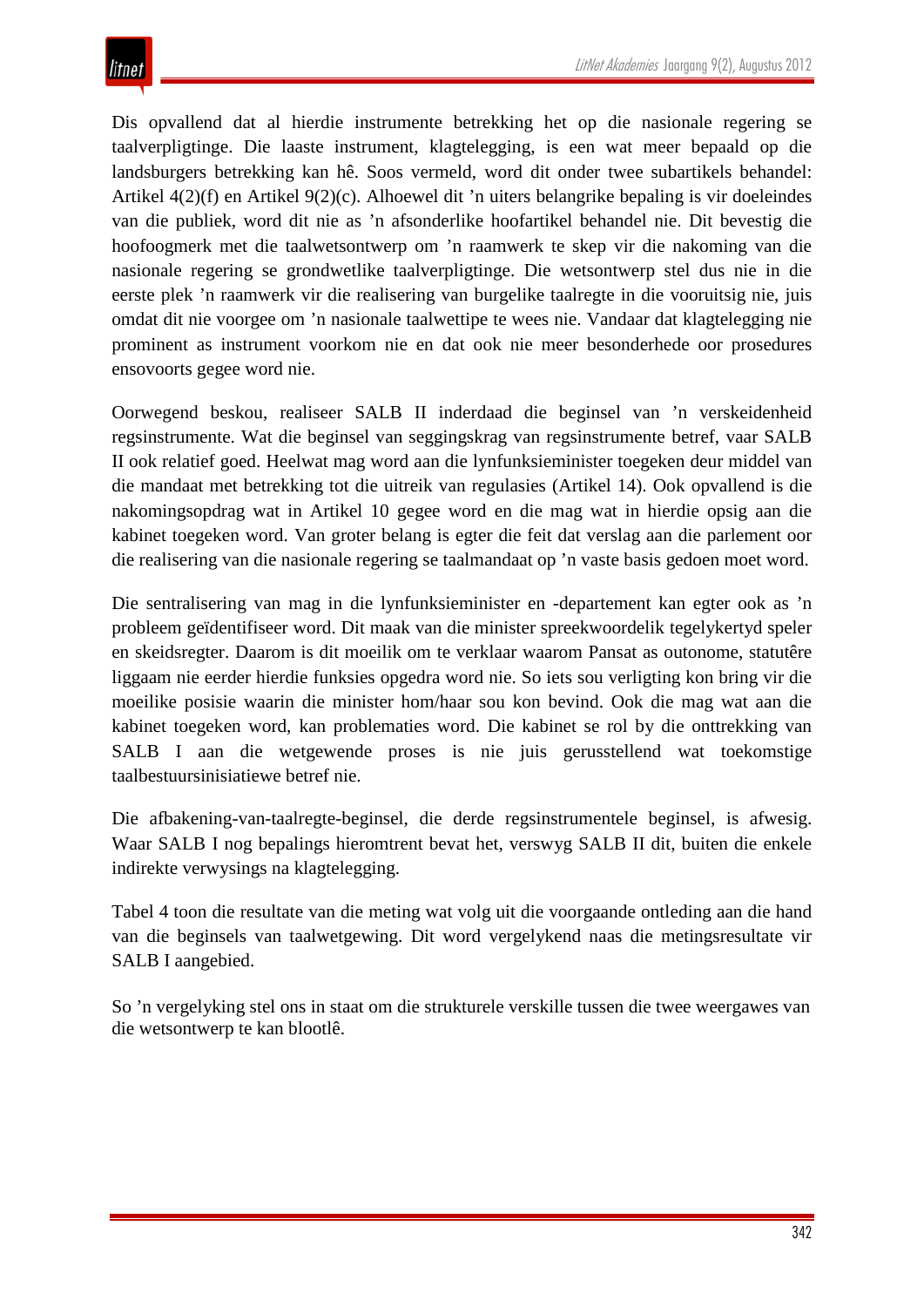

| Tabel 4. 'n Vergelyking van SALB I en SALB II aan die hand van die metingskema by |  |
|-----------------------------------------------------------------------------------|--|
| die oorweging van die sosiolinguistiese beginsels van taalwetgewing               |  |

| <b>Beginsels</b>         |                                               | <b>SALBI</b>   | <b>SALBII</b> |
|--------------------------|-----------------------------------------------|----------------|---------------|
|                          | <b>Proklamering van</b><br>ampstaal           | 3              | 0             |
| Grondliggend             | <b>Hantering van</b><br>bindingstaalvraagstuk | 3              | $\Omega$      |
|                          | Onderwerp van die<br>taalwet                  | 5              | 3             |
|                          | Kommunikasie met<br>burgery                   | 3              | 3             |
| <b>Domeinbepalend</b>    | Taal van onderrig                             | $\theta$       | 0             |
|                          | <b>Linguistiese aspekte</b><br>van burgerskap | $\overline{0}$ | 0             |
|                          | <b>Verskeidenheid</b>                         | 5              | 5             |
| <b>Regsinstrumenteel</b> | Seggingskrag                                  | 5              | 5             |
|                          | Afbakening van<br>taalregte                   | 3              | 0             |
| <b>Totaal</b>            |                                               | 27             | 16            |

Dit is opvallend dat ingrypende verskuiwings by SALB II voorkom. Die aard van die vergelyking maak dit egter nou moontlik om die vinger te lê op die basis vir die verskille eerder as om 'n waarde-oordeel daaroor te fel. Uiteindelik is slegs 35,6 persent (16/45) van die taalwetgewende beginsels by die huidige taalwetsontwerp aanwesig, teenoor die 60 persent wat nog by SALB I teenwoordig was. Hierdie onnoemenswaardige telling bevestig bo alle twyfel dat SALB II allermins as nasionale taalwettipe beoordeel behoort te word en dat die betrokke wetgewing inderdaad eerder as 'n soort taalskema getakseer moet word. 'n Ontleding van SALB II as nasionale taalwettipe, en daarbenewens opgeweeg teen SALB I, kan 'n mens op die verkeerde spoor plaas en uiteindelik ook kontraproduktief word. So word die leemtes van SALB II as taalskematipe nie blootgelê nie. Indien die wetsopsteller wel 'n nasionale taalwet oorweeg, lê die vergelyking aan die ander kant verskeie grondliggende tekortkominge bloot wat van waarde kan wees.

#### **6. Slotsom**

Die oogmerk met hierdie artikel was om vas te stel of die Oktober 2011-weergawe van SALB II inderdaad as nasionale taalwettipe beoordeel kan word soos wat heelwat ontleders geneig is om te doen. Om hierdie vraag te kon beantwoord, is stilgestaan by 'n aantal kernbeginsels van taalwetgewing aan die hand waarvan taalwetgewing as institusionaliserend of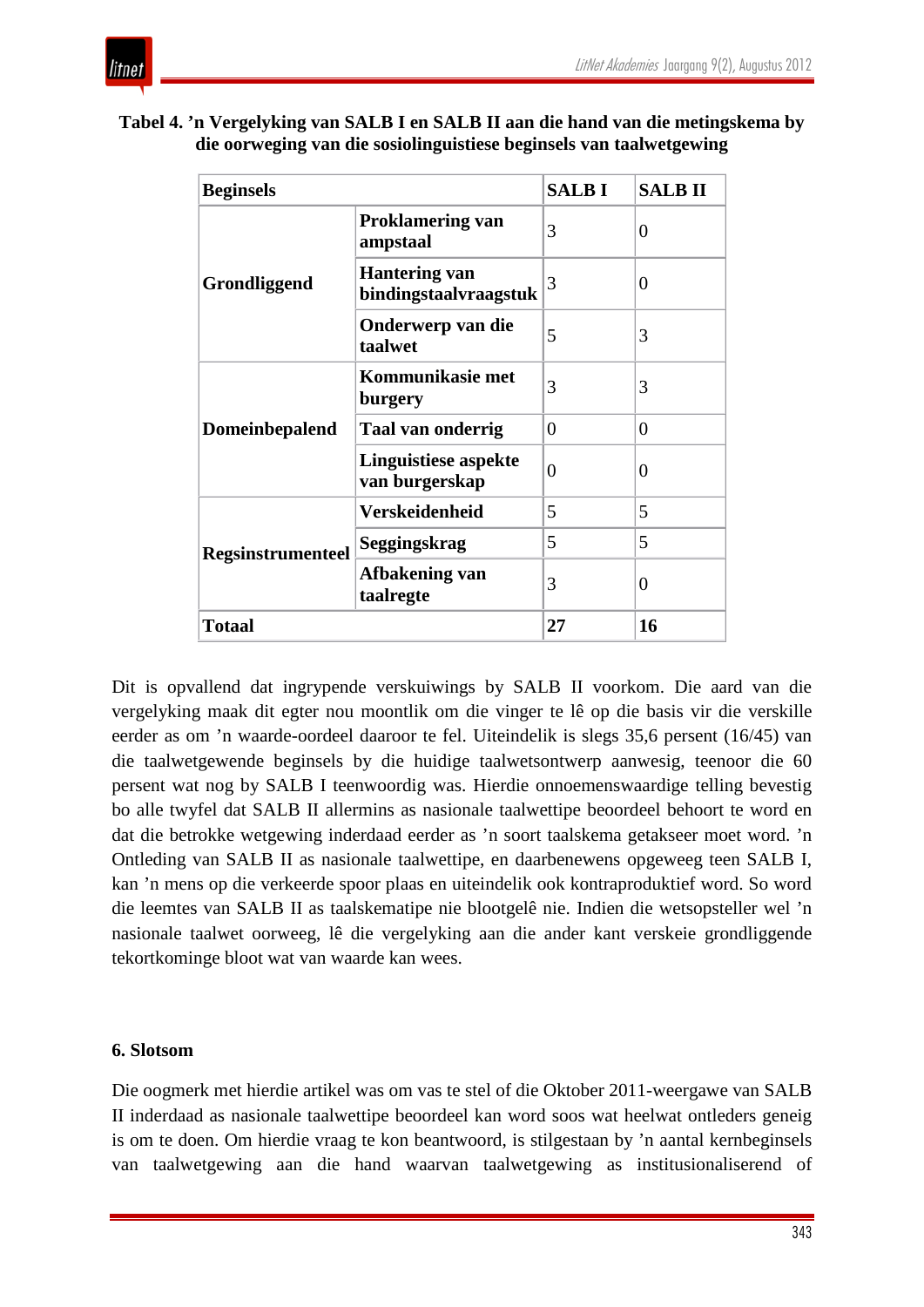normaliserend geklassifiseer kan word. Die inherente verskille tussen hierdie twee hooftipes is behandel aan die hand van vier taalwetmodelle (taalwettipes) en 'n meetinstrument is ontwikkel wat die ontleding van taalwetgewing op 'n generiese basis kan vergemaklik. 'n Beoordeling is toe gemaak van die twee Suid-Afrikaanse taalwetsontwerpe ter hande, SALB I en SALB II, aan die hand van hierdie skema. Een van die belangrike perspektiewe wat hierdie beoordeling na vore gebring het, is die belang van 'n groter-waarde-benadering waar nie normatief te werk gegaan word nie. 'n Ontleding van enkele reaksies uit Afrikaanse oord op SALB II het die probleme met so 'n normatiewe benadering uitgewys en die noodsaak van 'n andersoortige ontleding bevestig.

Die moontlike wins van die benadering wat hier voorgehou word, is dat beter gekonsentreer kan word op die inherente eienskappe van SALB II as wetlike meganisme by die regulering van Suid-Afrika se ampstaalbestel binne die nasionale regering, met ander woorde as 'n soort taalskema. So kan 'n konstruktiewer debat gevoer word oor die mate waarin SALB II as taalskema kan slaag, met ander woorde as 'n stuk taalwetgewing met opvallend beperkter oogmerke as dié van 'n nasionale taalwet. Dit is 'n benadering wat nie noodwendig die belang van 'n uiteindelike nasionale taalwet onderskat nie. Inteendeel, 'n saak sou steeds uitgemaak kon word dat Suid-Afrika 'n institusionaliserende taalwettipe benodig om die ampstaalbestel op nasionale vlak te rig, of andersins 'n normaliserende taalwet om die posisie van die histories ingekorte ampstale te verbeter. Maar voorlopig beskou, is die Oktober 2011 weergawe van SALB II 'n belangrike stap om die nasionale regering as sodanig tot ten minste amptelike tweetaligheid (en sedert SALB II.1 en SALB II.2 nou amptelike drietaligheid) te verbind, 'n verbintenis wat tot nou toe nie gerealiseer het nie. Verdere stappe kan mettertyd volg en meer gespesifiseerde taalskemas ontwikkel word om 'n groter mate van implementering te bewerkstellig. 'n Openlike verbintenis tot amptelike twee- of drietaligheid bied sekerlik 'n sterker grondslag vir die implementering van die grondwetlike taalmandaat as die huidige verskuilde verbintenis tot amptelike eentaligheid. Selfs ander vorme van amptelike meertaligheid (byvoorbeeld op streeksvlak) sou mettertyd kon volg sou verdere taalskemas ontwikkel word.

Wat hierdie beoordeling blootgelê het, is dat daar 'n belangrike verskuiwing in denke vanaf SALB I plaasgevind het. Waar 'n nasionale taalwet nog in 2003 as 'n belangrike taalbeleidsmeganisme gesien is om amptelike meertaligheid te laat realiseer, het die beleidmaker van 2011 'n veel minder realistiese benadering. Daar word nou in die eerste plek gekonsentreer op die nakoming van die hofbevel teen die nasionale regering in verband met sy verpligte taalreguleringsmandaat. SALB II is dus letterlik 'n poging op papier om verdere regsgedinge rondom die betrokke hofbevel te probeer voorkom. In die tweede plek word die taalwetsontwerp sodanig ingerig dat dit vir die lynfunksiedepartement en enige ander staatsinstelling moontlik sal wees om sonder enige finansiële implikasies te kan aantoon dat die nasionale regering se taalmandaat in beginsel nagekom word. Die denke het dus wesenlik verskuif van 'n meer ambisieuse aanpak tot 'n tegnies korrekte benadering wat, sou dit geïmplementeer word, wel kan lei tot die vestiging van amptelike twee- of drietaligheid. In beginsel is wegbeweeg van die ideaal van 'n nasionale taalwet in 2003 na 'n meer koherente administratiewe taalwettipe of nasionale regeringstaalskema in 2011.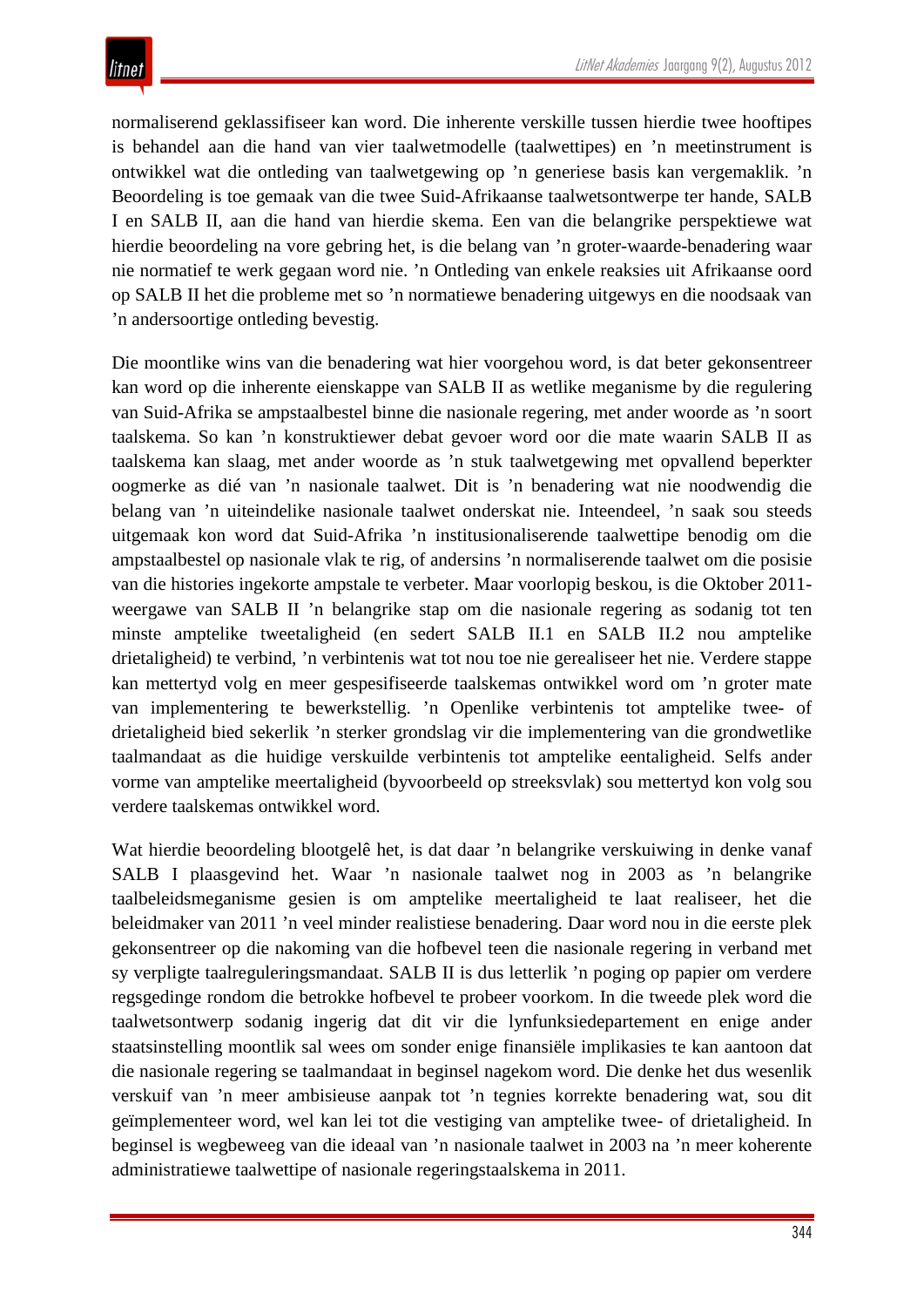

litnet

Dit is egter wel van belang dat die meriete van SALB II as 'n soort taalskema verder beoordeel behoort te word. Die ontleding wat in hierdie artikel gemaak is, het die volgende wesenlike leemtes by SALB II as wetlike meganisme blootgelê:

- 1. 'n Oorwegende geneigdheid tot vae en idealistiese bepalings wat uiteindelik op regeringskantoorvlak moeilik uitvoerbaar is.
- 2. 'n Oormatige beklemtoning van die rol van die lynfunksieminister en die kabinet.
- 3. Oorvleueling met die rol en werksaamhede van Pansat.
- 4. Die afwesigheid van 'n klinkklare ampstaaldoelstelling.
- 5. Gebrekkige bepalings met betrekking tot kommunikasie met die publiek.

Die eerste drie probleemareas is algemeen van aard en die laaste twee het betrekking op die lae tellings wat die meting uitgewys het in twee beginselkategorieë: by grondliggende beginsels (onderwerp van die taalwet) en by domeinbepalende beginsels (kommunikasie met die publiek). Regstellings omtrent hierdie vyf punte kan help om groter standvastigheid binne hierdie administratiewe taalwettipe of taalskema te bewerkstellig en ook om die bestuurbaarheid daarvan te verbeter. Dit sal egter wel meebring dat die skynbare vrees vir voorskriftelikheid onder die nuwe regeringslui oorkom sal moet word. Die stap wat na afloop van die openbare verhoor oor die Oktober 2011-weergawe van SALB II in die eerste kwartaal van 2012 gedoen is om amptelike drietaligheid vir die nasionale regering te oorweeg, sou in hierdie opsig wel as positief beoordeel kon word. Dat die stap egter Afrikaans se posisie as gevestigde ampstaal kan benadeel, is 'n eiesoortige vraagstuk wat indringende verdere bespreking vereis, iets wat nie binne die onmiddellike opgawe van hierdie artikel val nie.

Een van die moontlike gevare van 'n oormatige aandrang op 'n nasionale taalwet as sodanig (in plaas van 'n verskeidenheid taalskemas soos in Wallis) is dat dieselfde mate van verwarring en dubbelsinnigheid as wat by SALB I voorgekom het, na die tafel teruggebring word. Die geleentheid om met 'n minder ambisieuse en dalk meer werkbare wetlike meganisme vorendag te kom, kan daardeur dalk verlore gaan. Vanuit 'n kontekstuele hoek beskou, kan 'n groter mate van taalpolitieke pragmatisme dalk op langer termyn meer winste oplewer. 'n Mens moet in gedagte bly hou dat die nuwe wetgewer nie noodwendig die noodsaak van taalwetgewende ingrepe by die bestuur van 'n ampstaalbestel insien nie. 'n Senior amptenaar van die betrokke lynfunksiedepartement het juis tydens 'n telefoongesprek met my vroeër in 2011 betekenisvol opgemerk dat taalwette nie inherent deel vorm van die taalbestuurskultuur op ons kontinent nie.<sup>6</sup> Meer moeite sal gedoen moet word om hierdie andersoortige benadering tot taalvoorskriftelikheid te verreken. Die basiese eerste stap tot voorskriftelikheid, hoe kontensieus ook al, wat inderdaad nou gedoen is, behoort dus as vertrekpunt te dien vir 'n verdere gesprek oor die werkbaarheid van SALB II en sy latere weergawes as taalskema bedoel vir die nasionale regering.

Uiteraard vorm die voorgestelde en beslis problematiese drietaligheidsvoorskrif deel van 'n verdere gesprek, maar dit moet nie die beraadslaging so oorheers dat die ander grondliggende leemtes wat hier blootgelê is, uit die oog verloor word nie. Deur eerder op laasgenoemde te konsentreer, kan die beraadslagers dalk gehelp word om terug te keer na die aanvanklike ideale met die uitwerk van 'n nuwe taalbedeling vir Suid-Afrika wat teen die einde van 1993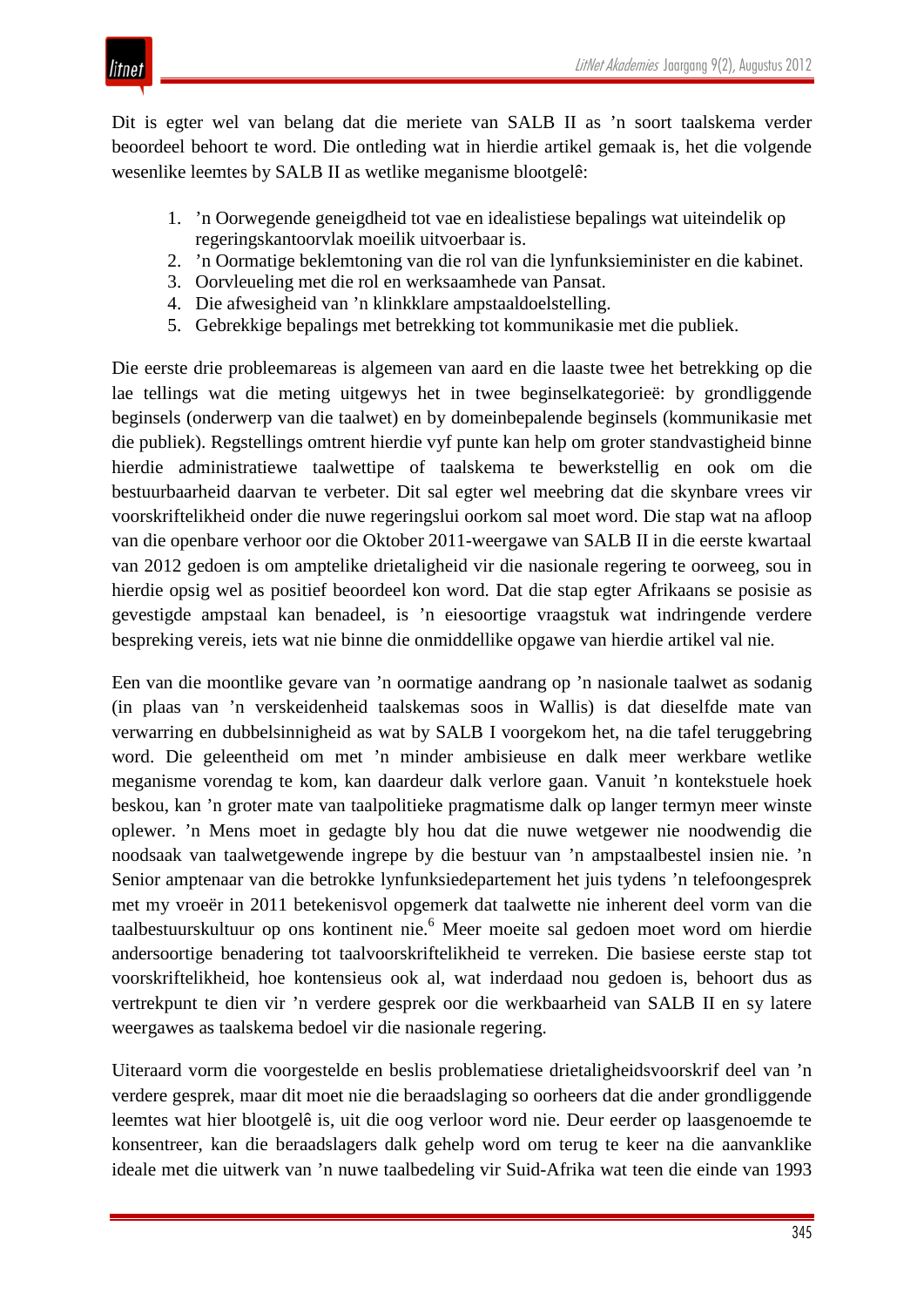

in die vooruitsig gestel is. Hassen Ebrahim vat een van hierdie ideale heel gepas in sy boek *The soul of the nation: Constitution-making in South Africa,* soos volg saam:

The compromise found [in 1993] was to cater for eleven official languages without diminishing the status of Afrikaans. (Ebrahim 1998:168)

### **Bibliografie**

#### **Algemene bronne**

AfriForum. 2010a. AfriForum tevrede met saak oor nasionale taalbeleid. *AfriForum Mediaverklarings*. http://www.afriforum.co.za/2010-03-08-afriforum-tevrede-met-saak-oornasionale-taalbeleid (13 September 2011 geraadpleeg).

AfriForum. 2010b. AfriForum verwelkom uitspraak in taalhofsaak as deurbraak. *AfriForum Mediaverklarings*. http://www.afriforum.co.za/toets (13 September 2011 geraadpleeg).

ATR (Afrikaanse Taalraad). 2010. ATR-persvrystelling: Uitspraak oor talewet. Taal | Language > Taaldebat | Language Debate > Kennisgewings | Notices. http://www.litnet.co.za/cgibin/giga.cgi?cmd=cause\_dir\_news\_item&cause\_id=1270&news\_id=84000 (15 September 2011 geraadpleeg).

Carstens, W. 2012. Fwd: Uitgebreide gesprek oor Afrikaans: 22 Februarie 2012, e-pos van Wannie.Carstens@nwu.ac.za op 2012/02/11. Potchefstroom: Wannie Carstens.

De Bruin, P. 2011. Wetsontwerp oor taal reg om parlement toe te gaan. http://www.dieburger.com/Suid-Afrika/Nuus/Wetsontwerp-oor-taal-reg-om-parlement-toe-tegaan-20110710# (16 Augustus 2011 geraadpleeg).

Demotix. 2010. Ukrainians rally against Language Law, ID: 464902. *Demotix. EUROPE>Ukraine>Kiev, in Politics*. http://www.demotix.com/news/464903/ukrainiansrally-against-language-law (3 November 2011 geraadpleeg).

Du Plessis, T. 2009. Taalwetgewing in Suid-Afrika. *LitNet Akademies,* 6(3):132–54. http://www.oulitnet.co.za/newlitnet/pdf/la/LA\_6\_3\_du\_plessis.pdf (31 Januarie 2012 geraadpleeg).

−. 2010. 'n Taalwet vir Suid-Afrika? Die rol van sosiolinguistiese beginsels by die ontleding van taalwetgewing. *LitNet Akademies,* 7(2):65–97. http://www.oulitnet.co.za/akademies\_geestes/pdf/LA\_7\_2\_duplessis.pdf (31 Januarie 2012 geraadpleeg).

Du Preez, J. 2011. The Language of Our Choice – Concerns about the 2011 SA Language Bill. FW de Klerk Foundation > Posts. https://www.givengain.com/cgi-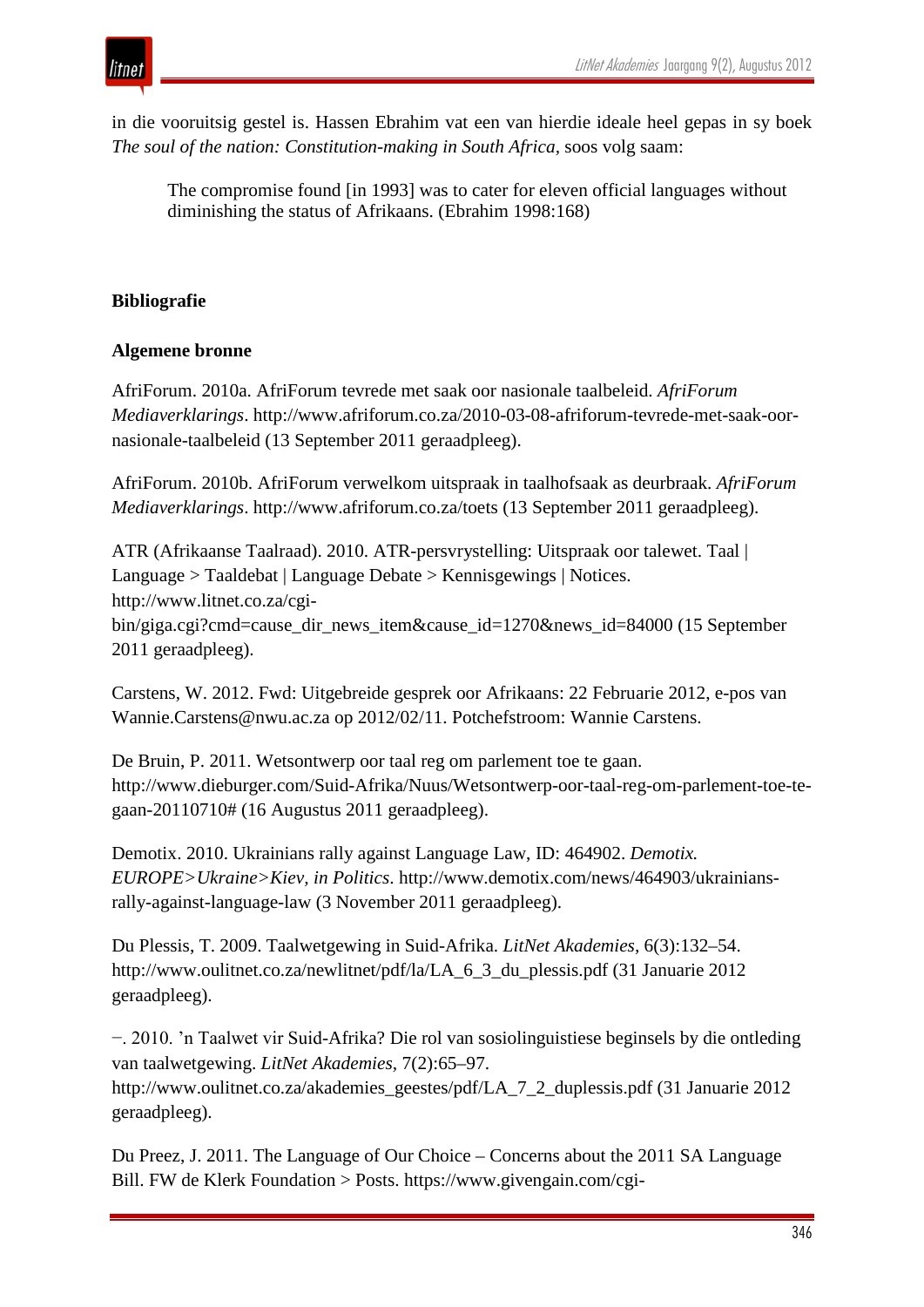

bin/giga.cgi?cmd=cause\_dir\_news\_item&news\_id=108499&cause\_id=2137 (6 September 2011 geraadpleeg).

Dunbar, R. 2005. The Gaelic Language (Scotland) Act. *The Edinburgh Law Review,* 9:466– 79.

Ebrahim, H. 1998. *The soul of a nation: Constitution-making in South Africa.* Kaapstad: Oxford University Press.

GCIS (Government Communication and Information System). 2011. Statement on the Cabinet meeting of 22 June 2011. *Bua News Online*. http://www.buanews.gov.za/rss/11/11062312351002 (18 Augustus 2011 geraadpleeg).

Herman. 2011. Taalwet bepleit vir Afrikaans. *Koerant.com. Die nuus in Afrikaans*. http://www.koerant.co.za/uncategorized/taalwet-bepleit-vir-afrikaans-5236 (18 Augustus 2011 geraadpleeg)

Hogan-Brun, G., U. Ozolins, M. Ramonienė en M. Rannut. 2009. *Language politics and practices in the Baltic states.* Tallinn: Tallinn University Press.

Jones, L. 2011. Wales' first Welsh Language Commissioner appointed. *WalesOnline.co.uk*. http://www.walesonline.co.uk/news/education-news/2011/10/05/wales-first-welsh-languagecommissioner-appointed-91466-29545861/#ixzz1a0Znw3wZ (15 November 2011 geraadpleeg).

Larrivée, P. (red.). 2003. *Linguistic conflict and language laws. Understanding the Quebec question*. Hampshire, New York: Palgrave Macmillan.

Larrivée, P. 2003. Anglophones and Allophones in Quebec. In Larrivée (red.) 2003.

LitNet. 2011. Die nuwe Wetsontwerp op SA Tale*.* Seminaarkamer / Seminar room. http://www.litnet.co.za/cgi-

bin/giga.cgi?cmd=cause\_dir\_custom&cause\_id=1270&page=talewet (6 September 2011 geraadpleeg).

—. 2012. *'n Nasionale taalwet vir Suid-Afrika: Noodsaaklik vir die behoud van inheemse tale of onrealisties?* Projekte en webseminare: http://www.litnet.co.za/Article/-n-nasionaletaalwet-vir-suid-afrika-noodsaaklik-vir-die-behoud-van-inheemse-tale-of-onrea (18 Maart 2012 geraadpleeg).

Lloyd, J. 2011a. Die Taalwet se haalbaarheid. LitNet Rubrieke/Columns. http://www.litnet.co.za/cgi-

bin/giga.cgi?cmd=cause\_dir\_news\_item&cause\_id=1270&news\_id=107321&cat\_id=175 (18 Augustus 2011 geraadpleeg).

—. 2011b. Nuwe wet eerste stap om verengelsing om te keer. *Rapport*, 31 Julie, bl. 8.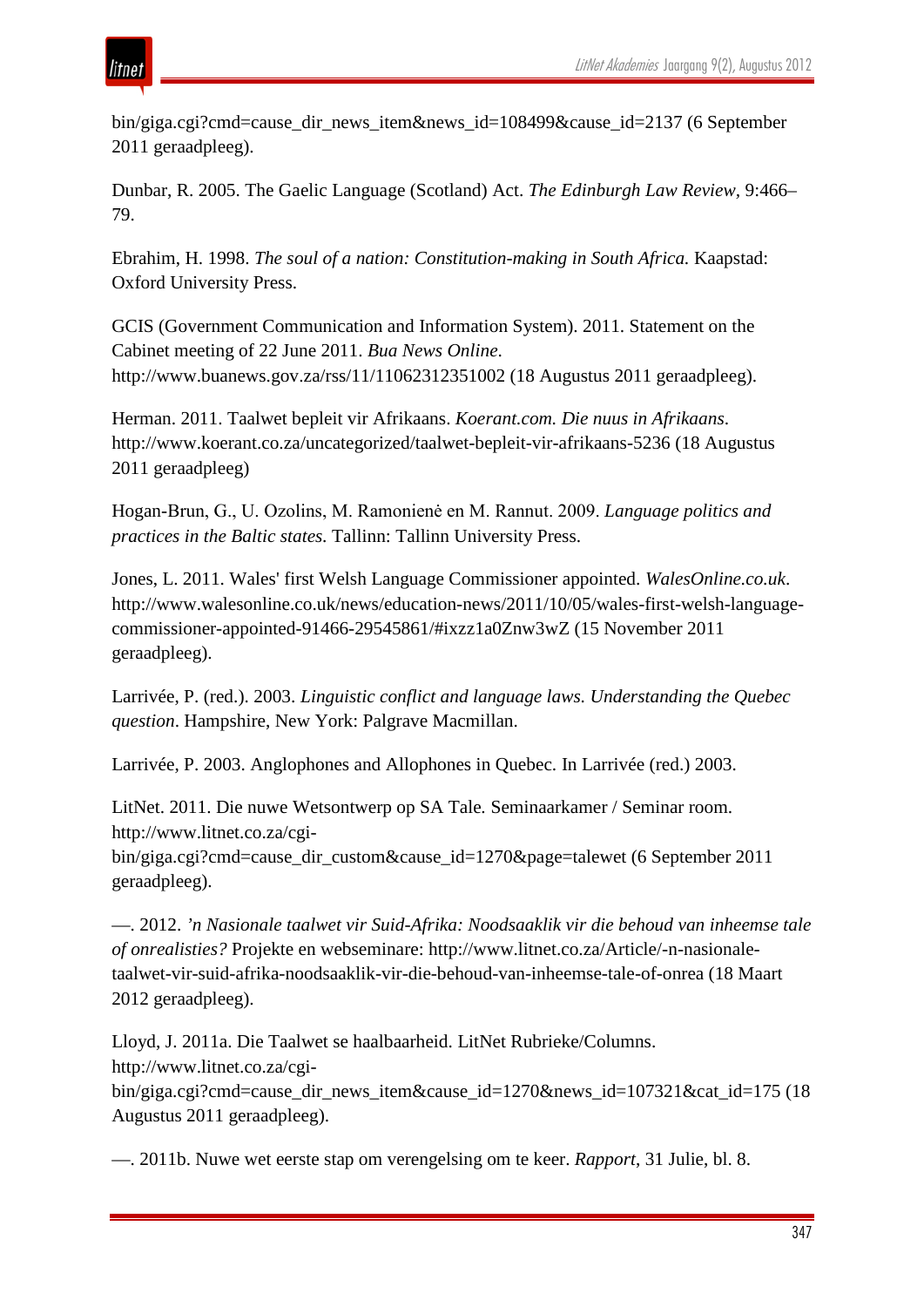## ıtnet

Lourens, C. 2008. Kennisgewing van voorneme om 'n *mandamus* teen u as hoof van die Departement van Kuns, Kultuur, Wetenskap en Tegnologie te bring weens u versuim om nasionale wetgewing ingevolge Artikel 6(4) van die Grondwet, Wet 106 van 1996, te laat promulgeer. Brits: Lourens Prokureurs.

—. 2009. Insake: CJA Lourens / President van RSA en Andere. Ons verw: CJA Lourens/ss, 30 November 2009. E-pos korrespondensie. Brits: Lourens Prokureurs.

—. 2010a. Insake: Taalsaak: CJA Lourens / President van die RSA. Ons verw: CJA Lourens/ss. 25 Januarie 2010. E-pos korrespondensie. Brits: Lourens Prokureurs.

—. 2010b. Einde aan willekeurige taalbestel deur die nasionale regering. Menings | Opinion > SeminaarKamer | Seminar Room > Afrikaans > Essays. http://www.litnet.co.za/cgibin/giga.cgi?cmd=cause\_dir\_news\_item&cause\_id=1270&news\_id=84806 (15 September 2011 geraadpleeg)

—. 2011. *Ou en nuwe taalwet konsepte 2003 en 2011*. 12082011.doc. Brits: Lourens Prokureurs.

Lourens Prokureurs. 2011. Taalsaak. *Lourens Prokureurs*. http://lourensprokureurs.com/index.php?option=com\_content&view=article&id=2&Itemid=3 (8 September 2011 geraadpleeg).

October, A. 2011. Wet voorgelê om staat se taalgebruik te reguleer. *Beeld*, 8 November 2011. http://www.beeld.com/Suid-Afrika/Nuus/Wet-voorgele-om-staat-se-taalgebruik-te-reguleer-20111107 (31 Januarie 2012 geraadpleeg).

Pavlenko, A. (red.). 2008. *Multilingualism in Post-Soviet countries.* Bristol: Multilingual Matters.

Phaahla, M. 2006. 2011/2012 Budget vote speech by the Deputy Minister of Arts and Culture, Dr Mj Phaahla, to the National Assembly, 1 June 2011. *Department of Arts and Culture*. http://www.dac.gov.za/speeches/dminister/2011/1-06-2011.html (18 Augustus 2011 geraadpleeg).

Sachs, A. 1994. Language rights in the new South African constitution. *English Academy Review,* 11:105–31.

SATI Office. 2012. SAVI Flits 18-2012: Bespreking oor SA Talewet, saviflits@googlegroups.com, 2012/02/24. Pretoria: Suid-Afrikaanse Vertalersinstituut (SAVI) / South African Translators' Institute (SATI).

Singh, A. 2008. Notice of intention to launch mandamus proceedings against Minister of Arts and Culture. Pretoria: Departement Kuns en Kultuur.

Skutnabb-Kangas, T., R. Phillipson en M. Rannut (reds.). 1995. *Linguistic human rights: overcoming linguistic discrimination*. Berlin: Mouton de Gruyter.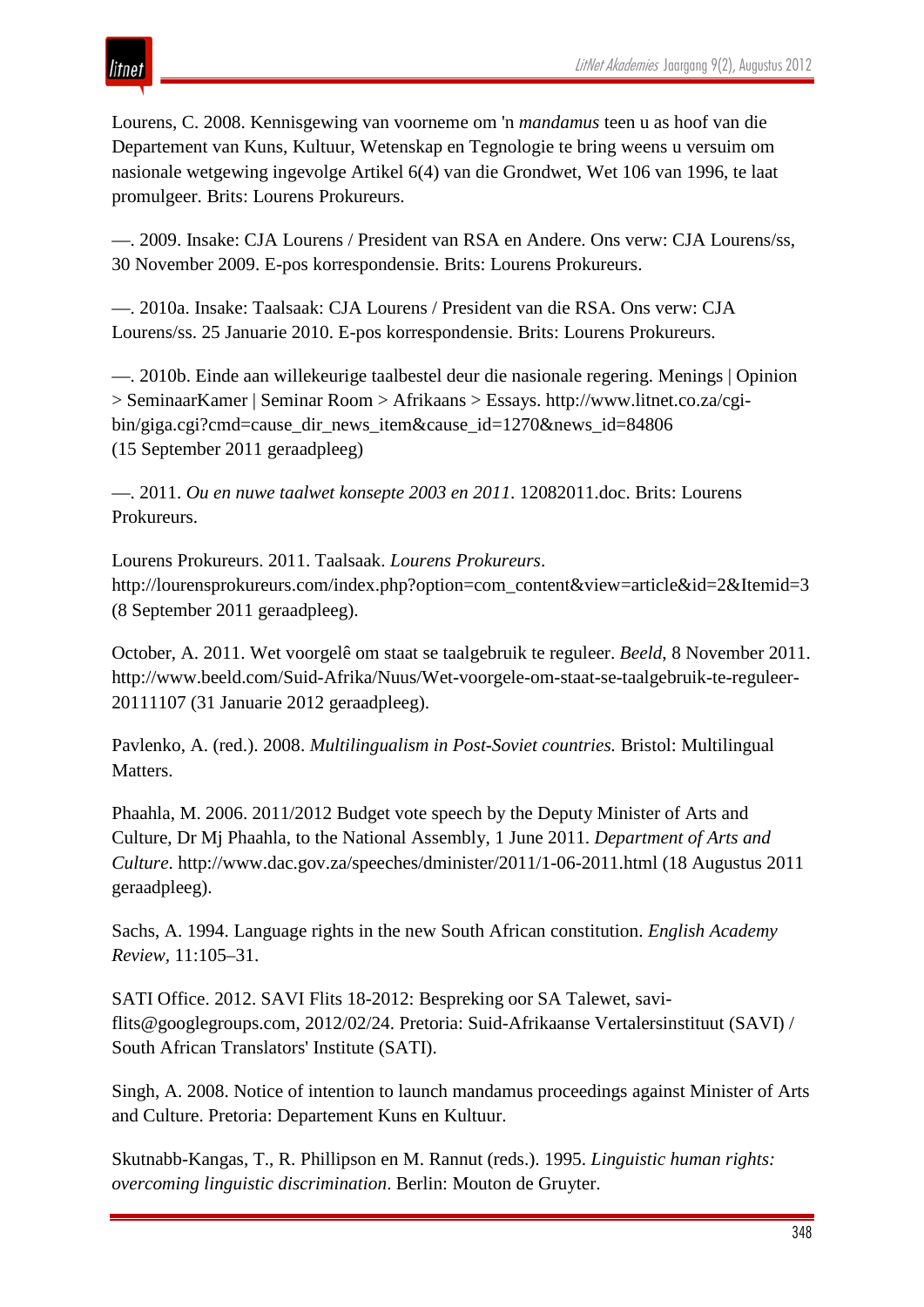

Steward, D. 2011. Ideale talewet kort nou praktiese voorstelle. *Maroela Media / Dié Groot Debat*. http://maroelamedia.co.za/blog/die-groot-debat/ideale-talewet-kort-nou-praktiesevoorstelle/ (6 September 2011 geraadpleeg).

Sukumane, J. 2011. Latest version of SALB. E-pos korrespondensie. Pretoria: Departement Kuns en Kultuur.

Turi, J.-G. 1995. Typology of language legislation. In Skutnabb-Kangas e.a. (reds.) 1995.

Van der Elst, J. 2011. Nuwe talewet: 'n Holderstebolder dokument? LitNet Taaldebat / Language debate. http://www.litnet.co.za/cgibin/giga.cgi?cmd=cause\_dir\_news\_item&cause\_id=1270&news\_id=108954&cat\_id=214 (6 September 2011 geraadpleeg).

Van der Rheede, C. 2011. Veeltaligheid en die weg vorentoe. LitNet Taaldebat / Language debate. http://www.litnet.co.za/cgi-

bin/giga.cgi?cmd=cause\_dir\_news\_item&cause\_id=1270&news\_id=108922&cat\_id=214 (6 September 2011 geraadpleeg).

Webb, V. 2011. Lewegewing aan 'n herrese SA Talewet? LitNet Taaldebat / Language Debate. http://www.litnet.co.za/cgibin/giga.cgi?cmd=cause\_dir\_news\_item&cause\_id=1270&news\_id=109020&cat\_id=214 (6) September 2011 geraadpleeg).

Welsh Language Board. 2011. Welsh Language Measure – what's happening. *The Welsh Language*. http://www.byig-wlb.org.uk/English/welshlanguage/Pages/MesurIaith.aspx (15 November 2011 geraadpleeg).

Williams, C. 2008. *Linguistic minorities in democratic context.* Hamsphire: Palgrave MacMillan.

#### **Staatsdokumente**

DAC (Department of Arts and Culture). 2002. *National Language Policy Framework.* Final draft. 13 November. Pretoria: Departement Kuns en Kultuur.

—. 2003. *South African Languages Bill*. Revised final draft. 24 April. General notices / Algemene kennisgewings 1514 of 2003. Pretoria: Staatsdrukker.

—. 2010. South African Languages Bill. *Legislation: Bills*. http://www.dac.gov.za/bills.htm (20 September 2011 geraadpleeg).

—. 2012. Amendments proposed Use of Official Languages Bill, 2011. Dokument uitgedeel by die vergadering van die Portefeuljekomitee: Kuns en Kultuur, 6 Maart 2012. Pretoria: Department Arts and Culture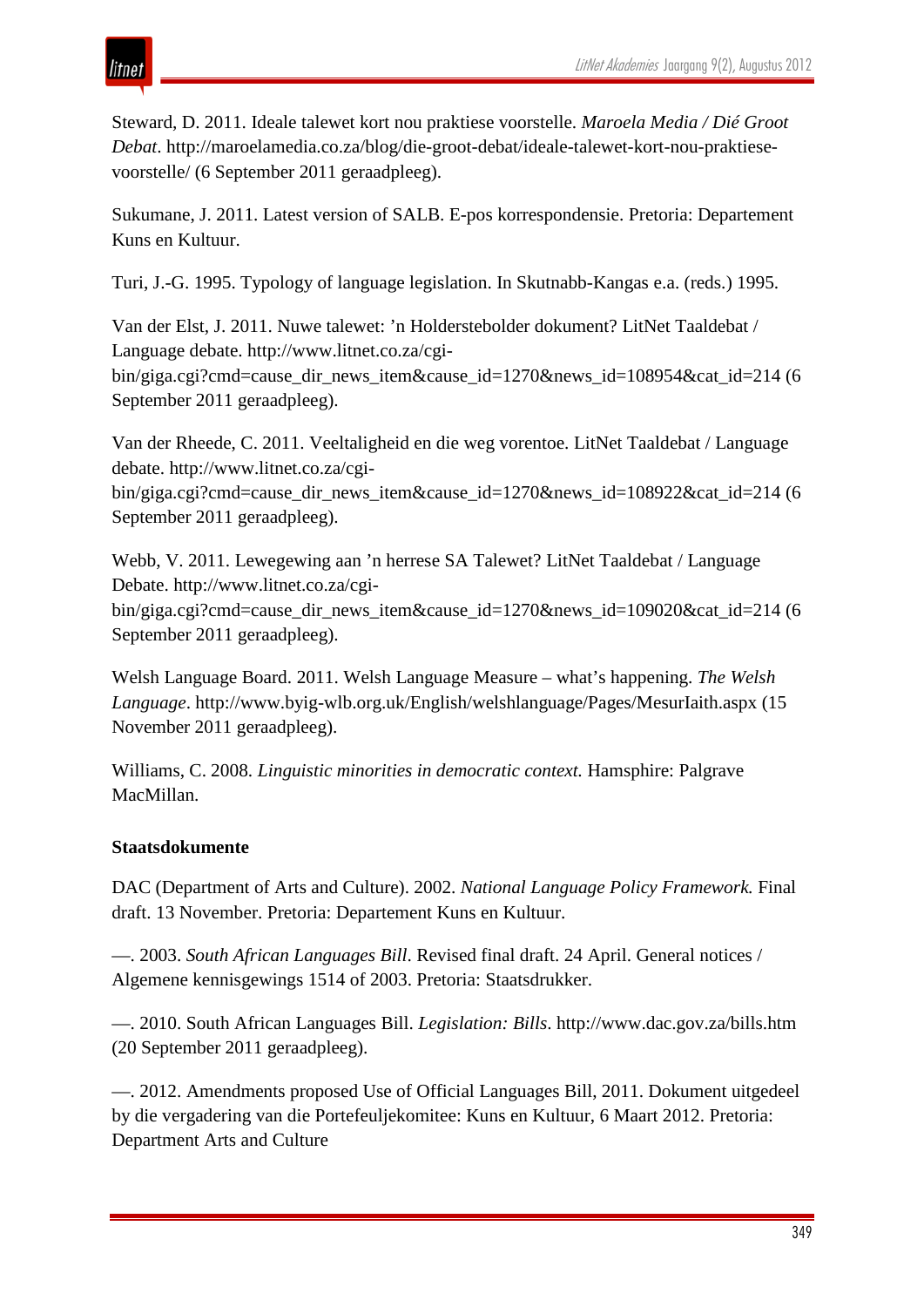

Department of Justice, Canada. 1985. Official Languages Act, R.S.C., 1985, c. 31 (4th Supp.). Ottowa: Department of Justice.

Éditeur officiel du Québec. 1977. Charte de la langue française. L.R.Q., chapitre C-11. Quebec City: Éditeur officiel du Québec.

Houses of Oireachtas. 2003. Official Languages Act, No. 32 of 2003. Dublin: Houses of Oireachtas.

Latvijas Republikas Saeima [Parlement van die Letlandse Republiek]. 1999. Valsts valodas likums[Staatstaalwet]. Riga: Latvijas Republikas Saeima.

Ministry of Justice, Finland. 2003. Sámi Language Act (1086/2003). [Nie-amptelike Engelse vertaling.] Helsinki: Ministry of Justice.

New Zealand Government. 1987. Ma¯ori Language Act 1987, No. 176. Auckland: New Zealand Government.

—. 2006.New Zealand Sign Language Act 2006. No. 18. Auckland: New Zealand Government.

Parliament of the United Kingdom. 1993. The Welsh Language Act 1993. Chapter 38. Londen: The Crown.

—. 2005. Gaelic Language (Scotland) Act 2005. Londen: The Crown.

PC Arts (Portfolio Committee: Arts and Culture). 2011. South African Languages Bill: Department of Arts and Culture briefing. Meeting Report, 15 Nov 2011, Parliamentary Monitoring Group. http://www.pmg.org.za/report/20111116-department-arts-and-culture-salanguages-bill-bill-23-2011 (29 Maart 2012 geraadpleeg).

—. 2012a. South African Languages Bill [B23-2011]: public hearings Day 1. Meeting Report, 16 Jan 2012, Parliamentary Monitoring Group. http://www.pmg.org.za/report/20120117-south-african-languages-bill-b23-2011-publichearings-day-1 (9 Februarie 2012 geraadpleeg).

—. 2012b. South African Languages Bill [B23-2011]: public hearings Day 2. Meeting Report, 17 Jan 2012, Parliamentary Monitoring Group. http://www.pmg.org.za/report/20120118-public-hearings-south-african-languages-bill-b23- 2011 (9 Februarie 2012 geraadpleeg).

—. 2012c. South African Languages Bill: Minister and Department of Arts and Culture Response to Submissions. Meeting Report, 24 Jan 2012, Parliamentary Monitoring Group. http://www.pmg.org.za/report/20120125-consideration-south-african-languages-bill-b23- 2011 (18 Maart 2012 geraadpleeg).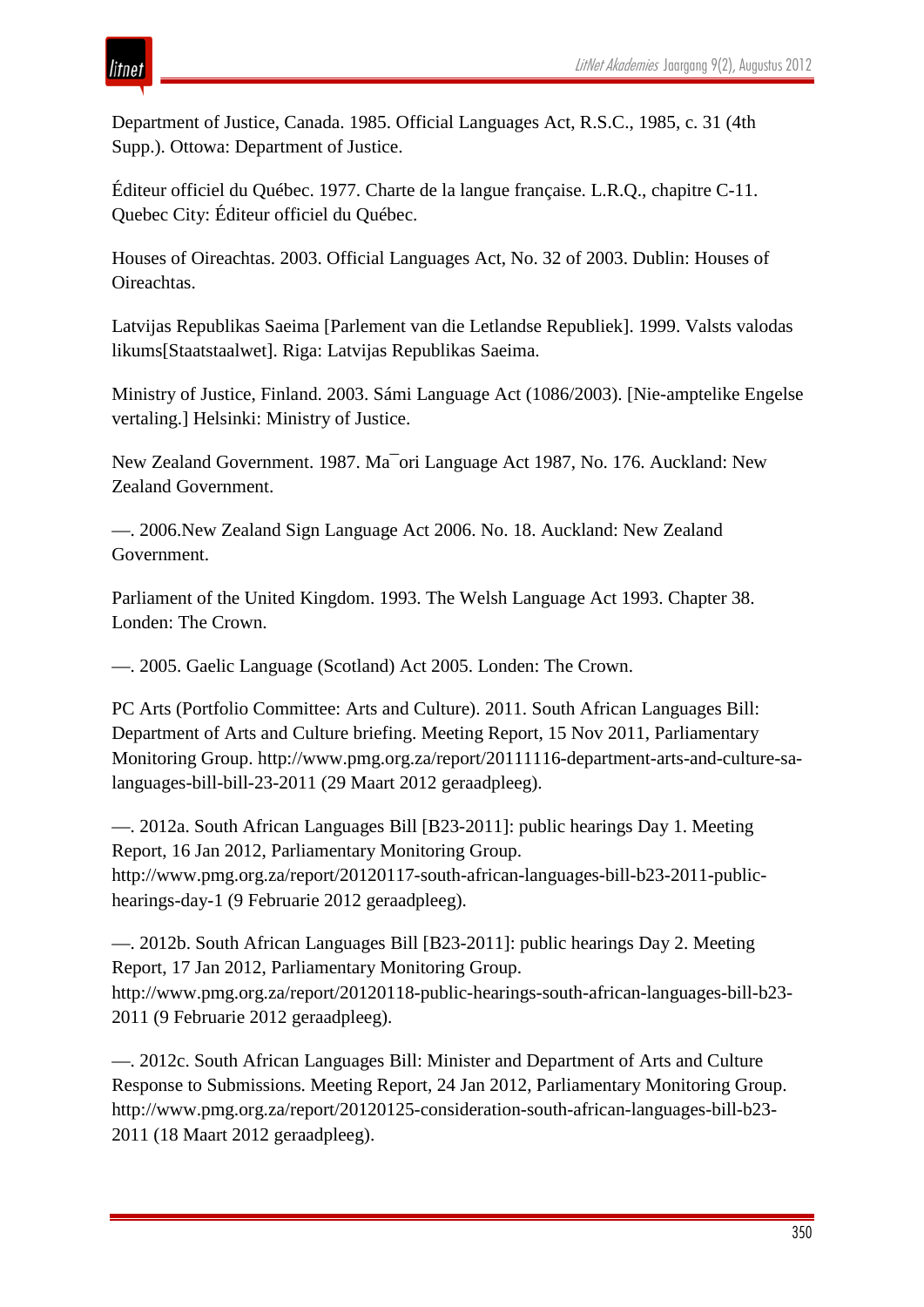## itnet

—. 2012d. SA Languages Bill: briefing by Department of Arts and Culture on amendments. Meeting Report, 31 Jan 2012, Parliamentary Monitoring Group. http://www.pmg.org.za/report/20120201-consideration-south-african-languages-bill-b23- 2011-second-briefing-d (21 Februarie 2012 geraadpleeg).

—. 2012e. South African Languages Bill [B23-2011]: deliberations. Meeting Report, 14 Feb 2012, Parliamentary Monitoring Group. http://www.pmg.org.za/report/20120215 consideration-south-african-languages-bill-b23-2011 (18 Maart 2012 geraadpleeg).

—. 2012f. South African Languages Bill: deliberations on proposed amendments. Meeting Report, 28 Feb 2012, Parliamentary Monitoring Group. http://www.pmg.org.za/report/20120228-consideration-and-adoption-eastern-cape-andwestern-cape-oversight-re (18 Maart 2012 geraadpleeg).

—. 2012g. Use of Official Languages Bill (SA Languages Bill): debate reopened on Clause 4. Meeting Report, 6 Mar 2012, Parliamentary Monitoring Group. http://www.pmg.org.za/report/20120307-consideration-and-adoption-draft-amendments-listlist-south-african-l (18 Maart 2012 geraadpleeg).

Republic of India. 1963. The Official Languages Act (Act No. 19 of 1963). New Delhi: Government of the Republic of India.

Republic of Ireland. 2003. Official Languages Act, 2003. Number 32 of 2003. Dublin: Republic of Ireland.

RSA (Republiek van Suid-Afrika). 1944. Landdroshowewet, Wet 32 van 1944. Pretoria: Staatsdrukker.

—. 1996a. Constitution of the Republic of South Africa. Act 108 of 1996 . Pretoria: Staatsdrukker.

—. 1996b. Suid-Afrikaanse Skolewet, Wet 84 van 1996. Pretoria: Staatsdrukker.

—. 2011a. South African Languages Bill. http://196.22.136.92/redblock/satalewet/wpcontent/uploads/2011/07/NATIONAL-LANGUAGE-BILL.pdf (16 Augustus 2011 geraadpleeg).

—. 2011b. South African Languages Bill. *Government Gazette/Staatskoerant*, No./Nr. 34675, 12 October/Oktober 2011 . Pretoria: Staatsdrukker.

—. 2012a. South African Languages Bill. Dokument uitgedeel by 'n vergadering van die Portefeuljekomitee: Kuns en Kultuur, 14 Februarie 2012. Pretoria: Minister of Arts and Culture.

—. 2012b. Use of Official Languages Bill. Dokument uitgedeel by 'n vergadering van die Portefeuljekomitee: Kuns en Kultuur, 6 Maart 2012. Pretoria: Minister of Arts and Culture.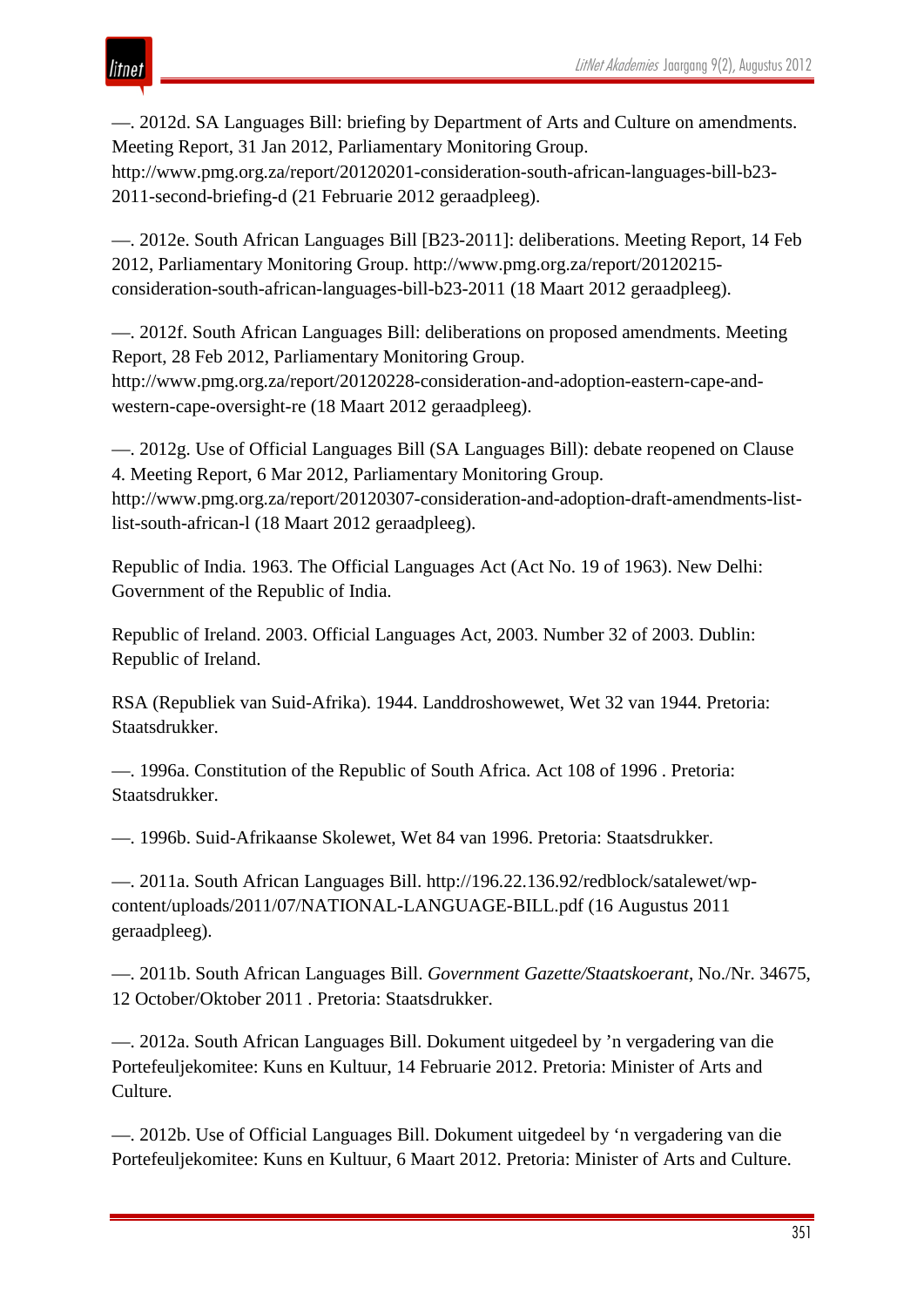RT (Riigi Teataja). 1995. Keeleseadus [Taalwet]. Passed 21 February 1995. Entered into force 1 April 1995. RT I 1995, 23, 334. Tallinn: Riigi Teataja [Staatskoerant].

Vidomosti Verkhovnoyi Rady Ukrayiny (VVR). 1989. Law of the Ukrainian Soviet Socialist Republic "On Languages in the Ukrainian Soviet Socialist Republic", 1989, issue 45, page 631. Changed and amended according to Law of Ukraine #75/95-VR of 28 February 1995, VVR 1995, issue 13, page 85. [Nie-amptelike Engelse vertaling.] Kyiv: Vidomosti Verkhovnoyi Rady Ukrayiny.

Welsh Assembly Government. 2007. Welsh Language Scheme. Cardiff: Welsh Assembly Government.

### **Regsdokumente**

Cornelus Johannes Alexander Lourens versus The President of the Republic of South Africa and Others. 2009a. CCT 26/09, 26 September, Die Grondwethof, Republiek van Suid-Afrika.

—. 2009b. Beëdigde Verklaring, 49807/09, 14 Augustus, Noord-Gautengse Afdeling van die Hooggeregshof, RSA.

—. 2010a. First to Fourth Respondents Answering Affidavit, 49807/09, 4 Februarie 2010, Noord-Gautengse Afdeling van die Hooggeregshof, RSA.

—. 2010b. Repliek, 46807/09, 11 Februarie 2010, Noord-Gautengse Afdeling van die Hooggeregshof, RSA.

—. 2010c. Hoofde van Betoog, 49807/09, 18 Februarie 2010, Noord-Gautengse Afdeling van die Hooggeregshof, RSA.

—. 2010d. Respondents' Heads of Argument, 49807/09, 24 Februarie 2010, Noord-Gautengse Afdeling van die Hooggeregshof, RSA.

—. 2010e. Aanvullende verbeterde hoofde namens applikant, 49807/09, 4 Maart 2010, Noord-Gautengse Afdeling van die Hooggeregshof, RSA.

—. 2010f. Uitspraak, 49807/2009, 8 Maart 2010, Noord-Gautengse Afdeling van die Hooggeregshof, RSA.

The Constitutional Court of South Africa. 2009. Cases dismissed 2009 for the week ending on 18 December 2009. Johannesburg: Die Grondwethof van Suid-Afrika.